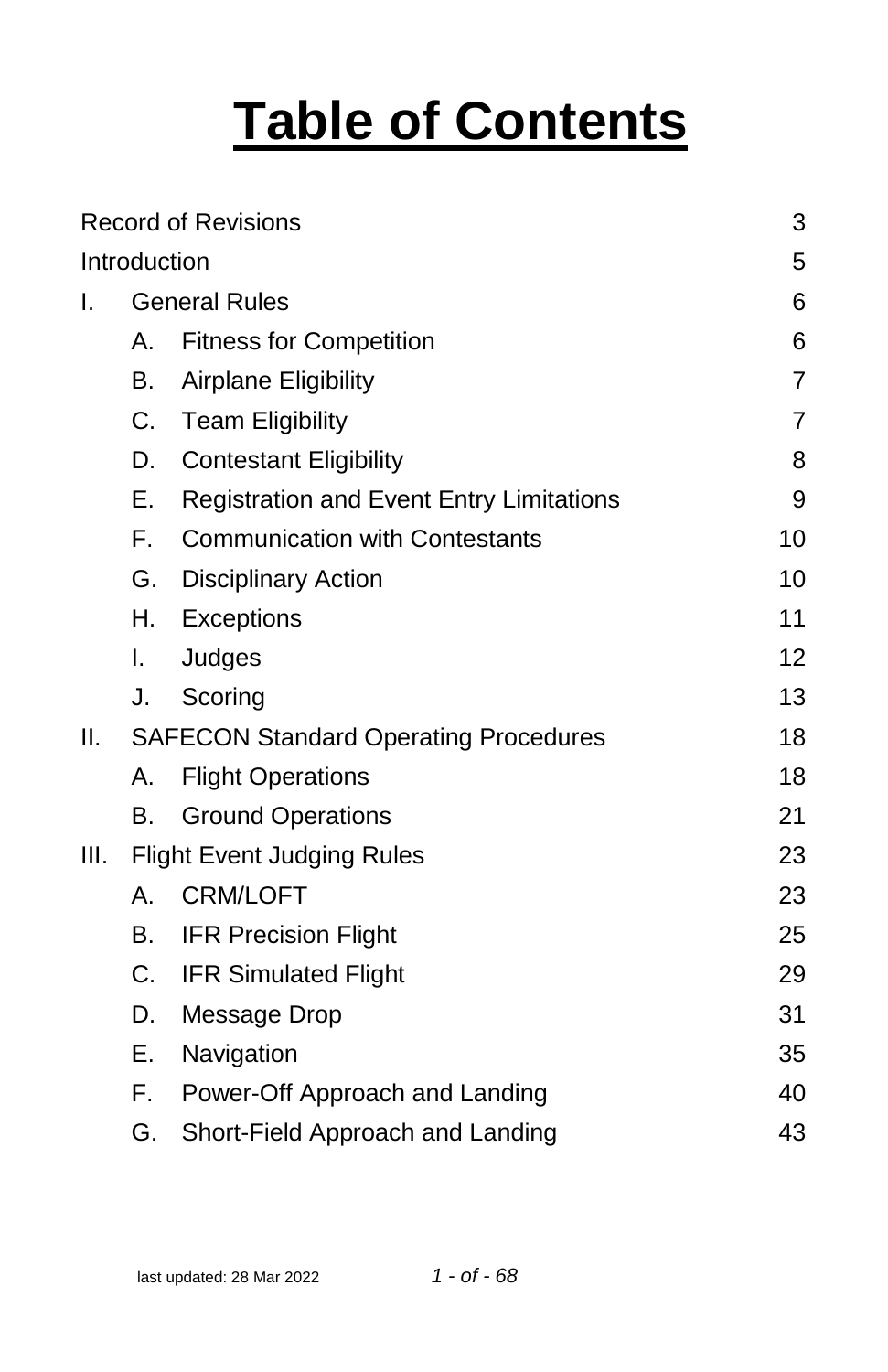|    |    | IV. Ground Event Judging Rules               | 46 |
|----|----|----------------------------------------------|----|
|    | Α. | <b>Aircraft Preflight Inspection</b>         | 46 |
|    | В. | <b>Aircraft Recognition</b>                  | 48 |
|    | C. | <b>Computer Accuracy</b>                     | 49 |
|    | D. | <b>Ground Trainer</b>                        | 50 |
|    | Е. | <b>SCAN</b>                                  | 52 |
| V. |    | <b>Event Scoring Tables</b>                  | 54 |
|    | Α. | <b>Aircraft Preflight Inspection</b>         | 54 |
|    | В. | <b>Aircraft Recognition</b>                  | 55 |
|    | C. | <b>Computer Accuracy</b>                     | 55 |
|    | D. | <b>CRM/LOFT</b>                              | 55 |
|    | Е. | <b>Ground Trainer</b>                        | 56 |
|    | F. | <b>IFR Precision Flight</b>                  | 58 |
|    | G. | <b>IFR Simulated Flight</b>                  | 60 |
|    | Н. | Message Drop                                 | 61 |
|    | I. | Navigation                                   | 62 |
|    | J. | Power-Off & Short-Field Approach and Landing | 64 |
|    | Κ. | <b>SCAN</b>                                  | 68 |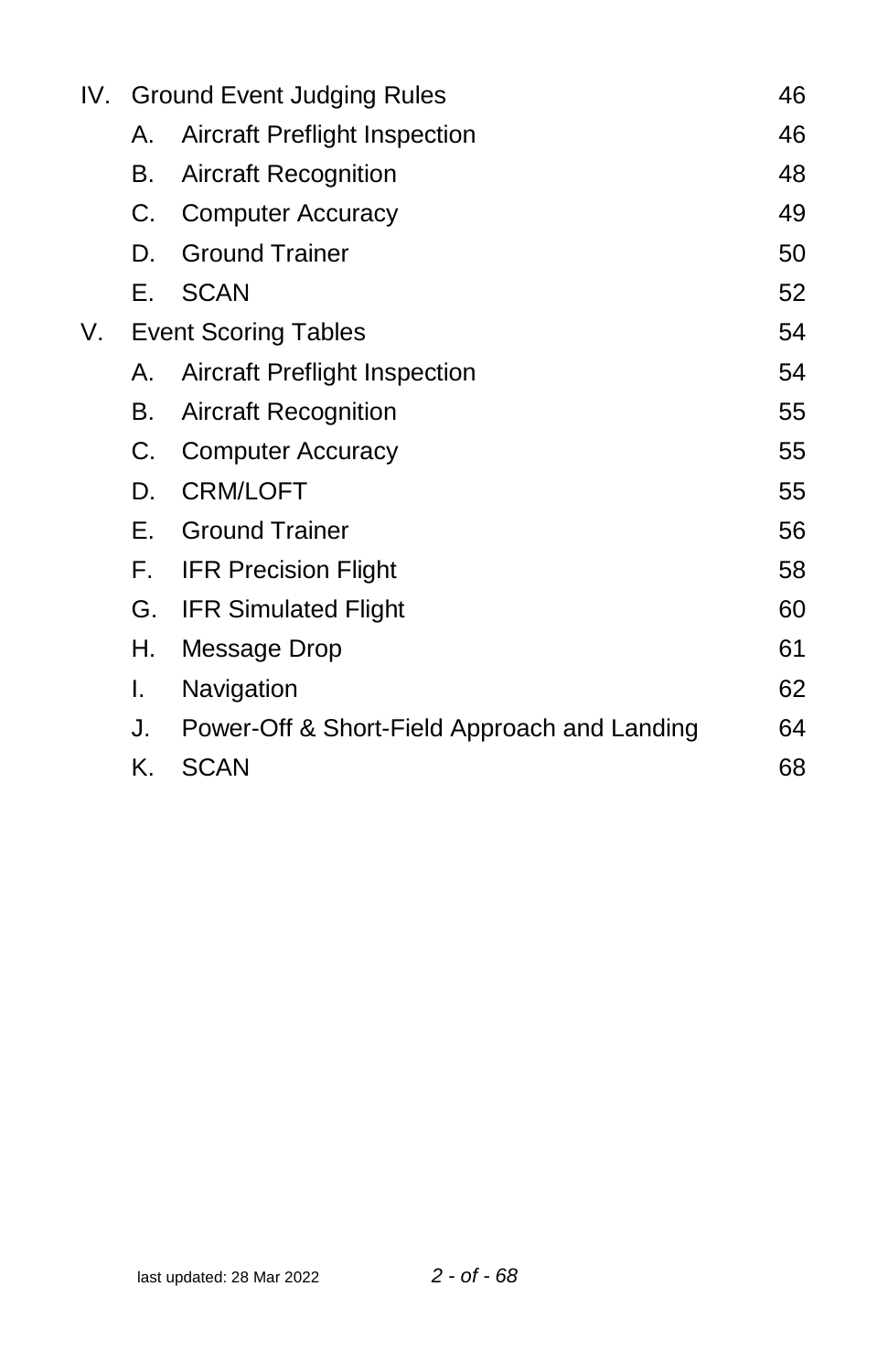# <span id="page-2-0"></span>**Record of Revisions**

| Rule                                                    | <b>Effective</b><br><b>Date</b>                                                                                                                    |           | Page(s) Revised Rule or Summary<br>of Change                                                                             |
|---------------------------------------------------------|----------------------------------------------------------------------------------------------------------------------------------------------------|-----------|--------------------------------------------------------------------------------------------------------------------------|
| <b>Entire Document</b>                                  | Aligned use of SAFECON, Flight Events, Power-Off<br>Approach and Landing Event, Short-Field Approach<br>and Landing Event, Computer Accuracy Event |           |                                                                                                                          |
| Introduction                                            | 01 Jun 2022                                                                                                                                        | 5         | Added                                                                                                                    |
| I.A.1. Fitness for<br>Competition                       | 01 Jun 2022                                                                                                                                        | 6         | Increase focus on fatigue and<br>mental health awareness                                                                 |
| I.B.1. Airplane<br>Eligibility                          | 01 Jun 2022                                                                                                                                        | 7         | Clarified current rule with<br>allowance for exceptions                                                                  |
| I.B.5. Traditional<br>Navigation                        | 01 Jun 2022                                                                                                                                        | 7         | Added deactivation allowance<br>to make an airplane eligible                                                             |
| I.D.5. Contestant<br>Eligibility                        | 01 Jun 2022                                                                                                                                        | 8         | Updated eligibility as long as<br>no more than 1500 flight hours                                                         |
| I.E. Registration<br>and Event Entry<br>Limitations     | 01 Jun 2022                                                                                                                                        | 9         | Updated registration process,<br>clarified standard event<br>limitations                                                 |
| I.F. Traffic<br>Control                                 | 01 Jun 2022                                                                                                                                        | 18        | Remanded to new section<br>II.A.1                                                                                        |
| I.F.1.<br>Communication<br>with Contestants             | 01 Jun 2022                                                                                                                                        | 10        | Clarified acceptable portable<br>electronic device status during<br>any SAFECON event                                    |
| I.G. Practice<br>Flights and<br>Aircraft Check-<br>Outs | 01 Jun 2022                                                                                                                                        | 17        | Remanded to new section<br>II.A.2                                                                                        |
| $I.G.1.e.$ and $I.G.4$<br>Disciplinary<br>Action        | 01 Jun 2022                                                                                                                                        | $10 - 11$ | Clarified process for reporting<br>violations, includes Code of<br>Conduct violations                                    |
| I.H. Safety<br>Precautions                              | 01 Jun 2022                                                                                                                                        | 18-22     | Remanded to new section II.                                                                                              |
| I.I.1. Approval to<br>serve as a Judge                  | 01 Jun 2022                                                                                                                                        | 12        | <b>Clarified Judges Committee</b><br>role in approval process                                                            |
| I.I.3. Judges                                           | 01 Jun 2022                                                                                                                                        | 12        | Clarified event validation                                                                                               |
| $1. J. 1.$ and $1. J. 2.$<br>Scoring                    | 01 Jun 2022                                                                                                                                        | 13        | <b>Clarified National and Regional</b><br>Scoring, updated both scoring<br>tables with Regional points in<br>Top-10 case |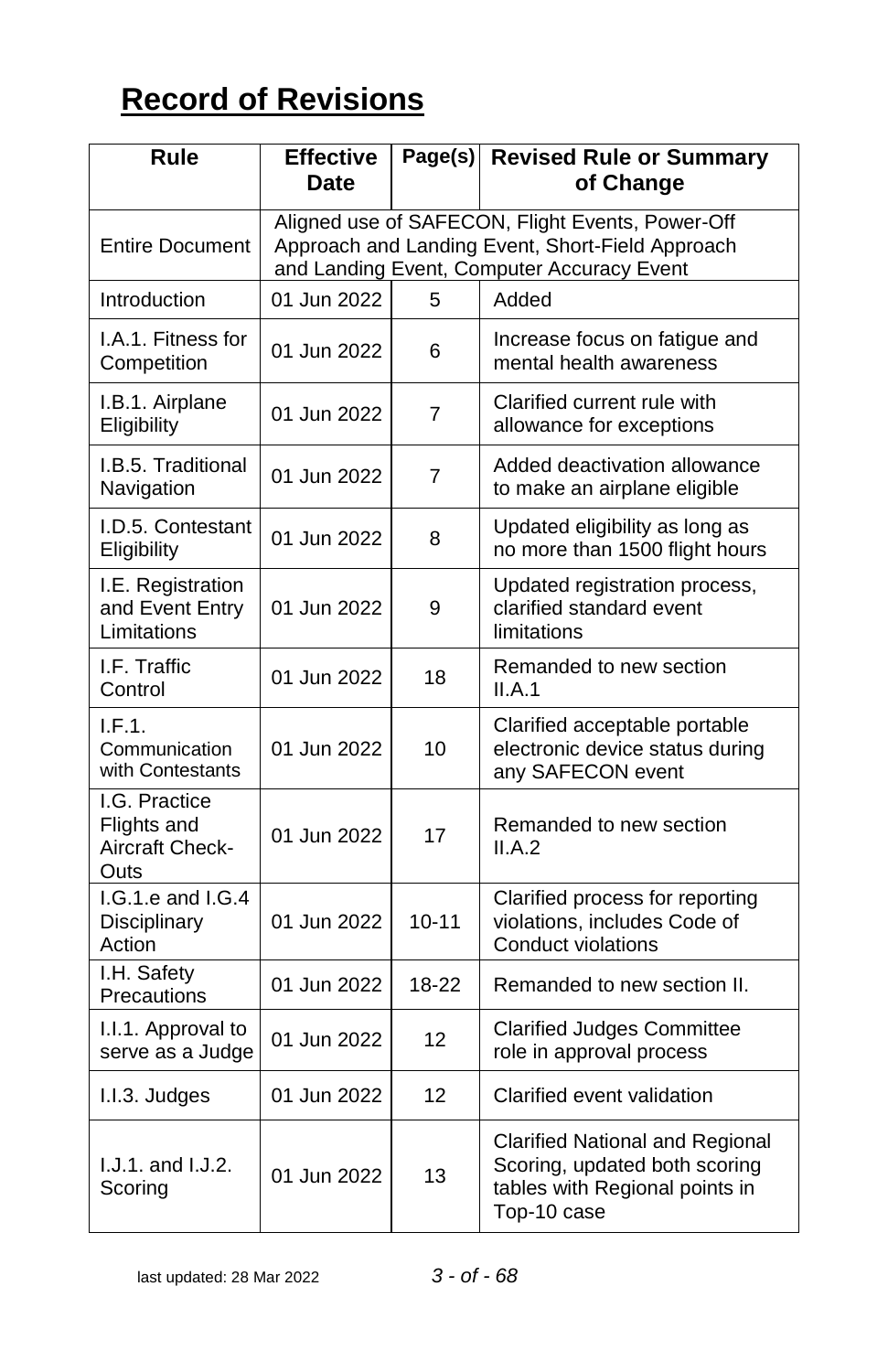| Rule                                                       | <b>Effective</b><br>Date | Page(s)   | <b>Revised Rule or Summary of</b><br>Change                                                                              |
|------------------------------------------------------------|--------------------------|-----------|--------------------------------------------------------------------------------------------------------------------------|
| <b>II. SAFECON</b><br>Standard<br>Operating<br>Procedures  | 01 Jun 2022              | 18-22     | Added                                                                                                                    |
| II.A.8. Staging                                            | 01 Jun 2022              | $21 - 22$ | Remanded to II.B.5 Ground<br>Operations, Staging                                                                         |
| II.A.10.<br>Personal<br>Electronic<br>Devices              | 01 Jun 2022              | 20        | Added rule specifying limited use                                                                                        |
| III. Flight Event Judging Rules                            |                          |           | Organized events alphabetically                                                                                          |
| III.D.5.<br>Message Drop<br>Containers                     | 01 Jun 2022              | $31 - 33$ | Moved container specifications<br>from V. Event Scoring Table. New<br>rule for container shape.                          |
| III.E.5.<br>Navigation                                     | 01 Jun 2022              | 35-36     | Clarified responsibilities and roles<br>of contestant and Safety Observer                                                |
| III.E.8.<br>Navigation                                     | 01 Jun 2022              | 36        | Clarified turn direction instead of<br>"prescribed by the navigation<br>briefing"                                        |
| III.F.4 and<br>III.G.4. Pattern<br>Spacing                 | 01 Jun 2022              | 40, 43    | Emphasized go-around decision<br>and clarified possibility of penalty<br>for unsafe, careless, or hazardous<br>operation |
| $III.F.7.b.$ and<br>III.G.7.b.<br>Target and<br>Foul Lines | 01 Jun 2022              | 41, 44    | Removed requirement for white<br>color                                                                                   |
| III.F.7.e.<br>Bounce                                       | 01 Jun 2022              | 41        | Wording aligned with III.G.7.e<br>Short-Field                                                                            |
| III.F.7.f.<br>Tailwheel                                    | 01 Jun 2022              | 41        | Tailwheel landing technique as<br>appropriate for wind conditions                                                        |
| IV. Ground Event Judging Rules                             |                          |           | Organized events alphabetically, removed<br><b>Electronic Flight Computer Event</b>                                      |
| IV.B.4. Aircraft<br>Recognition                            | 01 Jun 2022              | 48        | Clarified high score wins and the<br>scoring of "None" for number or<br>name                                             |
| IV.C.5. and<br>IV.E.4. Scoring                             | 01 Jun 2022              | 49, 53    | Aligned Computer Accuracy and<br><b>SCAN</b> scoring                                                                     |
| IV.D. Ground<br>Trainer                                    | 01 Jun 2022              | 50        | Added event description. Defined<br>computerized scoring system<br>default parameter weights                             |
| V. Event<br><b>Scoring Tables</b>                          | 01 Jun 2022              | 54-68     | Renamed sections, aligned with<br>event rules                                                                            |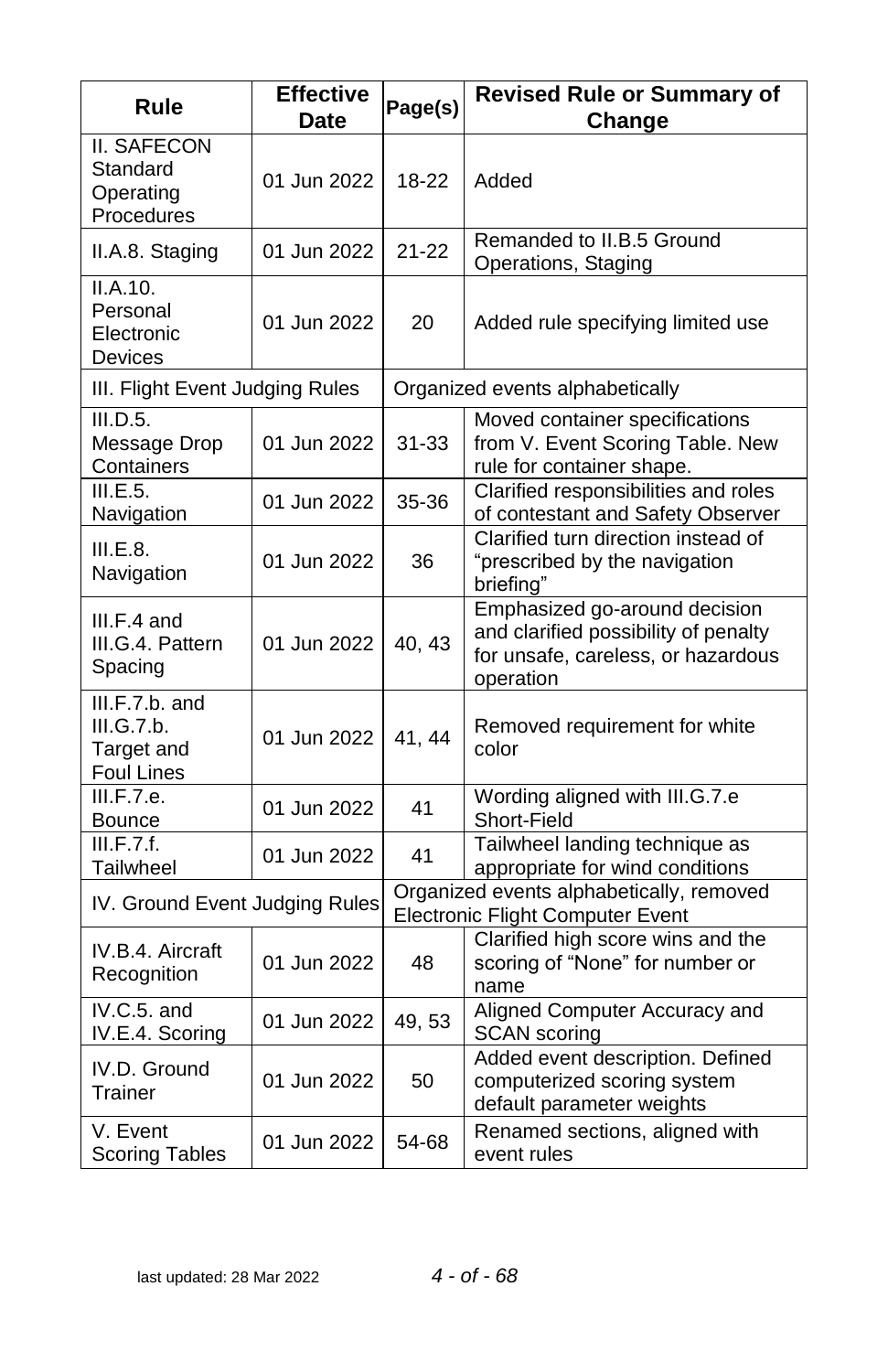# <span id="page-4-0"></span>**Introduction**

- 1. This National Intercollegiate Flying Association (NIFA) Rules for Intercollegiate Safety and Flight Evaluation Conference (SAFECON) manual provides an acceptable means of contestant behavior and operation of aircraft during a SAFECON. The manual is meant to provide the minimum acceptable performance and safety standards during SAFECON. Teams are expected to: (i) abide by this manual during competition and, (ii) to use equivalent or more stringent standards to comply with their own operations manuals and/or school SOPs (Standard Operating Procedures).
- 2. This manual shall be used at all NIFA SAFECONs.
- 3. The manual is organized in five main sections:
	- **I.** General Rules
	- **II.** SAFECON Standard Operating Procedures
	- **III.** Flight Event Judging Rules
	- **IV.** Ground Event Judging Rules
	- **V.** Event Penalty Tables
- 4. Scoring for the Competition Safety Award includes teams' compliance with this manual. Teams are expected to comply with this manual even if they are not competing for the Competition Safety Award.
- 5. Failure to comply with this manual may subject an individual or team to the disciplinary action as discussed in General Rules, paragraph I.I.
- 6. If a question arises regarding compliance or suggestions for improving the manual, please contact a NIFA council member or SAFECON Chief Judge.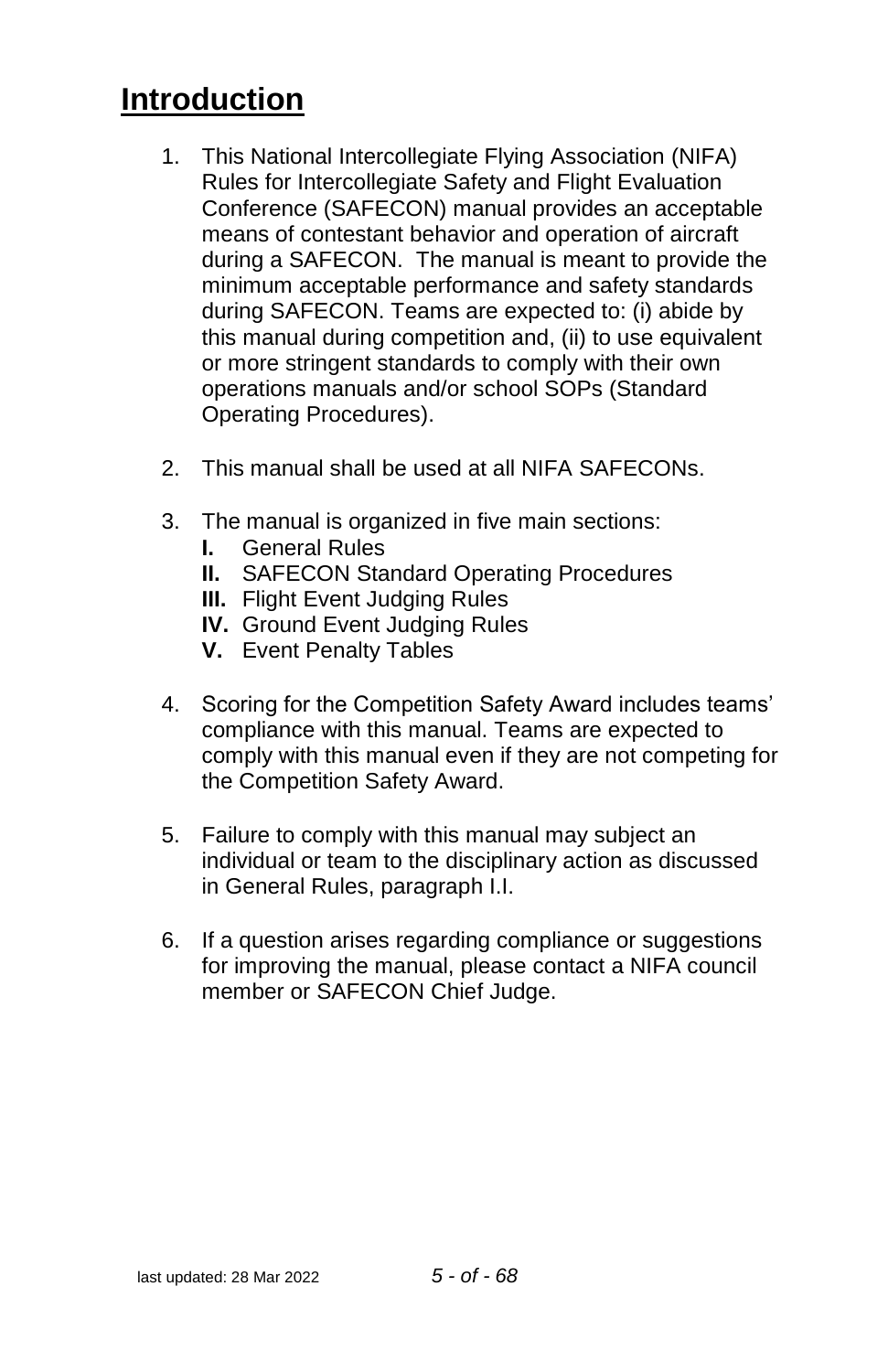# <span id="page-5-1"></span><span id="page-5-0"></span>**I. General Rules**

### *A. Fitness for Competition*

- 1. Each contestant must be fit for competing in any event in which they are entered. Fitness must include a personal assessment of their overall condition pertinent to the event to be entered including, but not limited to:
	- a) Influence or impairment from alcohol, narcotic, or any over the counter medications
	- b) Physical health related to illness such as colds, headaches, broken bones, pulled muscles, etc.
	- c) Rest and Fatigue, both physiologically and psychologically
	- d) Psychological state and/or symptoms of a condition which could, consciously or unconsciously, distract from the safety of flight
	- e) Any other condition that may adversely affect safety (IM SAFE checklist, AIM recommendations, etc.)
- 2. No contestant may compete if they cannot successfully complete the personal assessment.
- 3. No coach, advisor, or teammate may allow a team member to compete if that individual knows of any deficiency in the fitness of that contestant pertinent to the event to be completed.
- 4. Each coach or advisor must be satisfied that each of their contestants entered in a flight event are able to operate in a safe and professional manner. This determination should be made by flying with, or closely observing, each team member prior to arrival at the SAFECON.
- 5. Failure to comply with this policy may subject the individual or team to the disciplinary action as stated in this manual.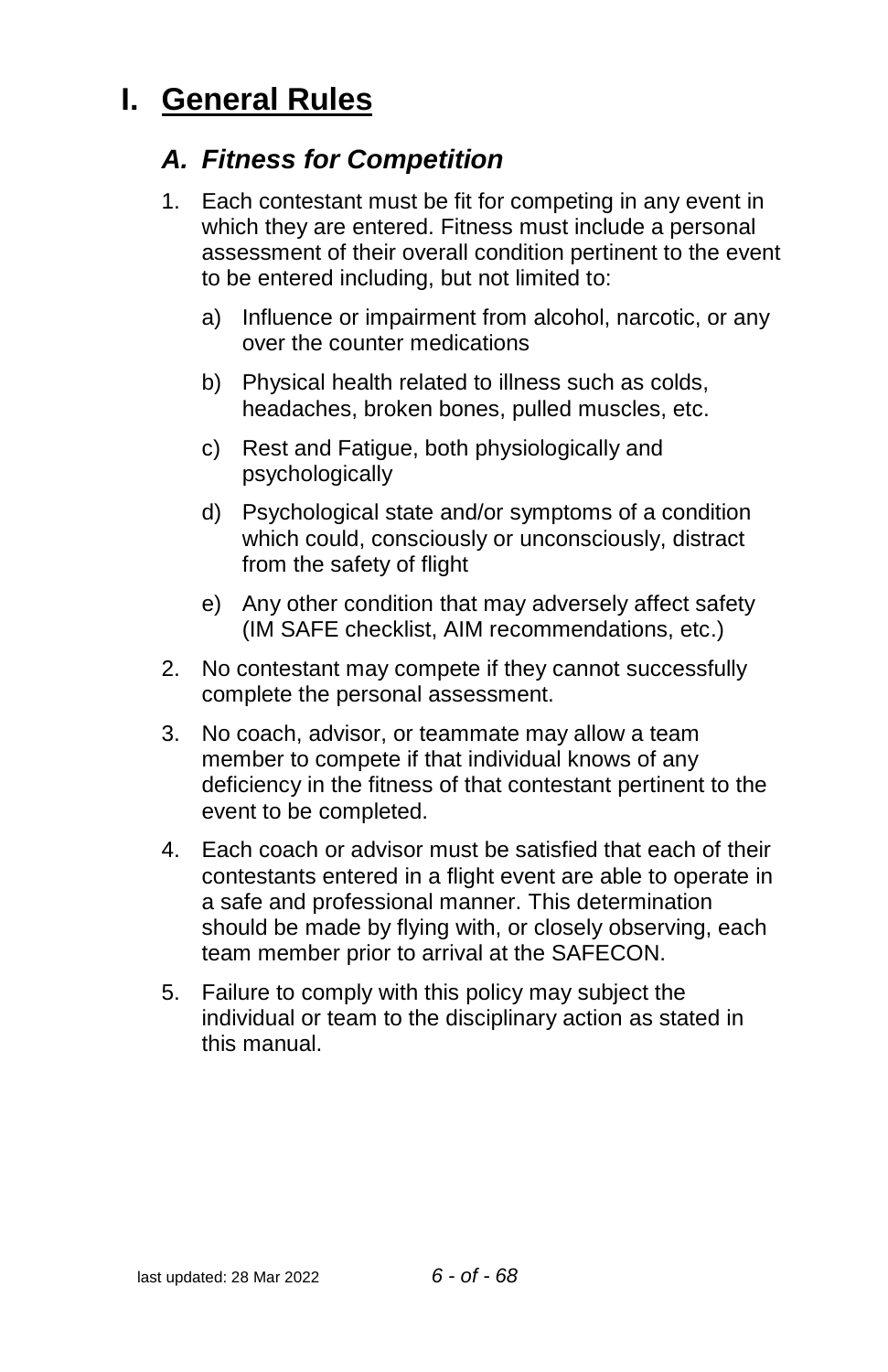# <span id="page-6-0"></span>*B. Airplane Eligibility*

- 1. Aircraft used at SAFECON must be Single-Engine Land Airplanes with a Standard Airworthiness Certificate. Manufactured Light Sport Airplanes with a Special Airworthiness Certificate are allowed. Primary category aircraft may be allowed with prior approval.
- 2. Maximum seating capacity of 4 persons.
- 3. Maximum horsepower 250 BHP (Brake Horsepower).
- 4. May not be equipped with an after-market STOL (Short Take-Off and Land) modification.
- 5. In order to be eligible for the "Traditional" category in the Navigation Event, the aircraft must: (i) meet requirements 1 through 4 above and, (ii) must have no functioning area navigation capabilities. Area navigation includes, but is not limited to, GPS, single (or multiple) point R-NAV units, or any other area navigation equipment. This prohibition applies to both installed and portable devices. Devices may be deactivated to prevent use during the event. The deactivation and restoration of any system must be accomplished by a licensed A&P and appropriately recorded in the aircraft maintenance logbooks.

# <span id="page-6-1"></span>*C. Team Eligibility*

- 1. Each team must be associated with a regionally accredited institution of higher education.
- 2. Each team must be a member in good standing with the NIFA. This means the membership dues have been paid in accordance with NIFA Bylaws for the current NIFA competition year (1 July – 30 Jun).
- 3. Only one team may represent any one campus.
- 4. Each team must be accompanied by a faculty advisor or other advisor recognized by their institution as the official representative for their team. Advisors are to register with the host upon arrival.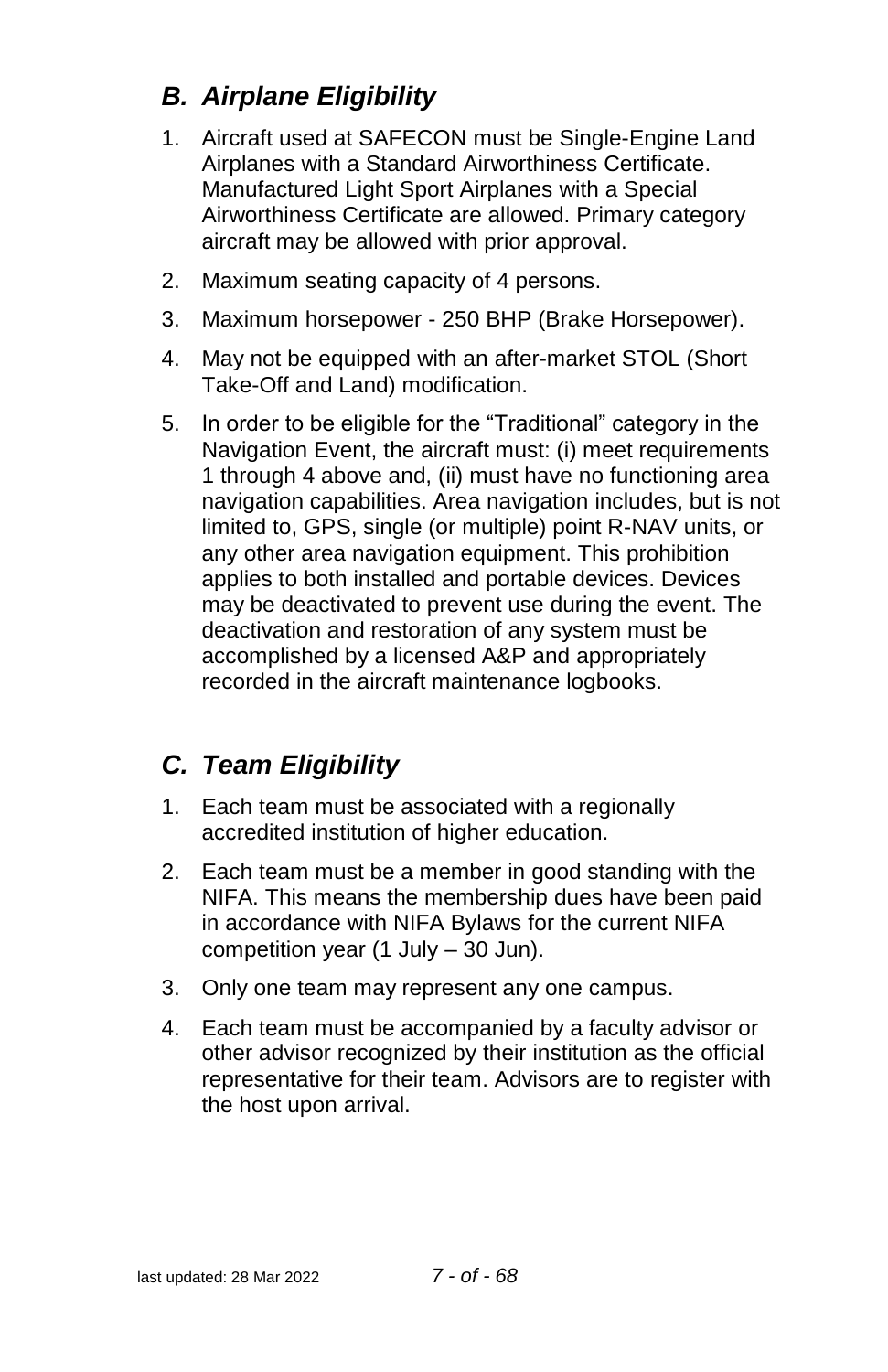# <span id="page-7-0"></span>*D. Contestant Eligibility*

- <span id="page-7-1"></span>1. Each contestant must be currently enrolled at the institution the team represents.
	- a) An exception is given for flight education students who have been delayed completing their degree flight requirements for financial, medical or other valid reasons. If a student is enrolled in a flight course that requires an FAA certificate or rating for course completion, as the last course required to receive a degree in flight education, the period of eligibility can be extended. This eligibility would extend for a period not to exceed six months from the time that all other academic ground course requirements for the degree have been met.
- 2. Each contestant may compete in no more than four (4) Regional and four (4) National SAFECONs.
- 3. Each contestant shall be able to show proof of items 1 and 2. If the SAFECON is held after the normal semester, the contestant is considered eligible as if the SAFECON were held during the normal semester.
- 4. Contestants acting as pilot-in-command in Flight Events must possess at least a Private Pilot Certificate with appropriate category and class ratings and meet current FAA medical certificate requirements.
- 5. Contestants who have accumulated more than 1500 total flight hours are not eligible to compete.
- 6. Contestants who possess a Flight Instructor certificate may compete in a maximum of two (2) Regional and two (2) National SAFECONs after the original issuance date of the certificate. However, contestants may not exceed the overall limits stated above in I.D.2.
- 7. Contestants who hold, or have ever held, an Aviation Mechanic Certificate are not eligible to compete in the Preflight Event.
- 8. Each contestant in the Crew Resource Management/ Line Oriented Flight Training (CRM/LOFT) Event must hold an Instrument Rating.
- 9. A contestant must have attended the Safety and General Contestant briefings in order to be eligible to compete in any event. In the case of special circumstances, an alternate briefing may be authorized by the Chief Judge or their designee.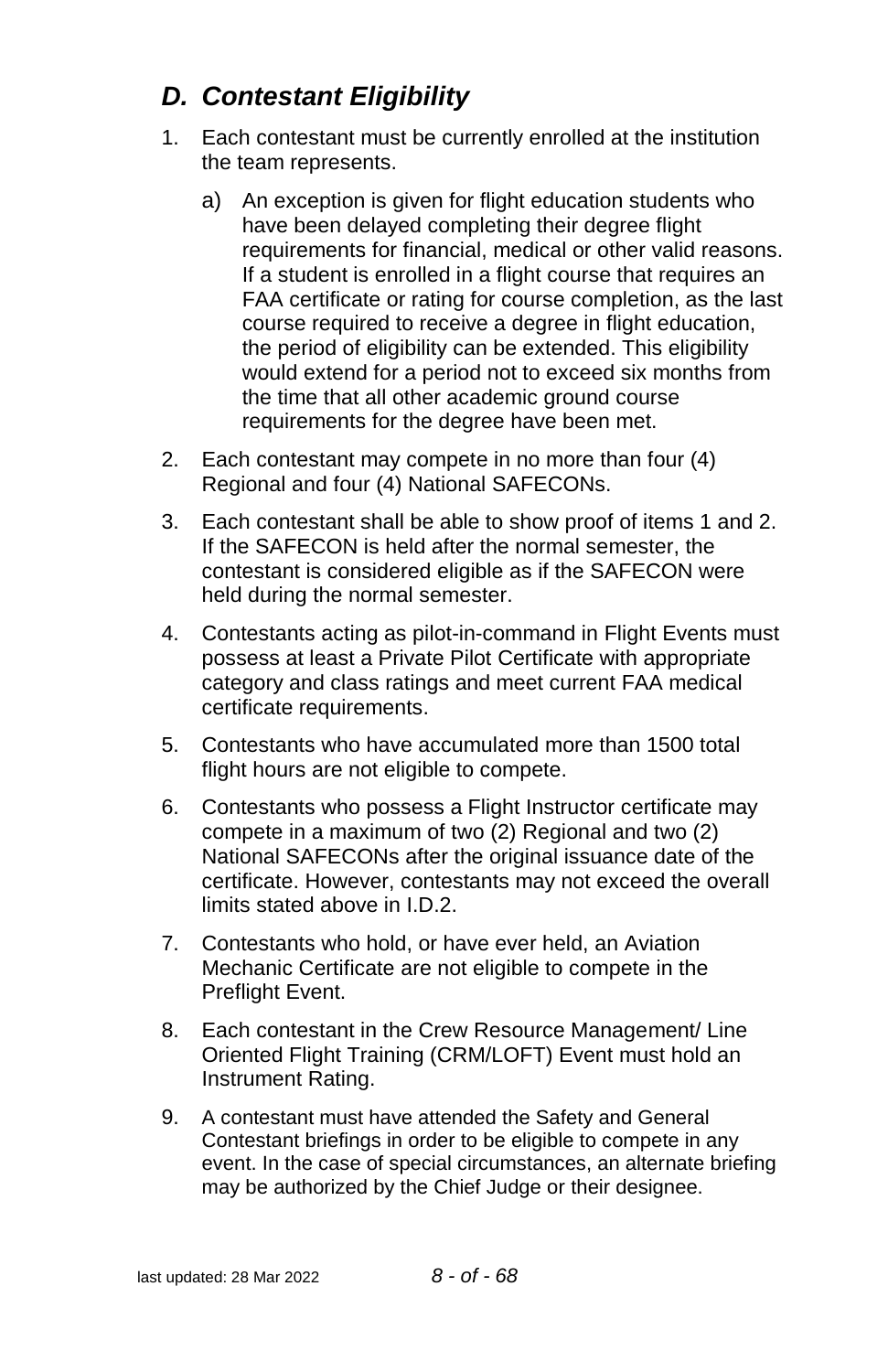### <span id="page-8-0"></span>*E. Registration and Event Entry Limitations*

- 1. All team registrations must be made by the deadline set by the NIFA Executive Committee or host, in accordance with the NIFA Bylaws.
- 2. A contestant may compete in each event only once.
- 3. The schedule of events and the actual number of contestants allowed to compete in any event shall be determined by the Executive Committee in the case of a National SAFECON or the host in the case of a Regional SAFECON. In the case event limitations are not specified, the following limitations shall apply:
	- a) Power-Off Approach and Landing & Short-Field Approach and Landing Events may each be entered by a maximum of five (5) contestants from each team. The minimum number of aircraft used by each team will be set by the Executive Committee in the case of a National SAFECON and the Chief Judge in the case of a Regional SAFECON.
	- b) Message Drop Event may be entered by a maximum of five (5) Dropmasters from each team. An individual may compete in the Message Drop Event no more than two (2) times, and may only compete as a Dropmaster one (1) time.
	- c) Navigation Event may be entered by a maximum of three (3) contestants from each team. Teams utilizing a single aircraft for the Navigation Event will be limited to two (2) contestants.
	- d) Aircraft Recognition, Computer Accuracy, and Simulated Comprehensive Aircraft Navigation (SCAN) Events may each be entered by a maximum of five (5) contestants from each team.
	- e) Aircraft Preflight Inspection Event and Ground Trainer Event may each be entered by a maximum of two (2) contestants from each team.
	- f) IFR Simulated Flight Event and IFR Precision Flight Event may each be entered by a maximum of one (1) contestant from each team.
	- g) CRM/LOFT Event may be entered by only one (1) crew of two (2) contestants from each team.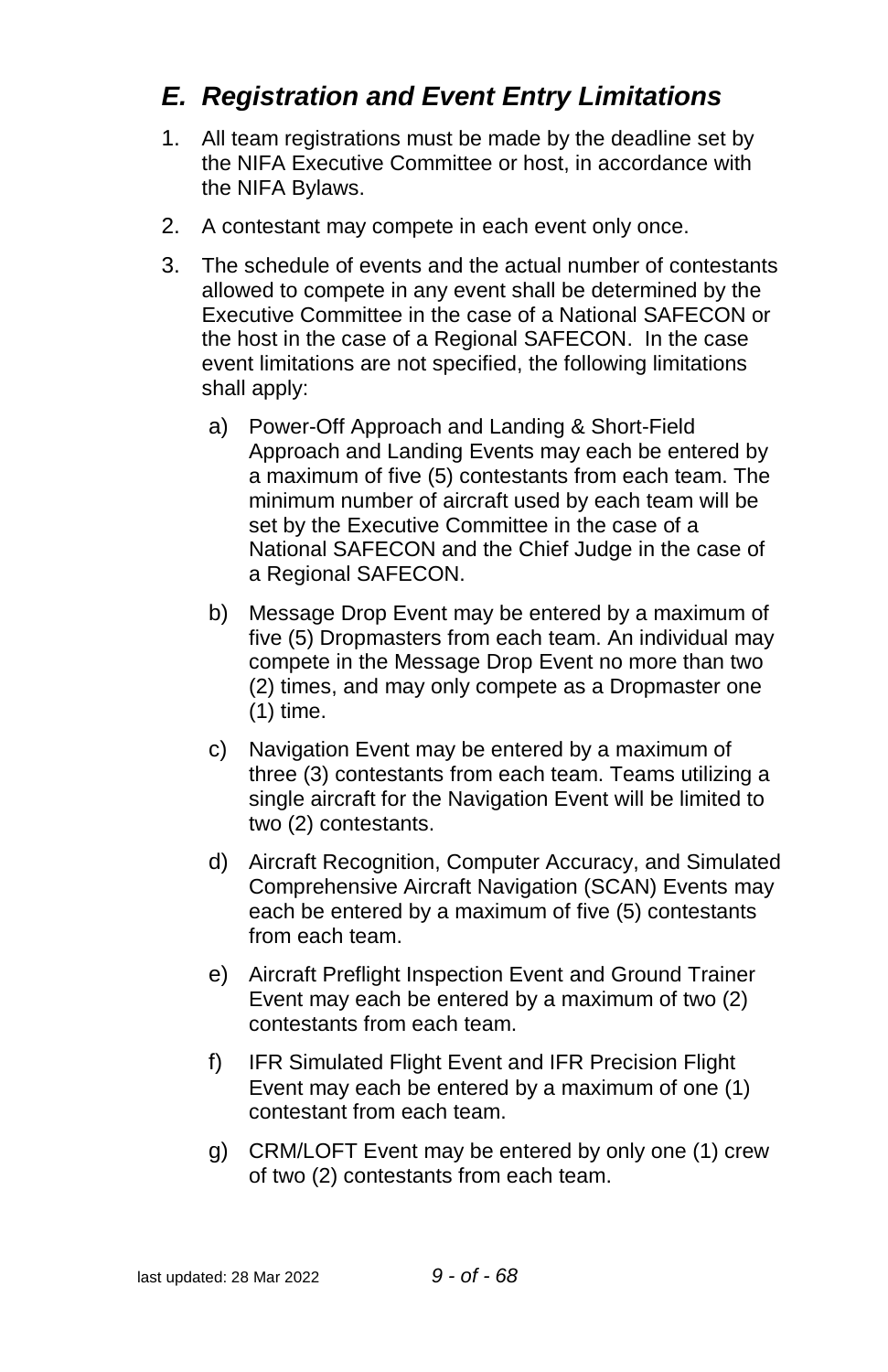# <span id="page-9-0"></span>*F. Communication with Contestants*

- 1. All contestant portable electronic devices (e.g. mobile phones, iPads, etc.) shall be turned off or placed in Airplane Mode during any Flight Event or Ground Event.
- 2. During Flight Events, no communications (other than Air Traffic Control or for safety of flight) is to take place between a person in the airplane and anyone on the ground or airborne outside the aircraft, unless authorized by the Chief Judge.
- 3. During Ground Events, no communications will take place between any contestant and anyone other than a judge.
- 4. During the Navigation Event there shall be no communication between those who have completed their flight and any contestant who has yet to participate in the event.
- 5. Any radio communication between team members for the purpose of coordinating team members or for logistical reasons shall be on frequencies approved for that type of use.

# <span id="page-9-1"></span>*G. Disciplinary Action*

- 1. Teams and contestants at National and Regional SAFECONs are subject to disciplinary action by the NIFA Council for, but not limited to, the following:
	- a) NIFA rule violations
	- b) FAR violations
	- c) Civil law violations
	- d) Causing physical or verbal harm to others
	- e) NIFA Code of Conduct violations
- 2. The Chief Judge shall make a ruling on any disciplinary action regarding alleged violations of G.1.(a) or (b) by contestants or teams. The contestant or team may appeal this ruling to the NIFA Council. A two-thirds (2/3) majority of those Council members hearing the appeal must agree on the outcome of the appeal.
- 3. A majority of the NIFA Council members present at the National SAFECON, chaired by the NIFA Council Chair or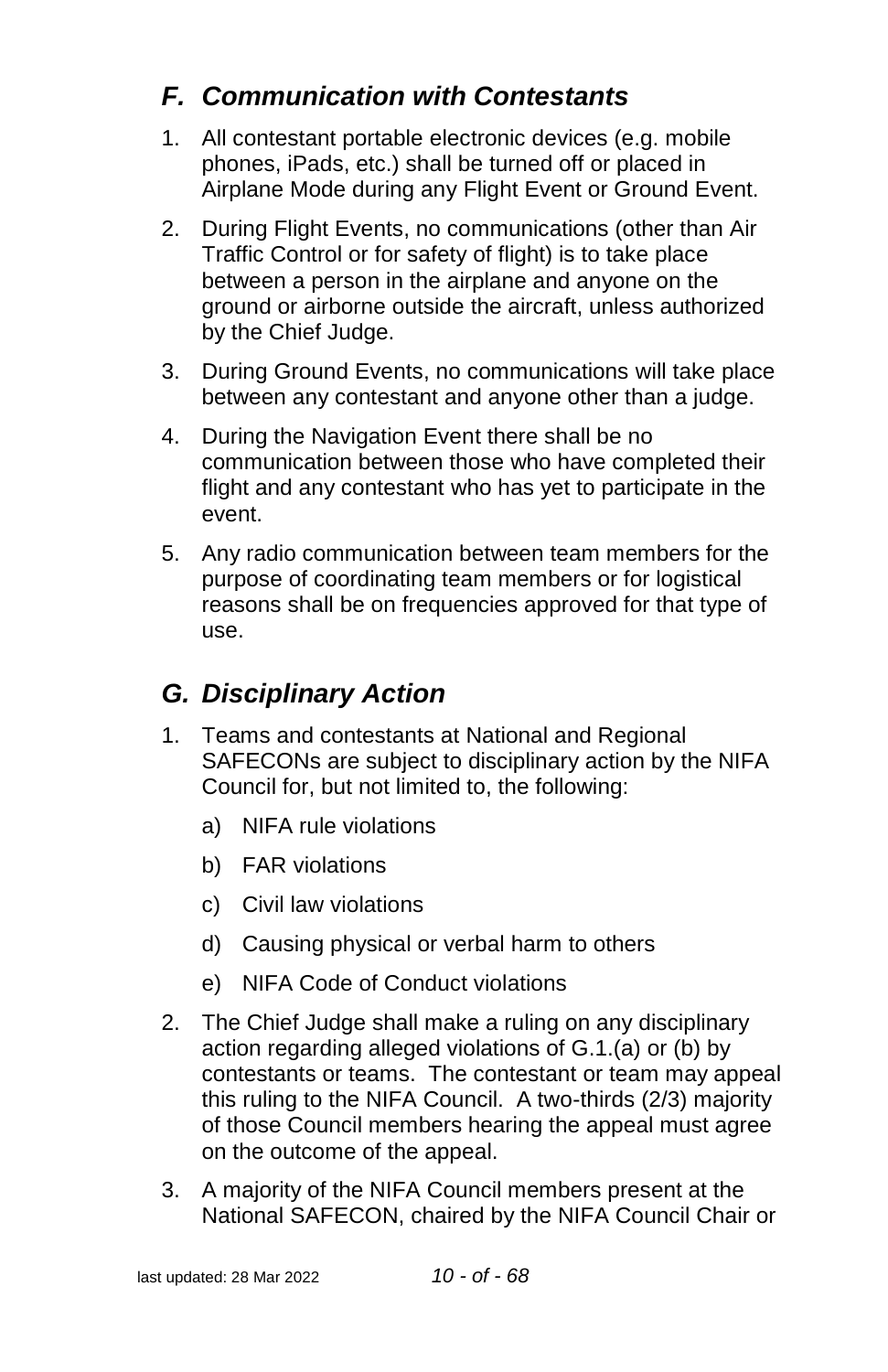the Executive Director should the Council Chair not be present, shall hear any case regarding alleged violations of G.1.(c), (d), or (e) by a contestant or team. A two-thirds (2/3) majority of those Council members present at the hearing must agree on any disciplinary action.

- 4. Any contestant, advisor, coach, or judge who observes a violation should report it to the Chief Judge, Executive Director, or any NIFA Council Member.
- 5. The individual(s) accused of a violation shall have the opportunity to speak in their defense. The team's advisor shall also have an opportunity to speak in the defense of the accused.
- 6. Regional SAFECON- The Regional Representative or Chief Judge (should the Regional Representative not be present) shall formulate a body to act as a "Regional NIFA council" for the purpose of disciplinary action for this section.
- 7. Disciplinary action may include, but is not limited to:
	- a) Elimination of the contestant(s) or team from a particular event.
	- b) Elimination of the contestant(s) or team from the entire SAFECON.
	- c) Suspension from NIFA SAFECONs for a designated period.

### <span id="page-10-0"></span>*H. Exceptions*

- 1. The Chief Judge may make verbal exceptions to the extent necessary for the safe conduct of events.
- 2. Any exception that will involve scoring or safety item(s) shall be made in conjunction with a majority of team advisors present.
- 3. The NIFA Council/"Regional NIFA Council" can make an exception to any rule by a two-thirds (2/3) majority vote of those Council members voting. These exceptions must be given to the affected teams in writing as soon as practical.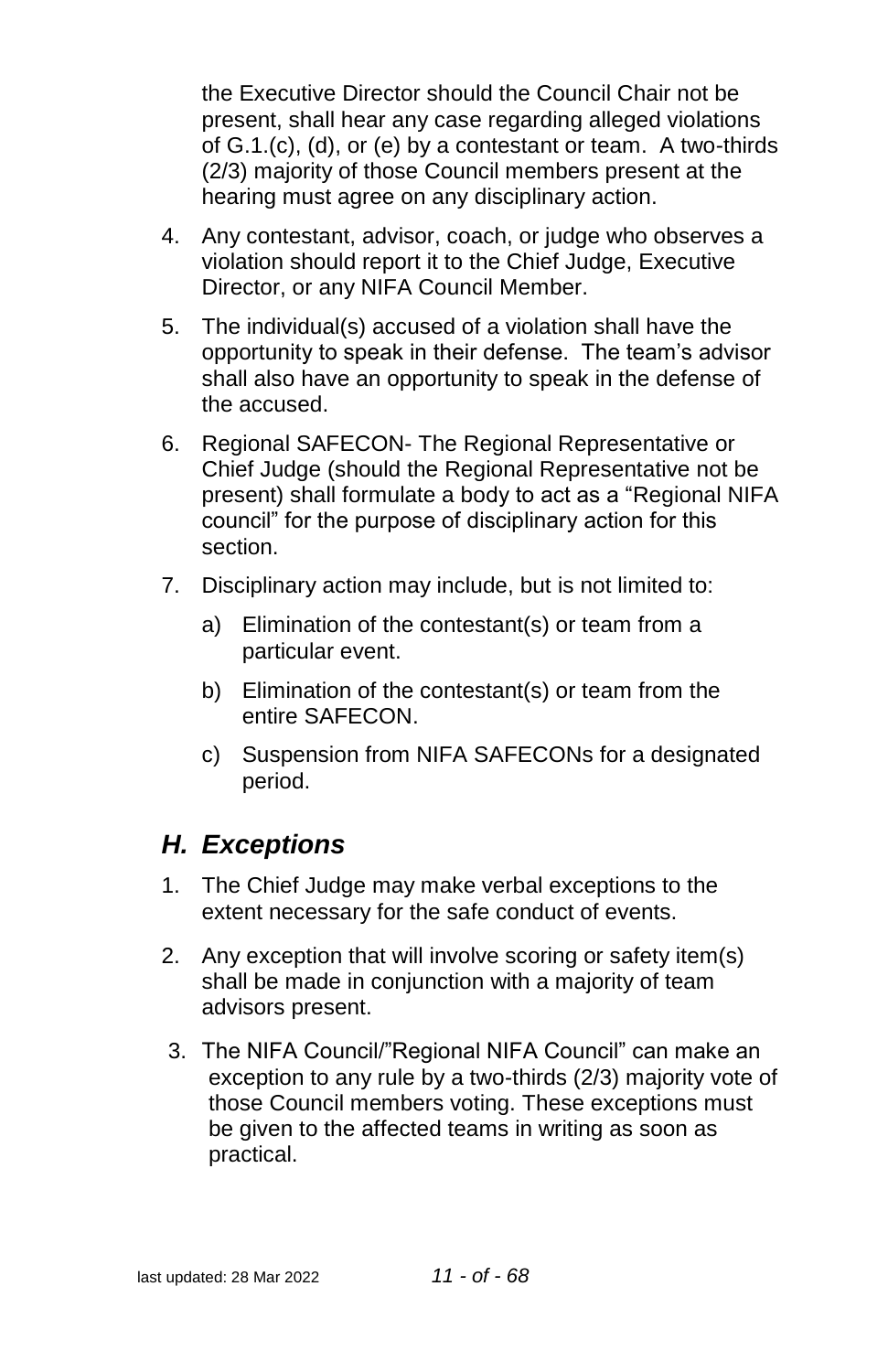# <span id="page-11-0"></span>*I. Judges*

- 1. The Chief Judge for the National SAFECON will be approved by the NIFA Council, and other judges will be approved by the Judges Committee. Regional SAFECON judges will be approved by the NIFA Judges Committee.
- 2. Judges will be aided by Starters, Timers, Measurers and other necessary helpers during the SAFECON.
- 3. The judges will meet in closed session following each event. They will review the overall conduct of the event and validate each placing in the event. Their decision will be final. Winners will be announced at the Awards Banquet. Measurements and times of individual contestants may be released by the Chief Judge.
- 4. No advisor from any competing school or any other person connected with a competing team shall be with the judges during judging, unless invited by the Chief Judge.
- 5. The Chief Judge shall submit each contestant's score and, if possible, place standing in each event to the team advisor within 24 hours after the conclusion of the last event.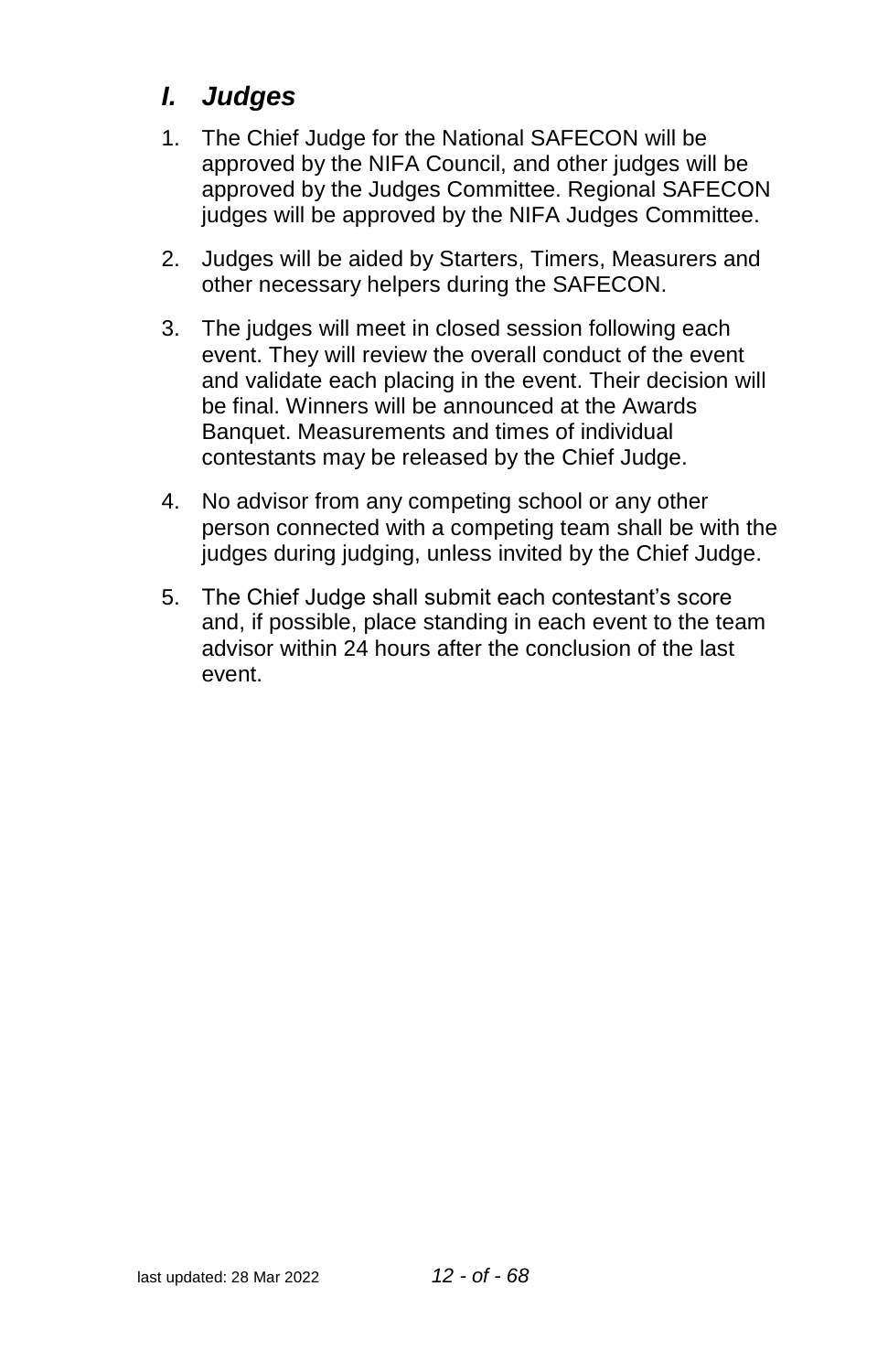# <span id="page-12-0"></span>*J. Scoring*

- 1. National SAFECONs will score Top-20. Regional SAFECONs may score only the Top-10, at their discretion, but the decision to score Top-10 or Top-20 must be agreed upon by all member schools as overseen by the Regional Representative.
- 2. Each event will be scored and described individually.

|                                     | Power-Off Landing,          |               | Message Drop, IFR, |           |
|-------------------------------------|-----------------------------|---------------|--------------------|-----------|
|                                     | <b>Short-Field Landing,</b> |               | and CRM/LOFT       |           |
|                                     | and Navigation              |               |                    |           |
|                                     | $Top-20$                    | <b>Top-10</b> | <b>Top-20</b>      | $Top-10$  |
| 1 <sup>st</sup> place               | 40 points                   | 20 points     | 20 points          | 10 points |
| $2nd$ place                         | 38 points                   | 18 points     | 19 points          | 9 points  |
| 3rd place                           | 36 points                   | 16 points     | 18 points          | 8 points  |
| 4 <sup>th</sup> place               | 34 points                   | 14 points     | 17 points          | 7 points  |
| 5 <sup>th</sup> place               | 32 points                   | 12 points     | 16 points          | 6 points  |
| $\overline{6^{th}}$ place           | 30 points                   | 10 points     | 15 points          | 5 points  |
| 7 <sup>th</sup> place               | 28 points                   | 8 points      | 14 points          | 4 points  |
| 8 <sup>th</sup> place               | 26 points                   | 6 points      | 13 points          | 3 points  |
| 9 <sup>th</sup> place               | 24 points                   | 4 points      | 12 points          | 2 points  |
| 10 <sup>th</sup> place              | 22 points                   | 2 points      | 11 points          | 1 point   |
| 11 <sup>th</sup> place              | 20 points                   | N/A           | 10 points          | N/A       |
| 12 <sup>th</sup> place              | 18 points                   | N/A           | 9 points           | N/A       |
| $\overline{1}3^{th}$ place          | 16 points                   | N/A           | 8 points           | N/A       |
| 14 <sup>th</sup> place              | 14 points                   | N/A           | 7 points           | N/A       |
| $15th$ place                        | 12 points                   | N/A           | 6 points           | N/A       |
| 16th place                          | 10 points                   | N/A           | 5 points           | N/A       |
| $\overline{17}$ <sup>th</sup> place | $\overline{8}$ points       | N/A           | 4 points           | N/A       |
| $\overline{18}$ <sup>th</sup> place | 6 points                    | N/A           | 3 points           | N/A       |
| 19th place                          | 4 points                    | N/A           | 2 points           | N/A       |
| $20th$ place                        | 2 points                    | N/A           | 1 point            | N/A       |

#### **a) Flight Events will be scored as follows:**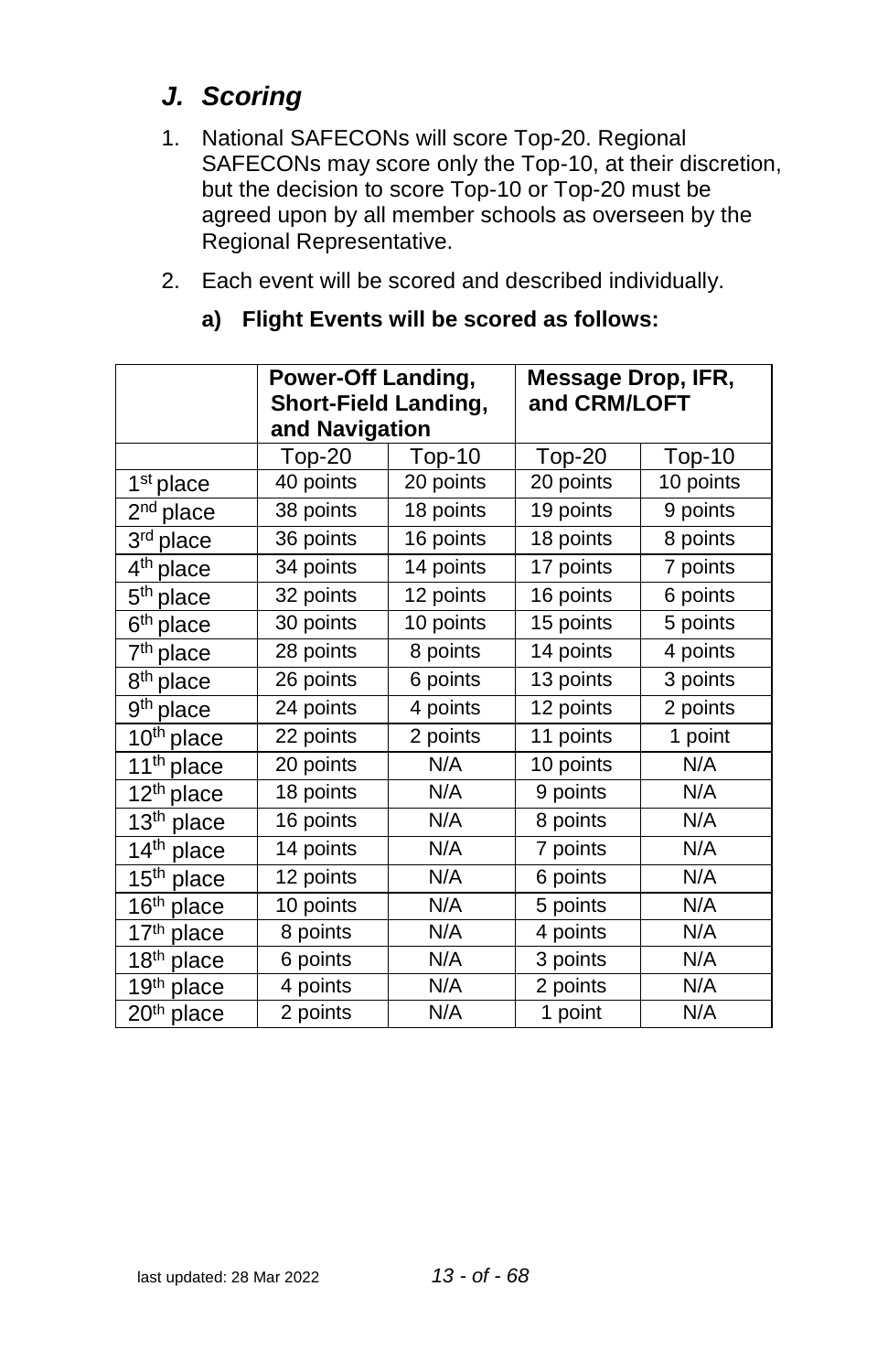|                                    | $Top-20$  | Top-10                |
|------------------------------------|-----------|-----------------------|
| 1 <sup>st</sup> place              | 20 points | 10 points             |
| $2nd$ place                        | 19 points | 9 points              |
| $\overline{3}$ <sup>rd</sup> place | 18 points | 8 points              |
| 4 <sup>th</sup> place              | 17 points | 7 points              |
| $\overline{5}$ <sup>th</sup> place | 16 points | $\overline{6}$ points |
| $\overline{6}$ <sup>th</sup> place | 15 points | 5 points              |
| 7 <sup>th</sup> place              | 14 points | 4 points              |
| 8 <sup>th</sup> place              | 13 points | 3 points              |
| 9 <sup>th</sup> place              | 12 points | 2 points              |
| 10th place                         | 11 points | 1 point               |
| 11 <sup>th</sup> place             | 10 points | N/A                   |
| 12 <sup>th</sup> place             | 9 points  | N/A                   |
| 13th place                         | 8 points  | N/A                   |
| 14th place                         | 7 points  | N/A                   |
| 15 <sup>th</sup> place             | 6 points  | N/A                   |
| 16 <sup>th</sup> place             | 5 points  | N/A                   |
| 17th place                         | 4 points  | N/A                   |
| 18th place                         | 3 points  | N/A                   |
| 19th place                         | 2 points  | N/A                   |
| 20 <sup>th</sup> place             | 1 point   | N/A                   |

#### **b) Ground Events will be scored as follows:**

#### **3. Ties:**

a) If a tie exists the judges shall make up tie breaking problems and/or hold a run-off contest. If a run-off contest is not practical, the tie will remain and each contestant will be awarded points as determined by the following formula:

*(Points per table above for place + points for subsequent places up to the total number of tied contestants for that given place)/ number of tied contestants for that given place.*

Additionally, if a tie occurs the next awarded place will be calculated as:

*(Place of tied contestants + number of tied contestants for that given place)*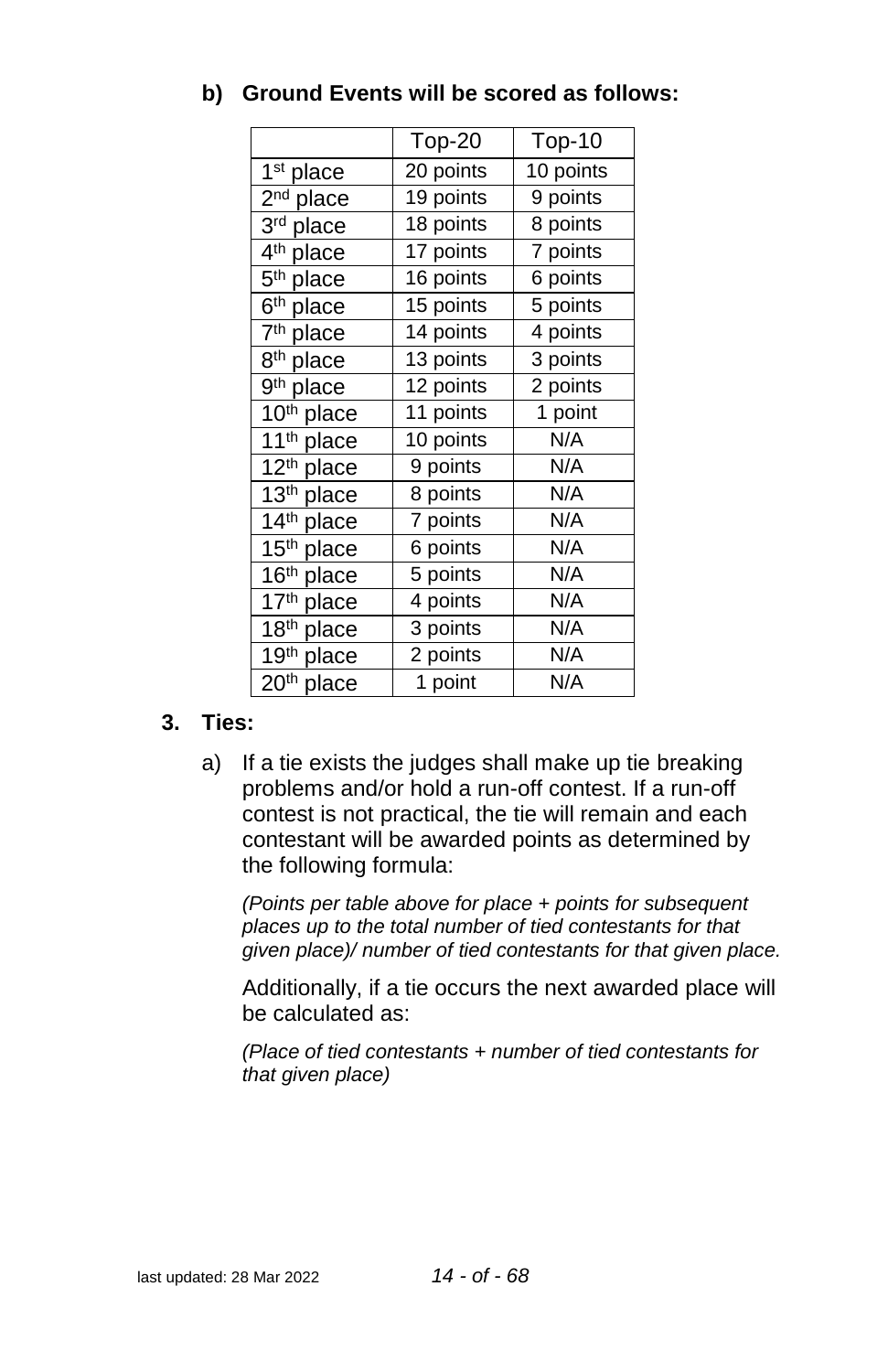#### **4. Individual Cumulative Event Awards:**

- a) The "Top Pilot" of the SAFECON shall be the contestant who holds at least a Private Pilot Certificate and a current medical, and who earns the largest total number of points in the following events:
	- (1) Power-Off Approach and Landing Event
	- (2) Short-Field Approach and Landing Event
	- (3) Navigation Event
	- (4) Ground Trainer Event
	- (5) Preflight Event
	- (6) SCAN Event
- b) However, to be designated "Top Pilot," a contestant must place fifth or higher in one of the three following flight events (if flight events are held):
	- (1) Power-Off Approach and Landing Event
	- (2) Short-Field Approach and Landing Event
	- (3) Navigation Event
- c) In the event of a tie, the following events will be considered one at a time and in the following order to determine the top pilot:
	- (1) Computer Accuracy
	- (2) Aircraft Recognition
	- (3) Message Drop
- d) In the event of a contest shortened due to weather or some other unforeseen circumstances, at least one full round of the Power-Off Approach and Landing Event, Short-Field Approach and Landing Event, OR Navigation Event must be completed in order to award the "Top Pilot" award. In the event of this occurrence, any physical or monetary awards associated with the "Top Pilot" award will go to the contestant who accumulates the most points as outlined in letter (e) below.
- e) The Top Scoring Contestant will be awarded to the individual contestant who accumulates the largest total number of points in the SAFECON.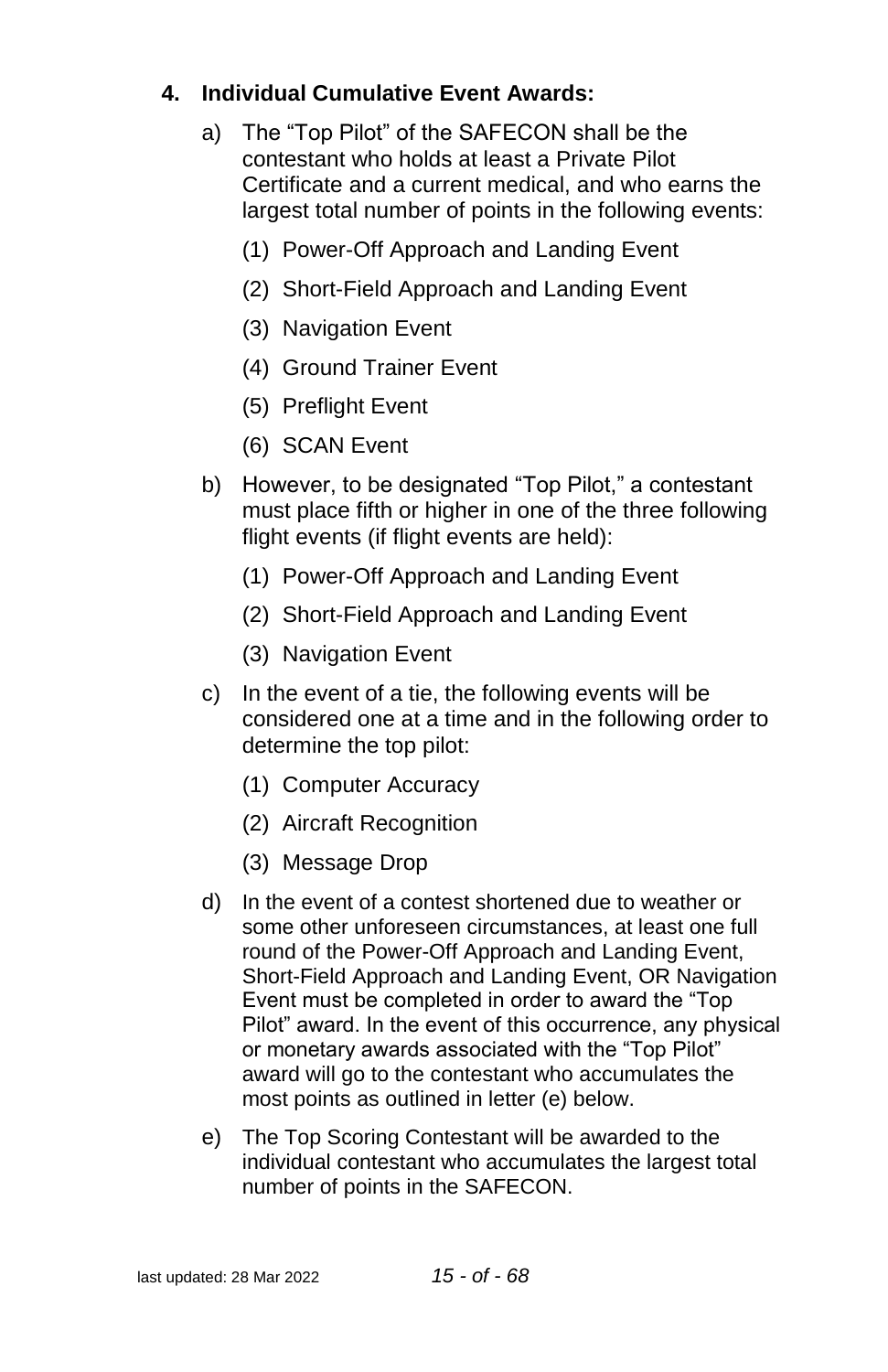- f) For the purpose of this section, the following rules apply to awarding individual points for multi-contestant events:
	- (1) Navigation Points earned in the Navigation Event will be applied to the PILOT's cumulative total for Top Pilot and Top Scoring Contestant.
	- (2) CRM/LOFT Points earned in the CRM/LOFT Event will be split evenly amongst the two contestants and applied to their respective cumulative total for Top Pilot and Top Scoring Contestant.
	- (3) Message Drop Points earned in the Message Drop Event will be applied to the DROPMASTER's cumulative total for Top Pilot and Top Scoring Contestant.

#### **5. Team Awards:**

- a) SAFECON Flight Events Champion shall be the team who earns the largest number of points in the Flight **Events**
- b) SAFECON Ground Events Champion shall be the team who earns the largest number of points in the Ground Events.
- c) SAFECON Judges Trophy shall be awarded to the team that earns the largest number of points as determined by the following rules:
	- (1) Each contestant (other than those disqualified) will earn points for their respective rank.
	- (2) Points awarded to each contestant will be determined by the following formula:

*(Number of Contestants in Event + 1) – Contestant Rank*

(3) Points in the case of a tie will be awarded using the following:

*(Points per formula for place + points for subsequent places up to the total number of tied contestants for that given place) / number of tied contestants for that given place.*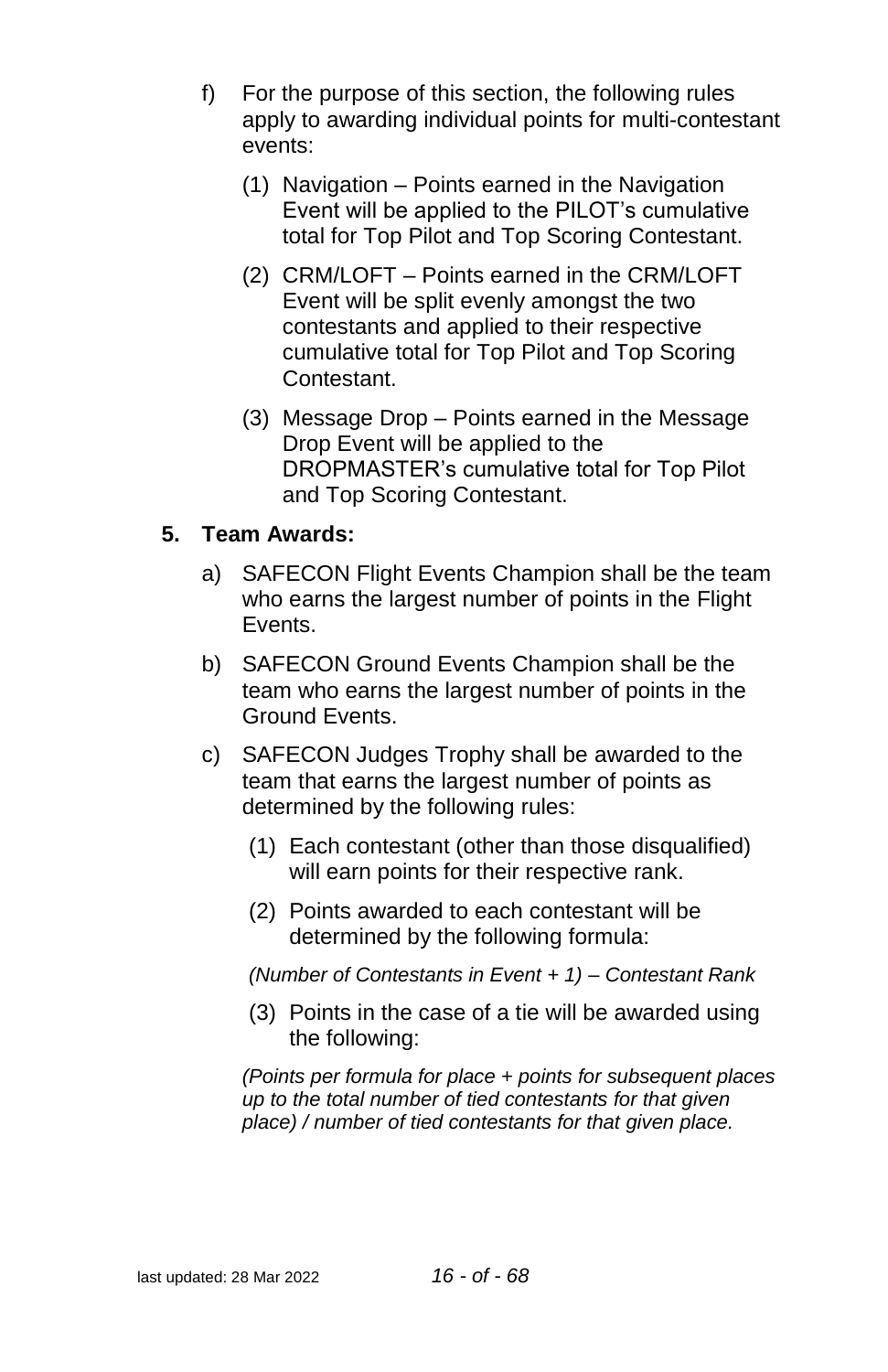(4) Additionally, if a tie occurs the next awarded place will be calculated as:

*(Place of tied contestants + number of tied contestants for that given place)*

- (5) Points described in this paragraph apply to the Judges Trophy ONLY. All other Team and Individual Awards are based on the points described in previous paragraphs.
- d) SAFECON Champion (National Champion in the case of a National SAFECON) shall be the team who earns the largest number of points in the overall SAFECON.

#### **6. Early Closure or Incomplete Events:**

a) In case weather or time forces the closing of any event, a completed event shall consist of each registered team flying one contestant in that particular event. Should weather or time force the closing of any event part way through a round, the scores from the completed rounds ONLY shall be computed for determining team standings. Individual standings, however, may be based on scores earned in an incomplete round.

#### **7. Finality of SAFECON Results:**

a) Announcements of the results at the awards banquet are final.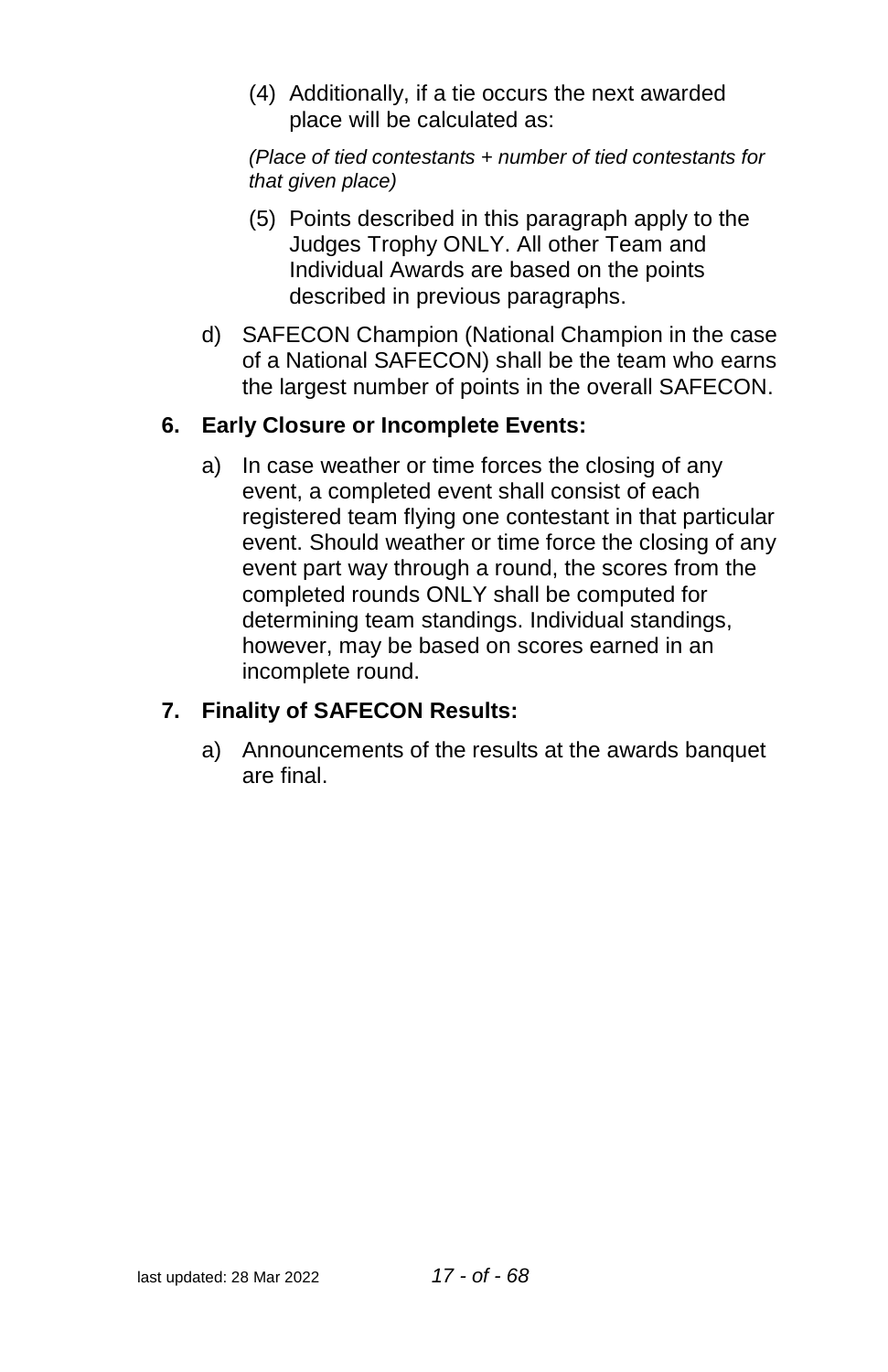# <span id="page-17-1"></span><span id="page-17-0"></span>**II. SAFECON Standard Operating Procedures**

# *A. Flight Operations*

#### **1. Traffic Control:**

- a) Information pertaining to radio communications and local operating procedures and policies will be sent to each team prior to the start of the SAFECON.
- b) All pilots are expected to comply with local operating procedures and policies as soon as they arrive at the host airport. No contestant may begin any flight practice until they have received information regarding the local operating procedures and policies.
- c) During the SAFECON each participant shall comply with all traffic flows, engine shutdown lines, safety areas, and other instructions given by the staging personnel.

#### **2. Practice Flights and Aircraft Check-Outs:**

- a) After initial arrival at SAFECON by a contestant, no flight by a contestant as a pilot or a passenger is authorized after sunset without the consent of the Chief Judge. Any flight that is authorized after sunset and conducted outside the traffic pattern must be on a flight plan filed with Flight Service.
- b) The host shall establish designated landing practice days and periods. Outlying airports shall also be designated. Practice periods shall be coordinated through the Executive Committee or host. If no schedule has been established when a team arrives, then all practice must be conducted in Day VFR conditions while in compliance with local operating procedures and policies.
- c) All flight activity shall cease at the close of established practice period, or sunset if no established practice period has been set, the day of the General Contestant Briefing. After the cessation of practice, no contestant shall fly any flight for any reason without the consent of the Chief Judge.
- d) No practice in a ground trainer, simulator, or other flight simulation device is authorized after the close of the established practice period or receipt of the pattern, whichever is first.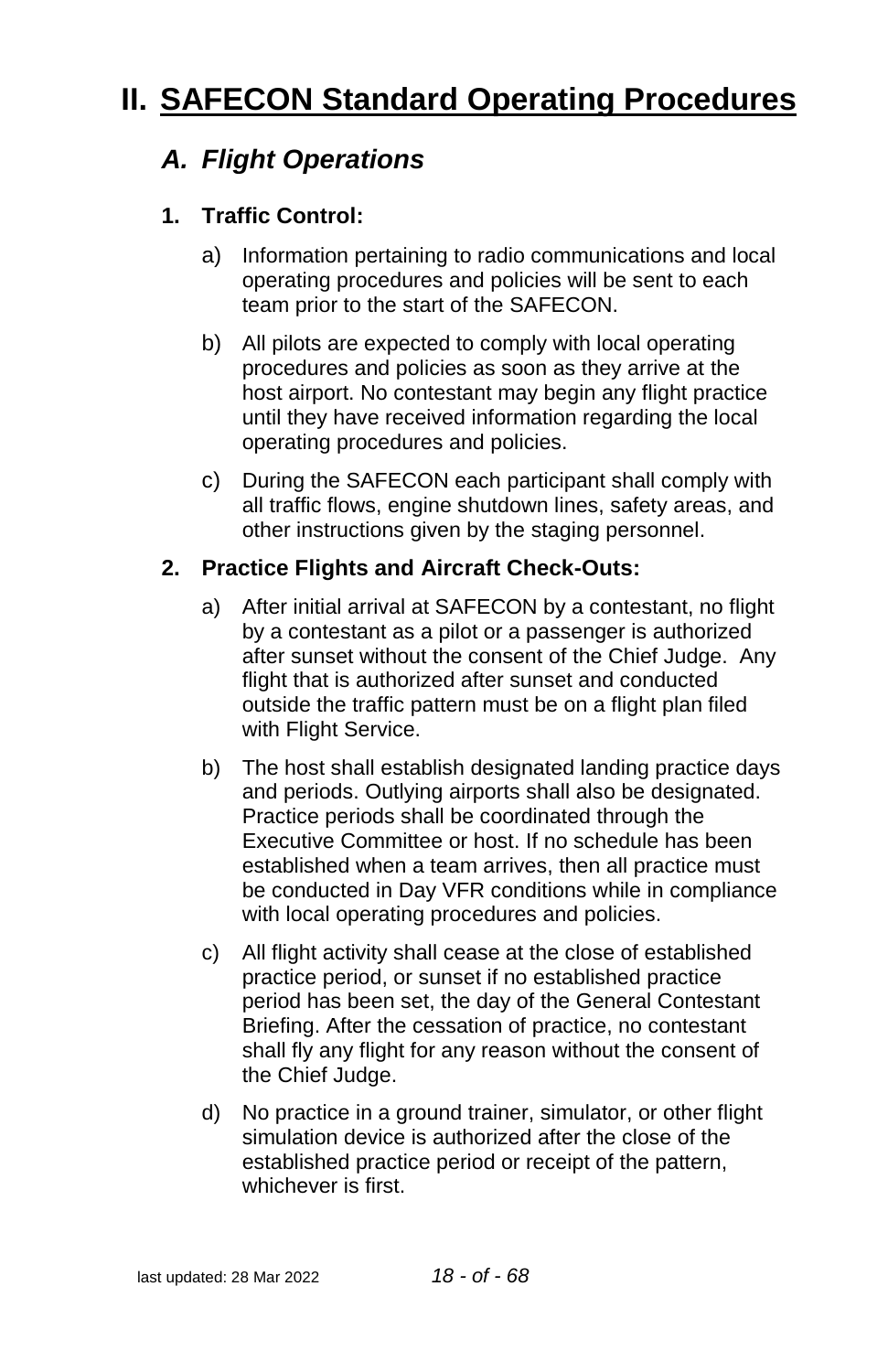#### **3. Duty Limitations for SAFECON Competition Days:**

- a) Normal competition day is ten (10) hours. This can be extended to a maximum of twelve (12) hours at the discretion of the Chief Judge.
- b) Competition days can be extended beyond ten (10) hours no more than two consecutive times.
- c) Rest time at the end of a competition day is a minimum of twelve (12) hours or that day's competition time plus one (1) hour, whichever is greater.
- d) Competition day commences with the first briefing of the day and concludes at the end of the last competition event.
- e) Flight events will not commence before sunrise or continue after sunset.

#### **4. Weather Criteria:**

- a) No aircraft may conduct flight operations if any environmental contamination (e.g. frost, snow, or ice) is adhering to any aircraft surface.
- b) No flight activity is permitted during competition when the steady wind condition exceeds 25 knots or the gust factor exceeds 10 knots.
- c) No flight activity is permitted during competition when the crosswind component exceeds 15 knots or 10 knots during the landing events.
- d) Maximum tailwind component for flight operations is 5 knots.
- e) Flights in the traffic pattern must comply with weather requirements for the appropriate type of airspace as outlined in 14 CFR Part 91. Traffic pattern visibility must be at least three (3) Statute Miles (SM).
- f) For the Navigation Event, the ceiling must be at least 500 feet above the highest altitude required for the route to be flown and the minimum visibility must be at least five (5) SM.
- g) For any event that involves flight into IFR conditions, the ceiling must be at least 1500 feet and the surface visibility at least 3 SM.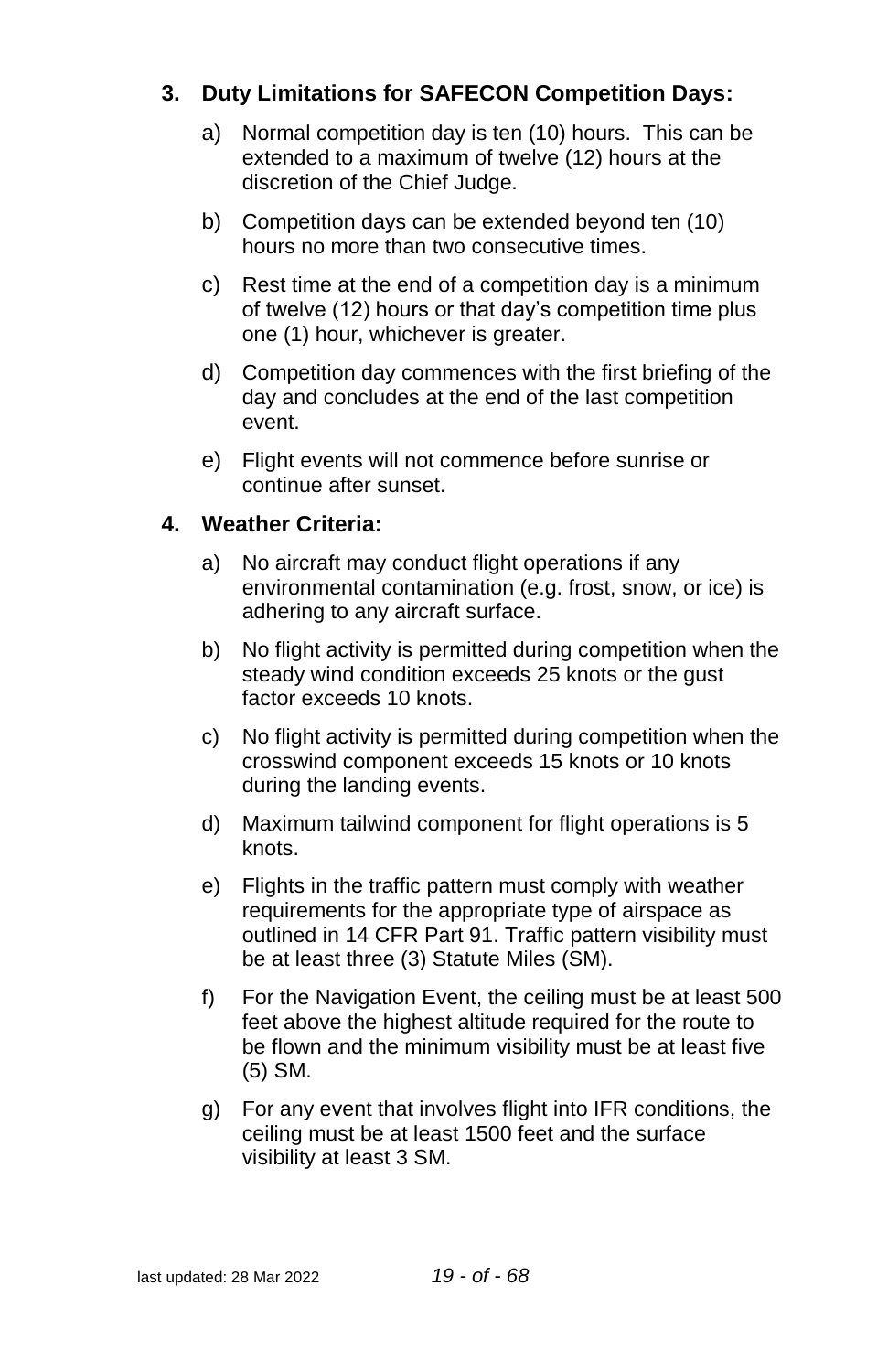#### **5. Formation Flights:**

a) Intentional flight with less than 500 feet separation is not authorized from the time of leaving the home airport until returning to the home airport.

#### **6. Taxiing:**

a) All taxiing must be at a slow and reasonable speed. Taxiing in the vicinity of personnel on the SAFECON ramp must not be faster than a brisk walk/fast walking pace.

#### **7. Passengers:**

a) No passengers may be carried during any flight during the SAFECON. All flights during the landing event must be solo. Only the pilot and the dropmaster may be in the airplane during the Message Drop Event. Only the pilot and the observer (or judge) may be in the airplane during the Navigation Event.

#### **8. Federal Aviation Regulation (FAR) Compliance:**

a) All contestants are expected to comply with the FARs at all times. Contestants will be under safety scrutiny during the entire time they are at the site of the SAFECON.

#### **9. Alcoholic Beverages, Illegal Drugs or Substances:**

a) In addition to the applicable FARs, the consumption or use of, or being under the influence of, alcoholic beverages, illegal drugs or substances, or illegal narcotics in any quantity by contestants is prohibited from the time of departure from the team's home airport until the time they return. In any case, the use or consumption of alcohol by the contestants of any competing school (including the host) is prohibited from a period beginning 24 hours prior to the General Contestant Briefing until 24 hours after the conclusion of the last activity, as indicated on the official schedule of events as published or as amended by the team advisors.

#### **10. Personal Electronic Devices:**

a) Use of personal electronic devices (e.g. cell phones, iPads, GoPros, etc.) by contestants is limited to only that which is required for the specific event. For example, iPads may be used in the Unlimited Navigation event for electronic flight bag/approved navigational charts ONLY. Use of a PED to actively communicate, photograph, or video any portion of an event - including taxi and during flight - is strictly prohibited.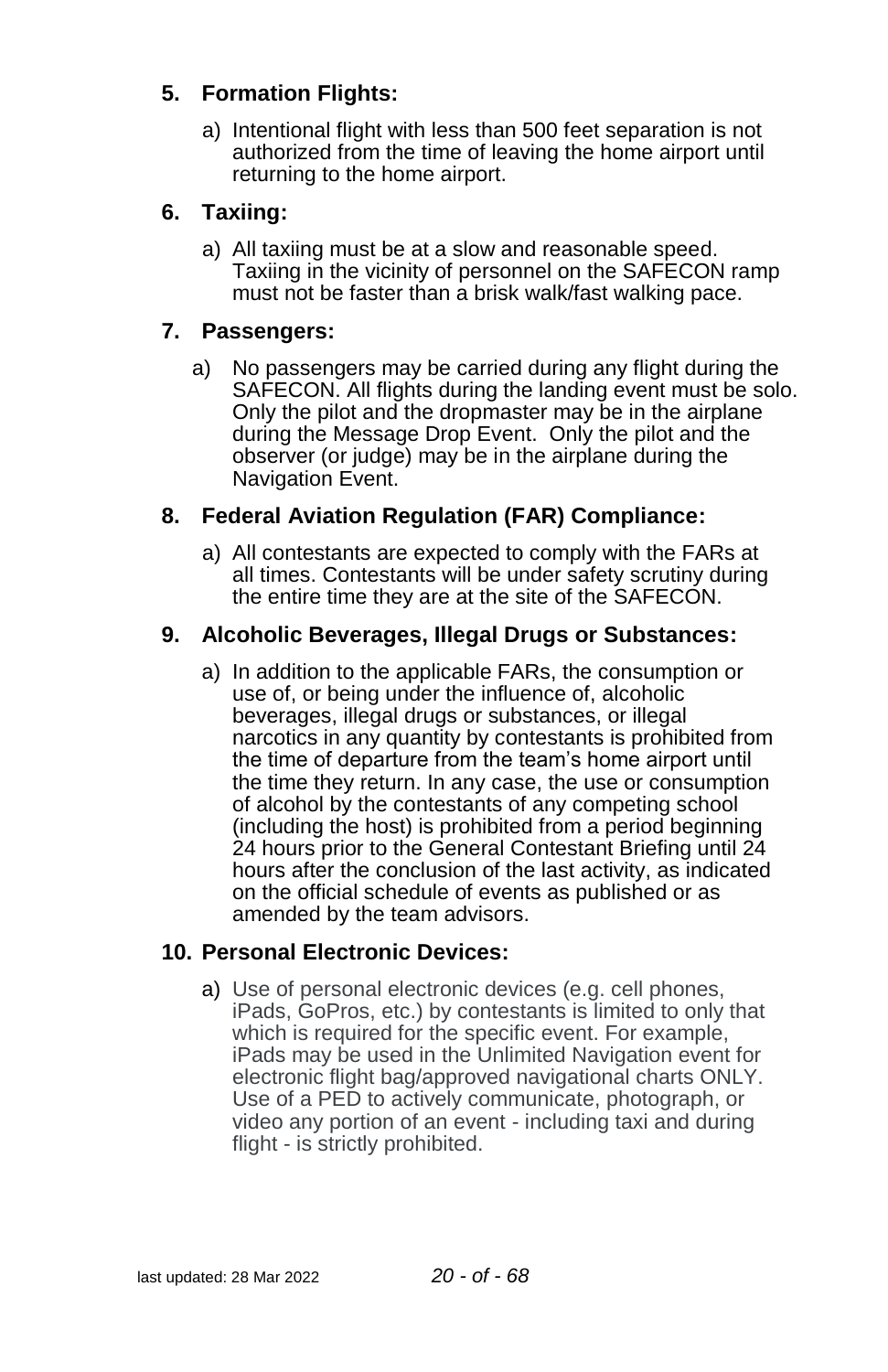# <span id="page-20-0"></span>*B. Ground Operations*

#### **1. Personal Electronic Devices:**

a) Usage of personal electronic devices shall be limited so as not to present a safety hazard. Distractions while walking, towing an aircraft, or supervising aircraft movement shall be avoided. Use of personal electronic devices is not permitted in the Start Box, Shutdown Box, or refueling area.

#### **2. No Smoking:**

a) No smoking is permitted on the ramp, around any aircraft, or in the refueling areas. Smoking is only permitted in areas designated by the host.

#### **3. Ramp Visitors:**

a) Team members are responsible for the safety of their approved visitors on the ramp. Those visitors that are unfamiliar with airport/ramp operations shall be escorted. Visitors may also be subject to additional requirements of the host.

#### **4. Parking Spot Protocol:**

- a) Aircraft shall be appropriately tied down with at least one main wheel chocked and tie downs tight and strong enough to restrain the aircraft.
- b) If the aircraft is not chocked or tied down, at least one team member must be with the aircraft.
- c) There shall be indication to personnel outside a parked and unattended aircraft that the aircraft is secure. All personnel shall remain clear of the propeller arc at all times.

#### **5. Staging Procedures and Ground Movement:**

- a) Contestants not involved in the staging process will remain clear of the staging area.
- b) All aircraft must be towed from the NIFA ramp to the Start Box.
- c) At the beginning of scheduled NIFA practice, all aircraft will require a Staging Judge for clearance to start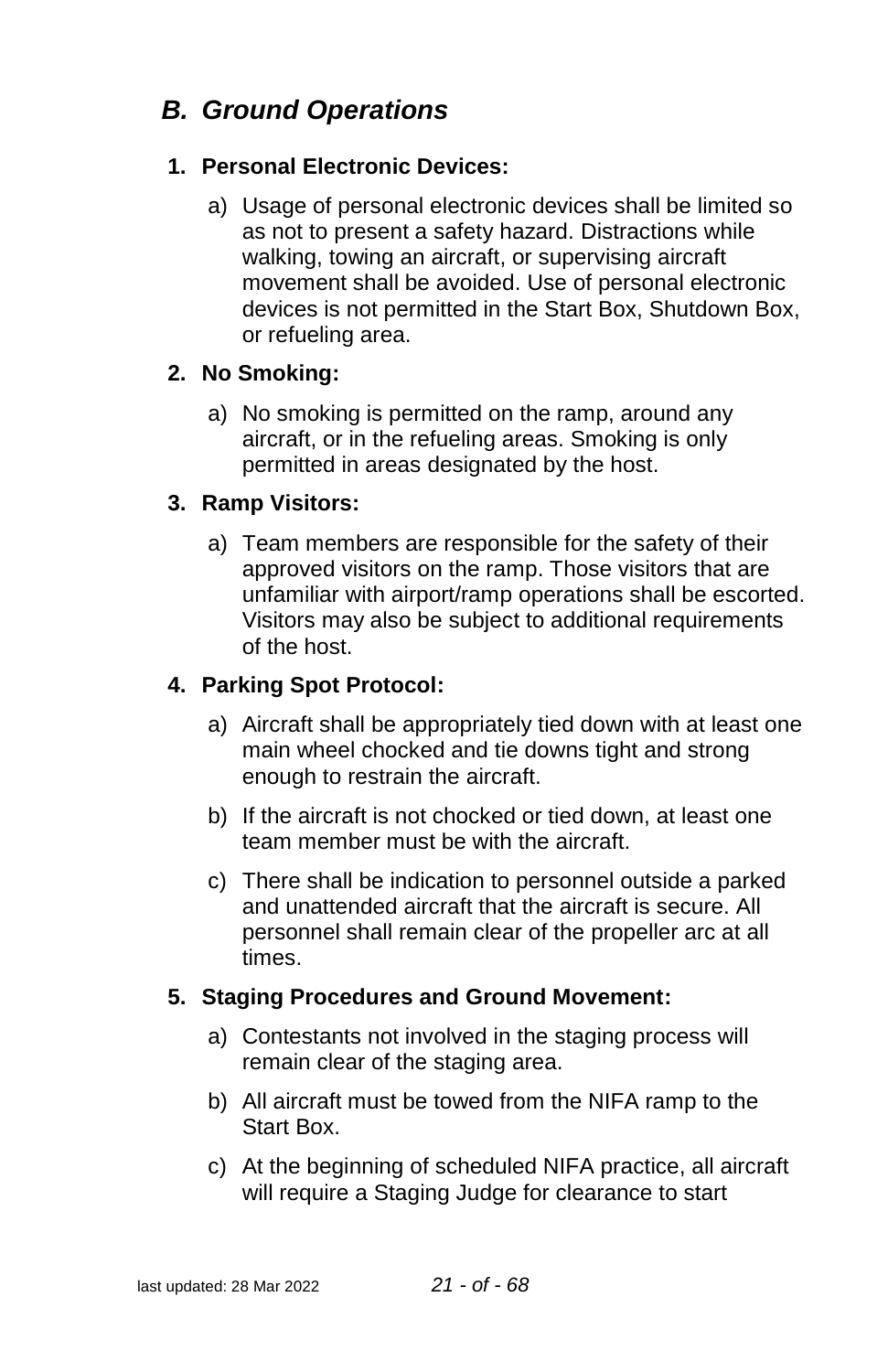engines, including those departing the host airport for practice.

- d) All personnel must remain clear of the Shutdown Box until all aircraft have turned off their engines and signaled that aircraft have been properly secured.
- e) Teams shall use hand signals per the Aeronautical Information Manual to communicate with aircraft in the Shutdown Box.
- f) No one shall enter or exit an aircraft while the engine is running.

#### **6. Prior to Aircraft Engine Start:**

- a) Pilots will get approval from the Staging Judge to start aircraft.
- b) Pilots will give a verbal alert and visual check around the aircraft to ensure all personnel are clear
- c) On aircraft so equipped, appropriate lights must be on to alert other people of an engine running and will remain on during all ground engine operations.

#### **7. Aircraft Refueling:**

- a) Aircraft shall not be powered during refueling.
- b) No one shall occupy any of the aircraft's seats during refueling.
- c) Aircraft will be appropriately grounded during refueling.
- d) Refueling shall be suspended if there are lightning discharges within 5 Statute Miles (SM) of the airport.

#### **8. Maintenance Performed on SAFECON Aircraft:**

- a) Any maintenance performed on SAFECON aircraft shall be coordinated with the Staging Judge.
- b) Any maintenance performed on the aircraft must be performed in accordance with current regulations.
- c) A maintenance engine run will be coordinated with the Staging Judge, including where to perform the run-up and how to move the aircraft to a run-up area.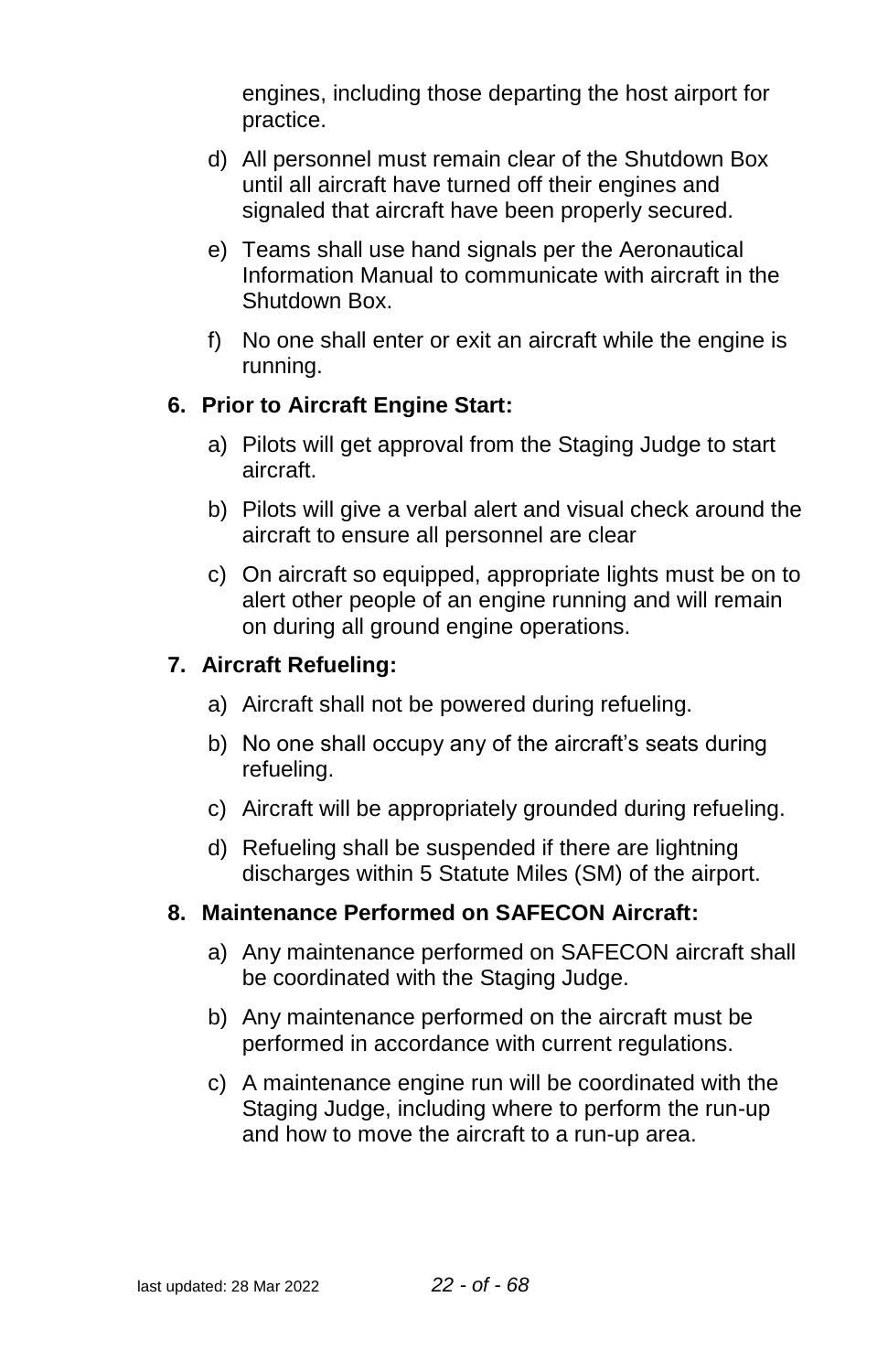# <span id="page-22-1"></span><span id="page-22-0"></span>**III. Flight Event Judging Rules**

### *A. Crew Resource Management/Line Oriented Flight Training (CRM/LOFT)*

- 1. The purpose of this event is to test the contestant's problem-solving ability in a team environment. They will be tested during a "real time" simulated flight.
- 2. All contestants must hold an Instrument Rating. A Multiengine Rating is preferred.
- 3. Each team may enter one crew of two pilots.
- 4. The event will be flown in an IFR capable simulator with two crew positions. Dual controls are preferred, but not required.
- 5. All contestants will fly the same Line Oriented Flight Training (LOFT) scenario during the SAFECON. Differences may occur if the contestants alter the intended path of the LOFT through their decisions. All resultant paths must be identical. For example, all teams who make decision A will get result B.
- 6. Each LOFT scenario will be scripted from the crew's first contact with the other crew members to the final landing, or other resolution point. The LOFT will be designed with contingencies for any deviations the contestants make from the proposed plan. Once started, the LOFT will be in "real time." Some cruise segments may be shortened for the sake of time. The contestants will be notified of any such deviation both before the LOFT scenario starts and again while the deviation is being made.
- 7. The LOFT scenario will be planned with an even and realistic mix of simple problems (e.g. one navigational radio failing) and complex situations (e.g. one of three landing gear not extending). Specific simulator or aircraft knowledge will not be tested. The event is designed to test the contestants' ability to work together to solve problems, not to diagnose complex aircraft systems problems.
- 8. The judge(s) will act as all outside parties (air traffic control, company maintenance, passengers or flight attendant, etc.). The contestants must address these third parties the way they would in a real aircraft. For example, they must tune in the correct radio frequency to talk to air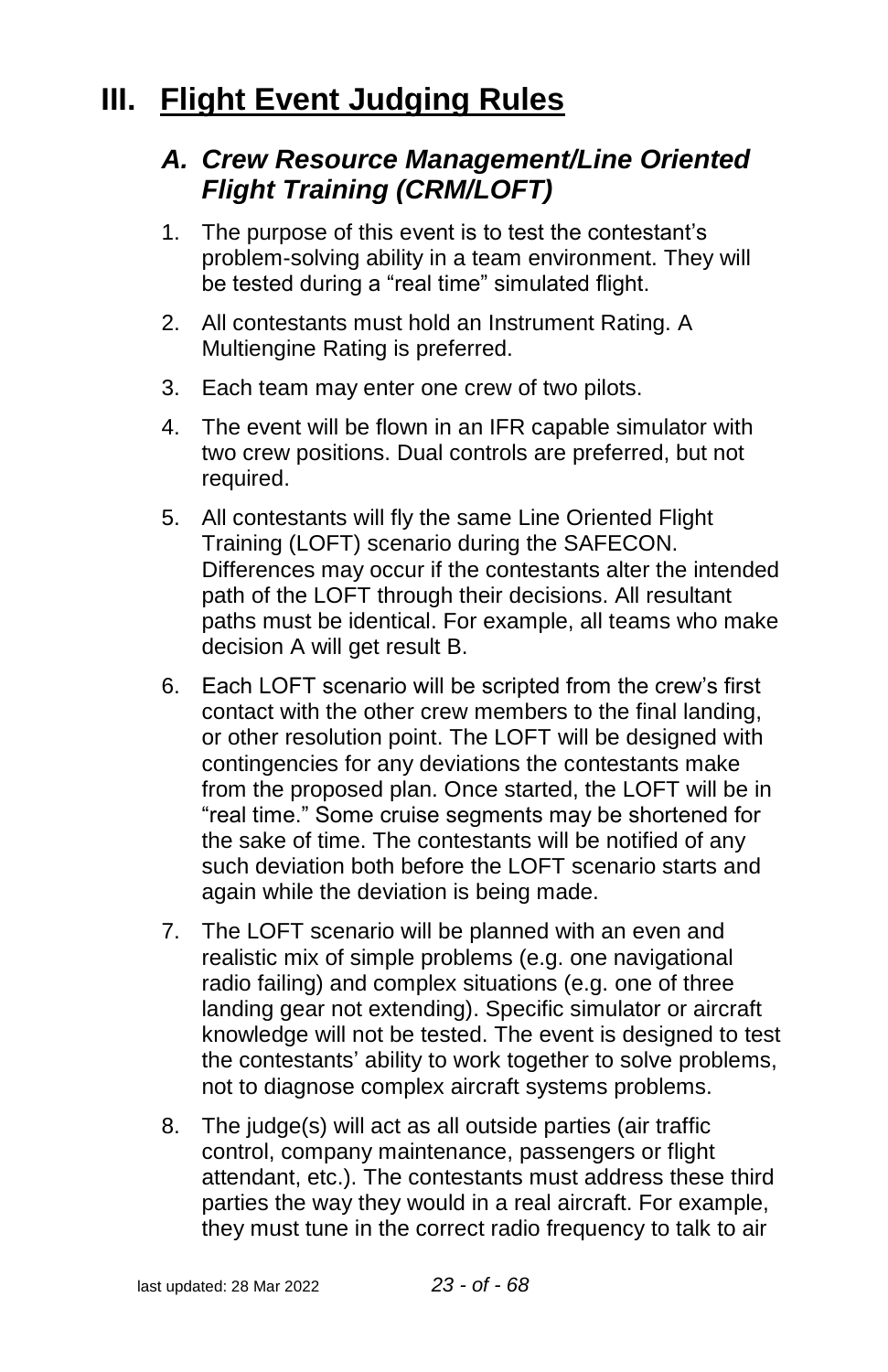traffic control.

- 9. Malfunctions will be appropriately handled by the Event Judge(s). The Event Judge(s) and the Chief Judge will determine contestant recourse to equipment malfunction.
- 10. The route of flight and other pertinent information will be given to the contestants prior to the actual flight.
- 11. Scoring:
	- a) Points will be deducted based on the severity of the error. For example, an altitude deviation will be a larger penalty than not setting the correct transponder code.
	- b) Penalty points will be totaled. The absolute value of the contestant's score will determine the ranking of the teams. The lowest score wins.
	- c) Contestants may terminate a flight at any time and accept a disqualification.
	- d) Rough and abusive handling of the equipment will result in disqualification and termination of the flight.
	- e) Actual scoring parameters and penalties for a contest will be determined by the Event Judge(s) with the consent of the Chief Judge.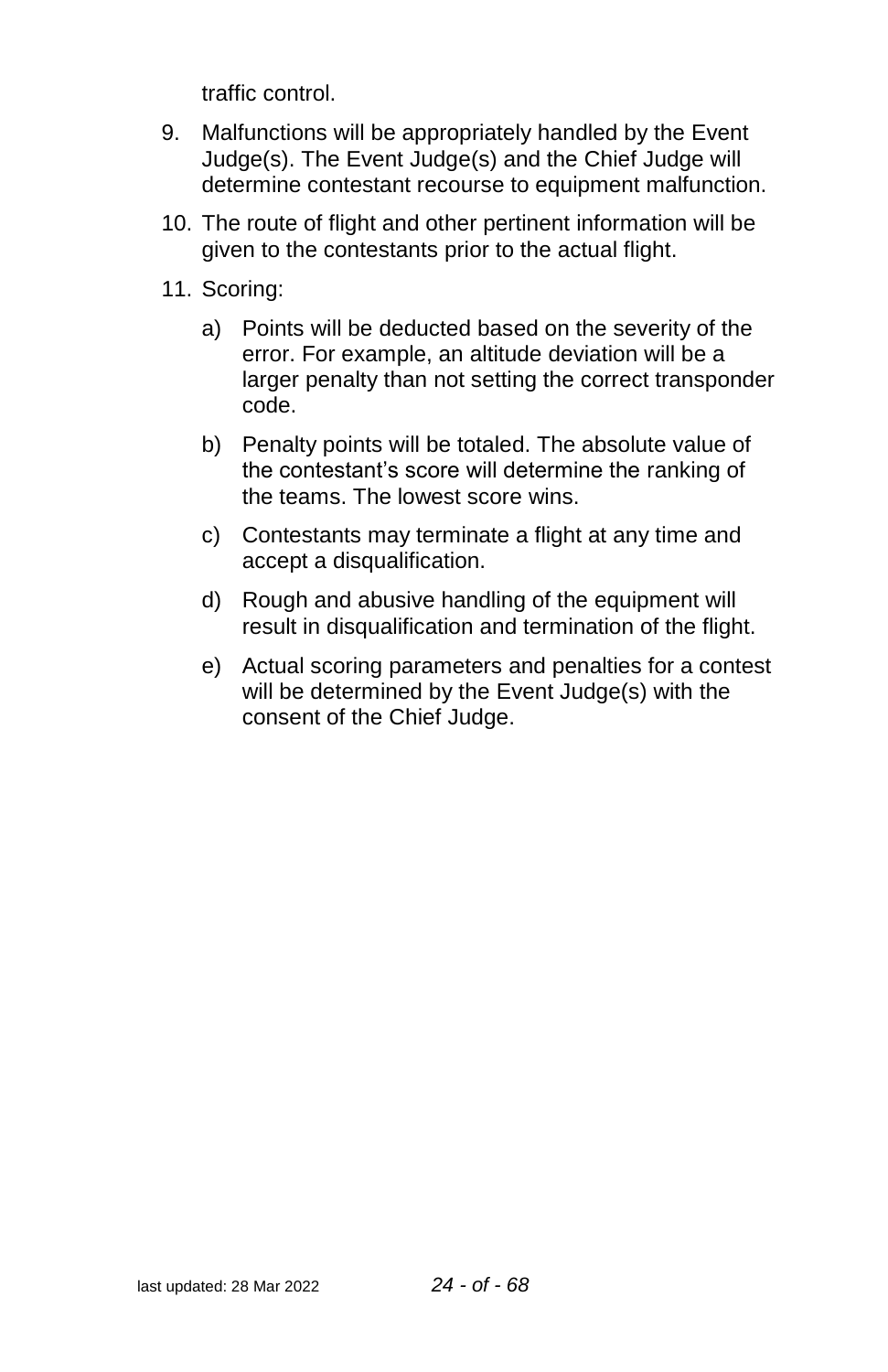# <span id="page-24-0"></span>*B. IFR Precision Flight*

- 1. Each team may enter one contestant in the IFR Precision Flight Event. Contestants must be instrument rated and must meet the IFR recency of experience requirements as specified in Part 61 of the FARs.
- 2. The Chief Judge will approve conduct of this event based on prevailing conditions.
- 3. Contestants shall fly an IFR check flight in VMC (Visual Meteorological Conditions) under simulated instrument conditions, maintaining visual contact with the ground at all times, and be evaluated on the basis of the precision with which the instrument pattern is flown. This check flight will not exceed two hours duration and may cover any of the following segments:
	- a) A ground phase, including an IFR clearance test.
	- b) A flight phase, including:
		- (1) An instrument departure.
		- (2) A demonstration of basic, IFR maneuvers—the execution of climbs, descents, and turns; changes in airspeed and airplane configuration; recovery from unusual attitudes; and use of the clock.
		- (3) A holding pattern at either a NAVAID or at an intersection.
		- (4) A non-precision approach—with procedure turn; inbound/outbound tracking of a VOR radial; and descent to Minimum Descent Altitude (MDA).
		- (5) A missed approach.
- 4. Contestants may be required to demonstrate some of these maneuvers with partial panel. The event judge shall specify which radio aids and reference instruments may be used during any segment of the check flight.
- 5. Contestant Aircraft: Each contestant may use their own aircraft, or one provided by the event sponsor. In either case, the aircraft must:
	- a) Be a 4-place airplane so that a safety observer can ride along.
	- b) Meet all FAA requirements for operation in instrument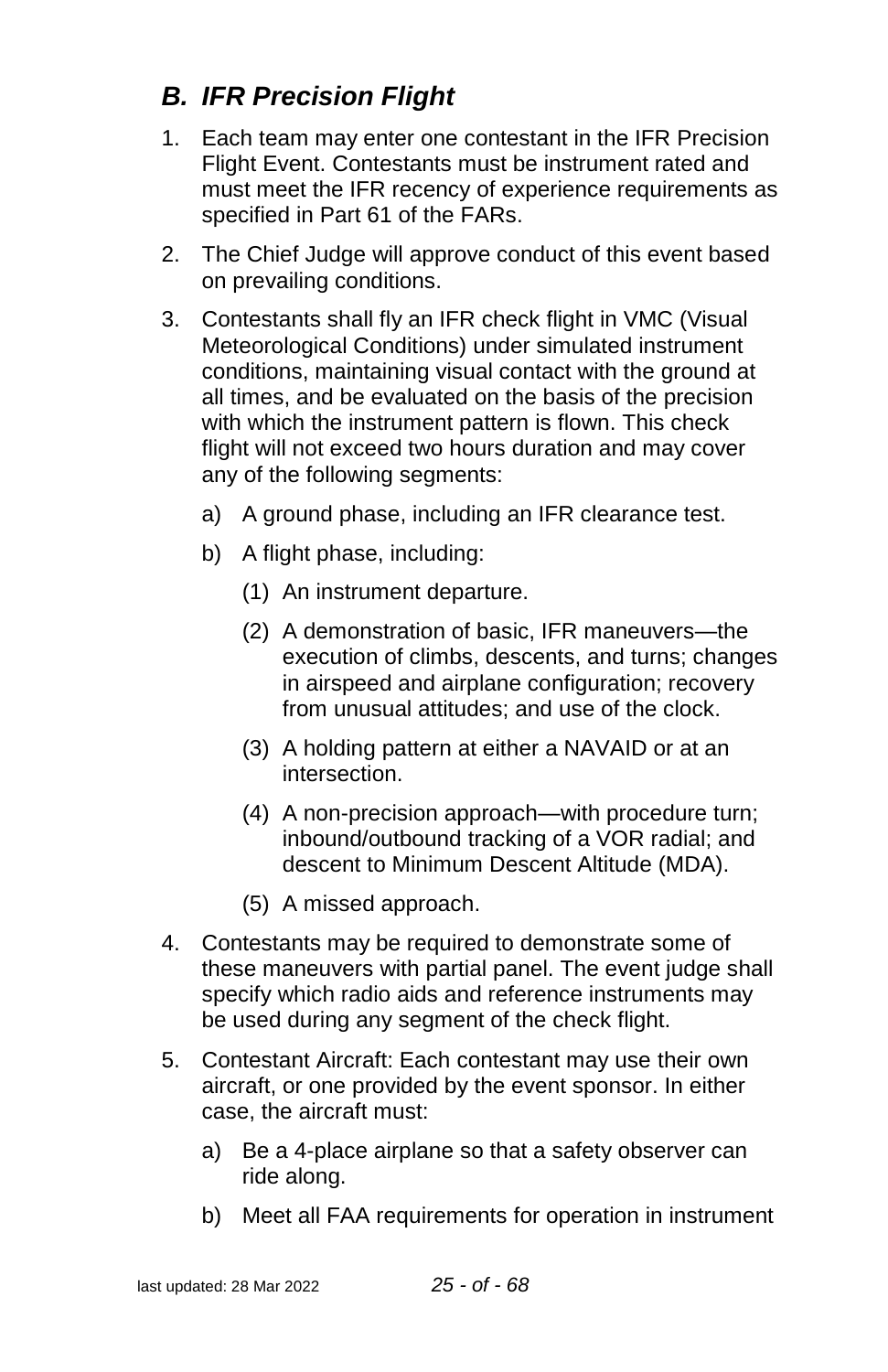conditions.

- c) Have at least one VOR receiver.
- d) Meet any minimum performance requirements imposed by the event judge to ensure air safety.
- e) Have dual controls and be configured so that the check pilot can monitor and evaluate the flight and navigation instruments. In no event shall a contestant be allowed to use an autopilot, a slaved ADF, a pictorial navigation indicator, an RMI, or and RNAV during the contest. Any questions about equipment will be resolved by the Chief Judge before the flight.
- 6. Each contestant shall furnish an IFR hood that effectively restricts outside visual reference for the pilot and does not unduly restrict visibility for the check pilot. The event judge shall have final authority to determine hood suitability.
- 7. All contestants shall fly the same instrument navigation pattern. Contestants may have up to two hours to review the flight plan prior to their scheduled departure. Contestants are expected to furnish any logs, knee boards, approach plate holders, or other aids they may want to use during the check flight.
- 8. Each contestant will be evaluated on the basis of following specified procedures and on how accurately airspeed, altitude, heading, course, and time are maintained as appropriate for each segment of the check flight. Deviations will result in the assessment of penalty points or in disqualification. The minimum acceptable precision expected of contestants is that required to pass an instrument check ride (see the FAA Instrument Practical Test Standards).
- 9. Scoring:
	- a) The following penalty will be assessed for IFR clearance on the ground:
		- (1) Up to 200 points maximum penalty based on the percentage error for incorrectly reading back an IFR clearance—i.e., 3 elements missed out of a 10 element clearance message, 30 percent error = 60 points penalty, and an additional penalty (50 points) each time the clearance is repeated at the request of the contestant.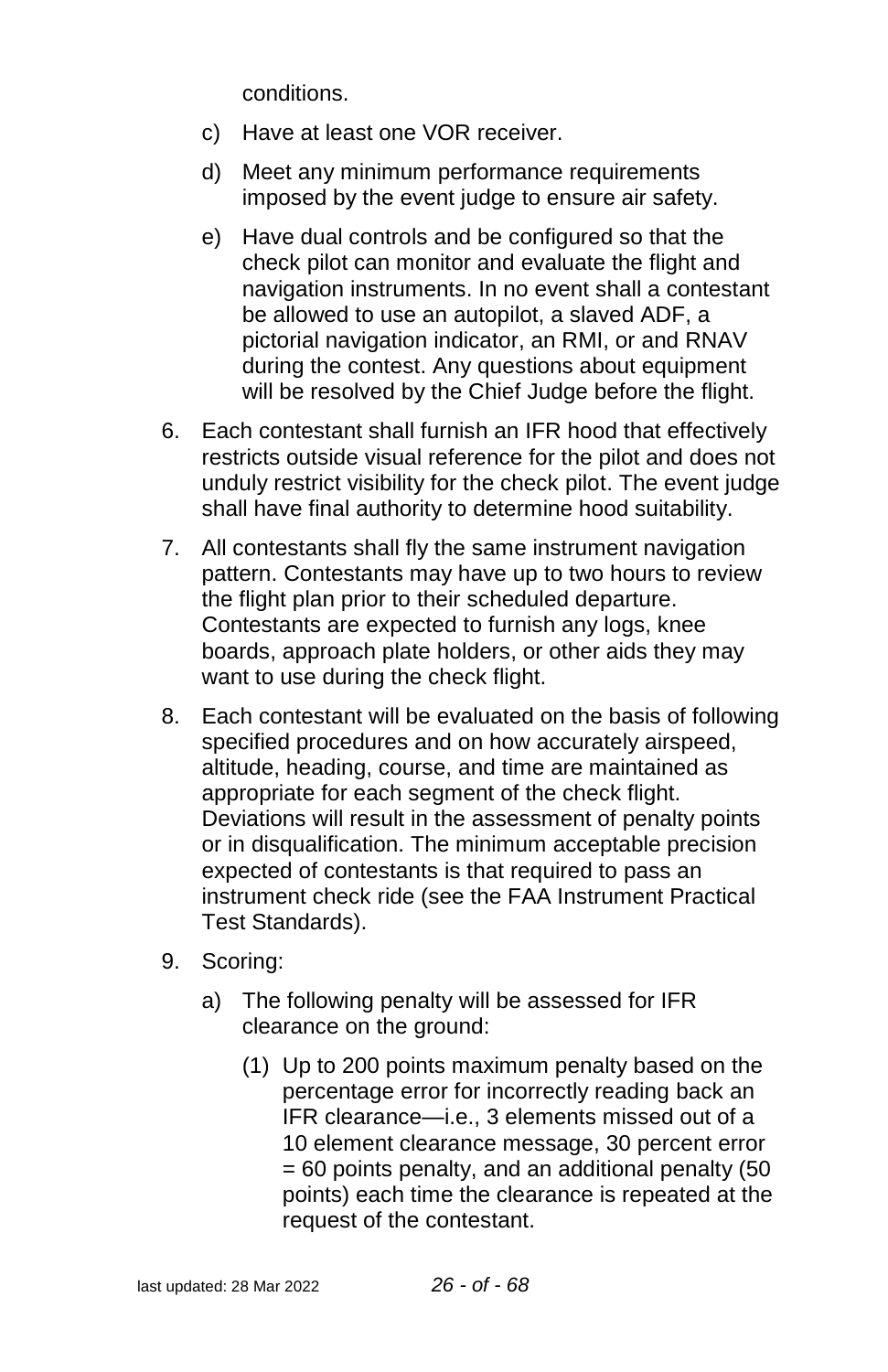- b) The following deviations shall result in a 20 point penalty for each occurrence exceeding 5 seconds duration during the flight:
	- (1) Failure to maintain heading (when appropriate) within 10° (20 points per 10°)
	- (2) Deviations of greater than +100 feet from assigned or published altitude (20 points per 100 feet)
	- (3) Failure to execute turns at standard rate within a tolerance of + 5 seconds for each 90° of turn
	- (4) Failure to level off from a climb or descent within  $+$ 100 feet of assigned altitude (20 points per 100 feet)
	- (5) Failure to maintain specified airspeed in climb, descent, or an approach (20 points per knot)
	- (6) Failure to begin or end legs on time (20 points per 10 seconds)
	- (7) All of the above penalty values double after passing the station outbound on approach
- c) The following deviations shall result in a 50 point penalty for each occurrence exceeding 30 seconds during the flight:
	- (1) Failure to capture on track (except during approach) a prescribed radial of a VOR within 5° of a prescribed bearing
	- (2) Failure to make any required position reports during the check flight. This includes position reports required by FARs as well as those required by the judge. Required reporting points will be reviewed in the briefing
	- (3) Failure to operate avionics equipment properly
- d) The following deviations shall result in a 100 point penalty:
	- (1) turns in an incorrect direction
	- (2) Flying incorrect headings for a protracted length of time. The decision to apply this penalty will be strongly influenced by the length of time required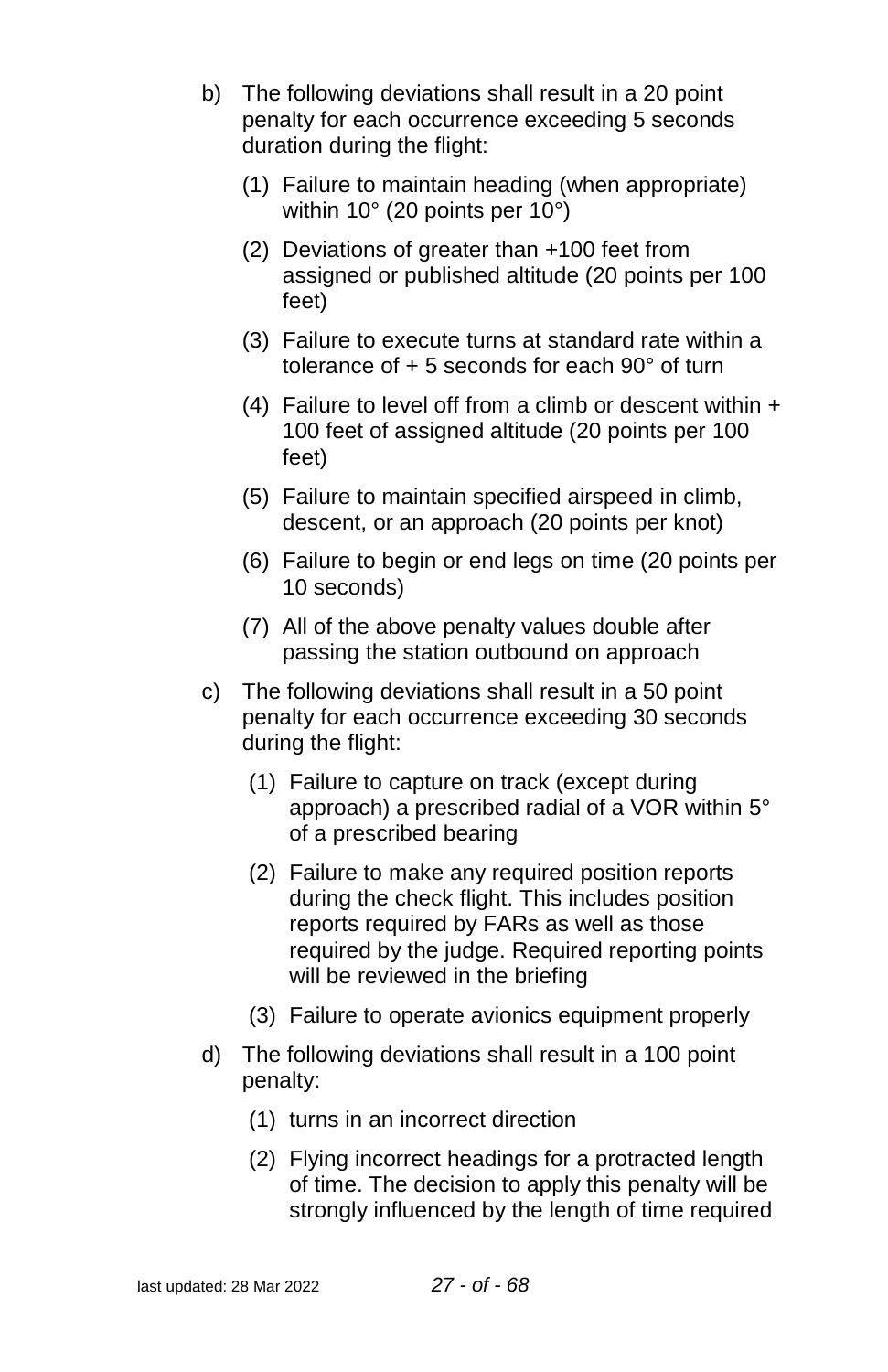for the contestant to discover their error

- (3) Any action deemed irregular by the Event Judge but not necessarily as hazardous or unsafe as to be disqualifying
- e) The following actions shall result in disqualification:
	- (1) Significant deviation from, or failure to execute, any portion of the assigned IFR flight pattern or ATC clearance (for example, incorrect frequency or OBS selection not caught within 30 seconds)
	- (2) Exceeding any clearance limit
	- (3) Operating more than 100 feet below any published Minimum Enroute Altitude (MEA), Minimum Safe Altitude (MSA), or approach segment altitude as appropriate to the leg being flown
	- (4) Going below MDA, or failing to execute a missed approach at the defined Missed Approach Point (MAP)
	- (5) Reckless, hazardous, or unsafe flying, including loss of positive airplane control or any other maneuver that causes the airplane to enter an unusual attitude
- f) The contestant accumulating the least points from the combined score of the ground and air phases of the IFR Precision Flight Event shall be declared the winner.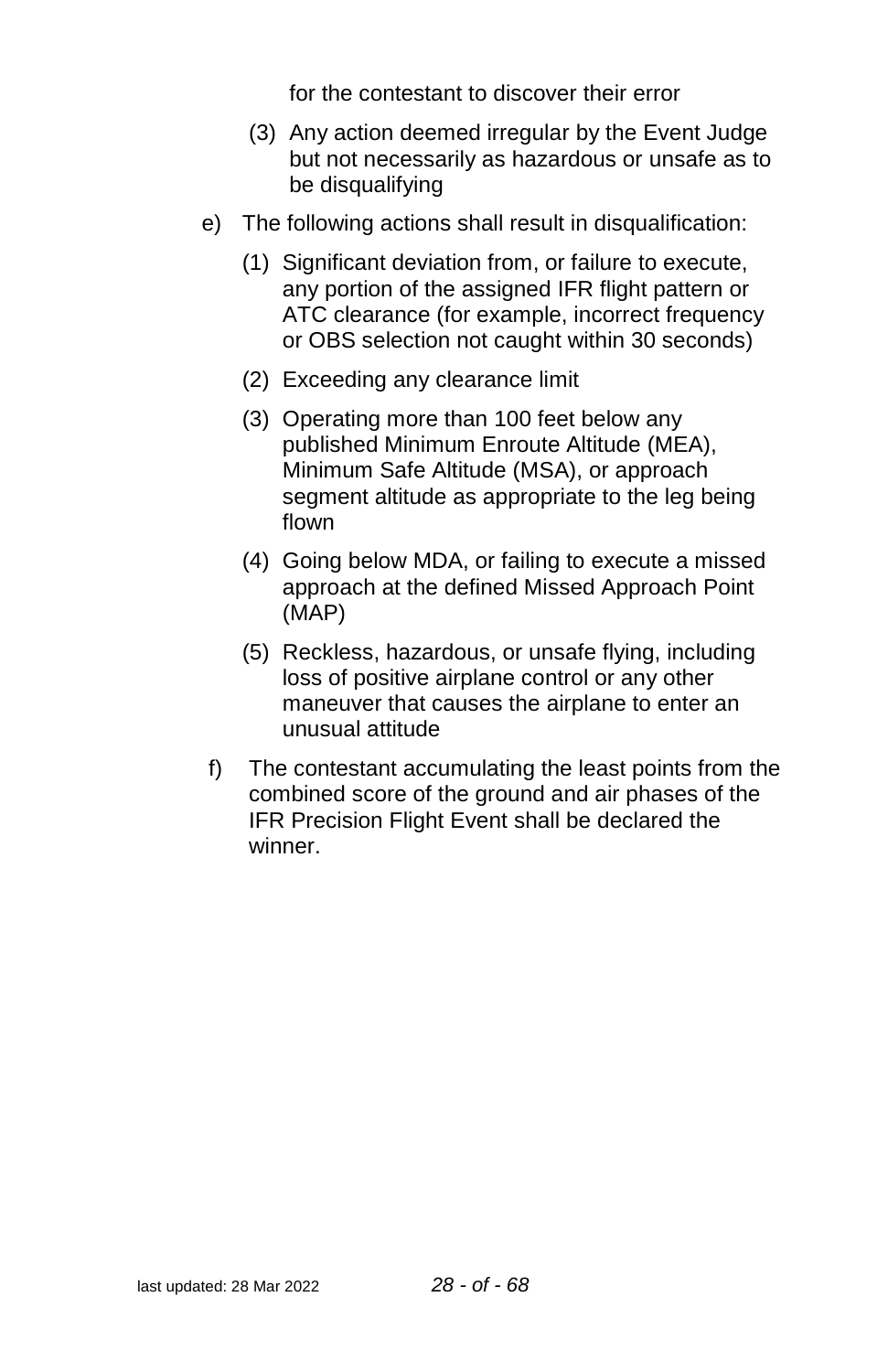# <span id="page-28-0"></span>*C. IFR Simulated Flight*

- 1. The purpose of this event is to test contestants in a simulated, dynamic IFR flight environment while performing to the standard procedures required by the Aeronautical Information Manual (AIM) and Air Traffic Control (ATC).
- 2. This event will be conducted in an IFR configured simulator with an automatic computer program capable of accepting scoring parameters appropriate to a given flight.
- 3. All contestants for a meet will fly the same flight with the same scoring parameters.
- 4. Each contestant must hold an Instrument Rating.
- 5. Each flight may include any or all of the following: departure climbs, descents, and turns; VOR and NDB tracking; radar vectors; a non-precision approach; a precision approach; a missed approach; a landing; and all communications required to conduct an IFR flight.
- 6. Actual scoring parameters and penalties for a contest will be provided by the event sponsor with the team's contestant packages.
- 7. The flight pattern for a contest will be given to the teams at the General Contestant Briefing.
- 8. Contestant recourse to equipment malfunction will be determined by the Chief Judge and the Event Judge.
- 9. A contestant may terminate a flight at any time and accept a disqualification.
- 10. Scoring:
	- a) Automated scoring will be based on the accepted tolerances of the Airman Certification Standards (ACS) for an instrument flight check. Penalty points will accrue based on the following (actual points will be based on the flight and equipment limitations):
		- (1) 50% or less deviation no penalty points
		- (2) 51% to 100% deviation minor point penalty
		- (3) Greater than 100% deviation major point penalty
	- b) Significant departure from flight plan such as wrong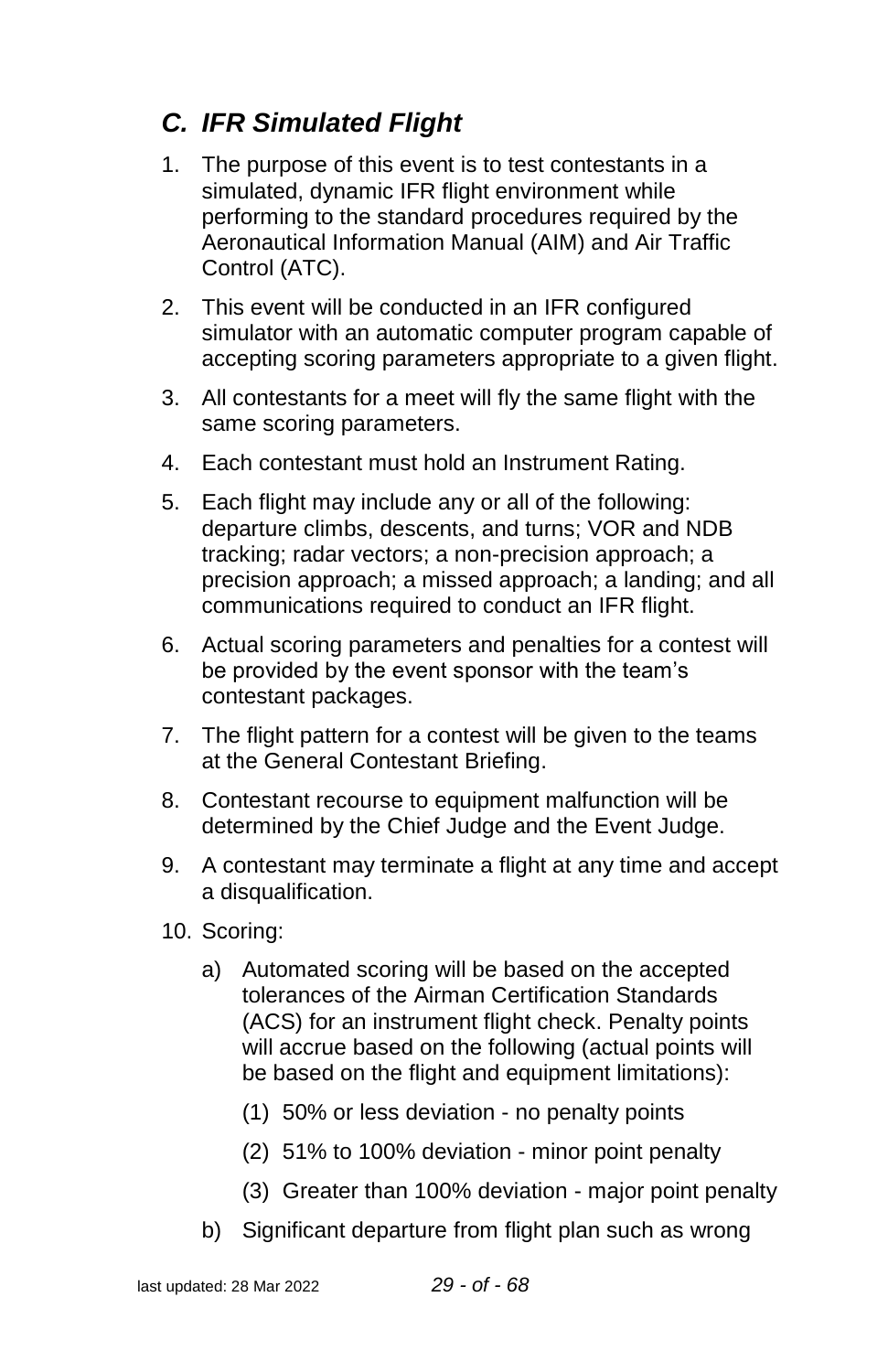turns, violating protected airspace, more than 500 ft. altitude error, or descent below MDA or DA will incur a gross penalty.

- c) Discretionary penalties will be awarded by the Event Judge for items such as, but not limited to, the following:
	- (1) Failure to make a required position report.
	- (2) Failure to make a requested radio report.
	- (3) Failure to identify a navigation aid prior to use.
	- (4) Additional penalties based on flight scenario.
- d) Rough and abusive mishandling of the equipment will result in disqualification and termination of the flight.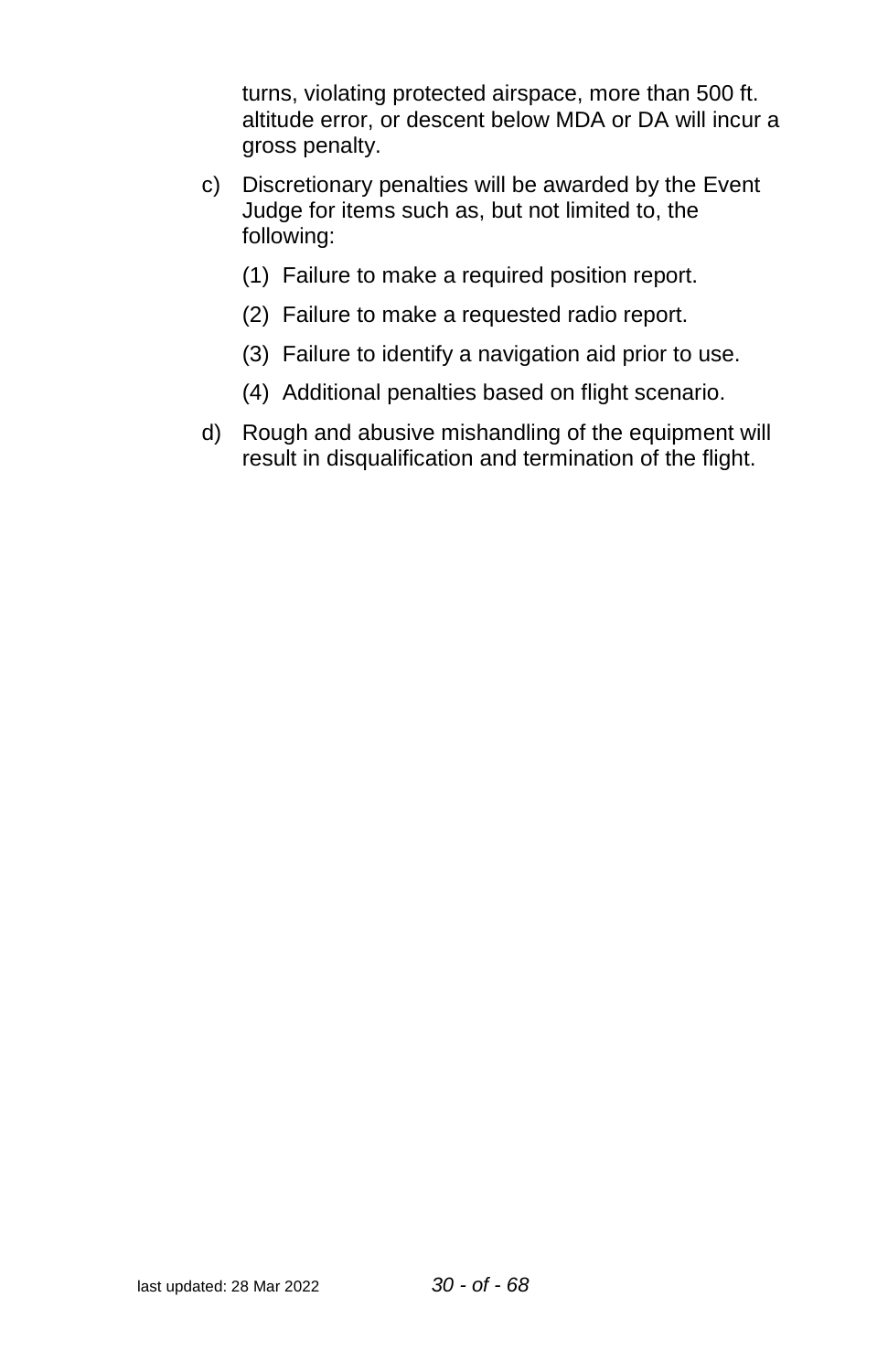# <span id="page-30-0"></span>*D. Message Drop*

- 1. If possible one drop run should be made using two message drop containers. Two targets may be utilized; one located near the approach end of the runway and the other near the departure end. No mechanical or electronic devices may be used for dropping the containers or for calibrating the time of release.
- 2. Each airplane shall make a normal takeoff and climb at least 400 feet before making the first turn. After the run, the same climb out procedure and pattern shall be used. After landing, each airplane must clear the runway as soon as it is safe to do so. Pilots must refrain from making excessively long downwind legs, thus delaying the event.
- 3. A rectangular pattern shall be flown at the recommended traffic pattern altitude for that airport. Power shall be reduced on the downwind leg and the turn onto final approach shall be completed above 300 feet AGL. At no time during the drop run shall the altitude be less than 200 feet above the level of the airport. The drop run shall be made generally into the wind at normal cruising speed. Flaps and landing gear (if applicable) must be fully retracted.
- 4. Proper spacing in the pattern shall be maintained by each aircraft. If proper spacing cannot be maintained, the overtaking airplane shall make a go-around. No "S" turns or 360° turns will be permitted on the downwind leg. Approved methods of obtaining proper spacing are:
	- a) Extension of the upwind leg, or
	- b) Slow flight on the downwind leg.
- 5. Message drop containers must conform to the specifications listed below:
	- a) May be constructed of any material
	- b) May be of any shape, with the exception that the surface of the container which is intended to be the bottom, once the container is released from the aircraft, must be a flat surface that's shortest measurement, from one edge to its opposite edge, may be no smaller than the diameter of a U.S. dime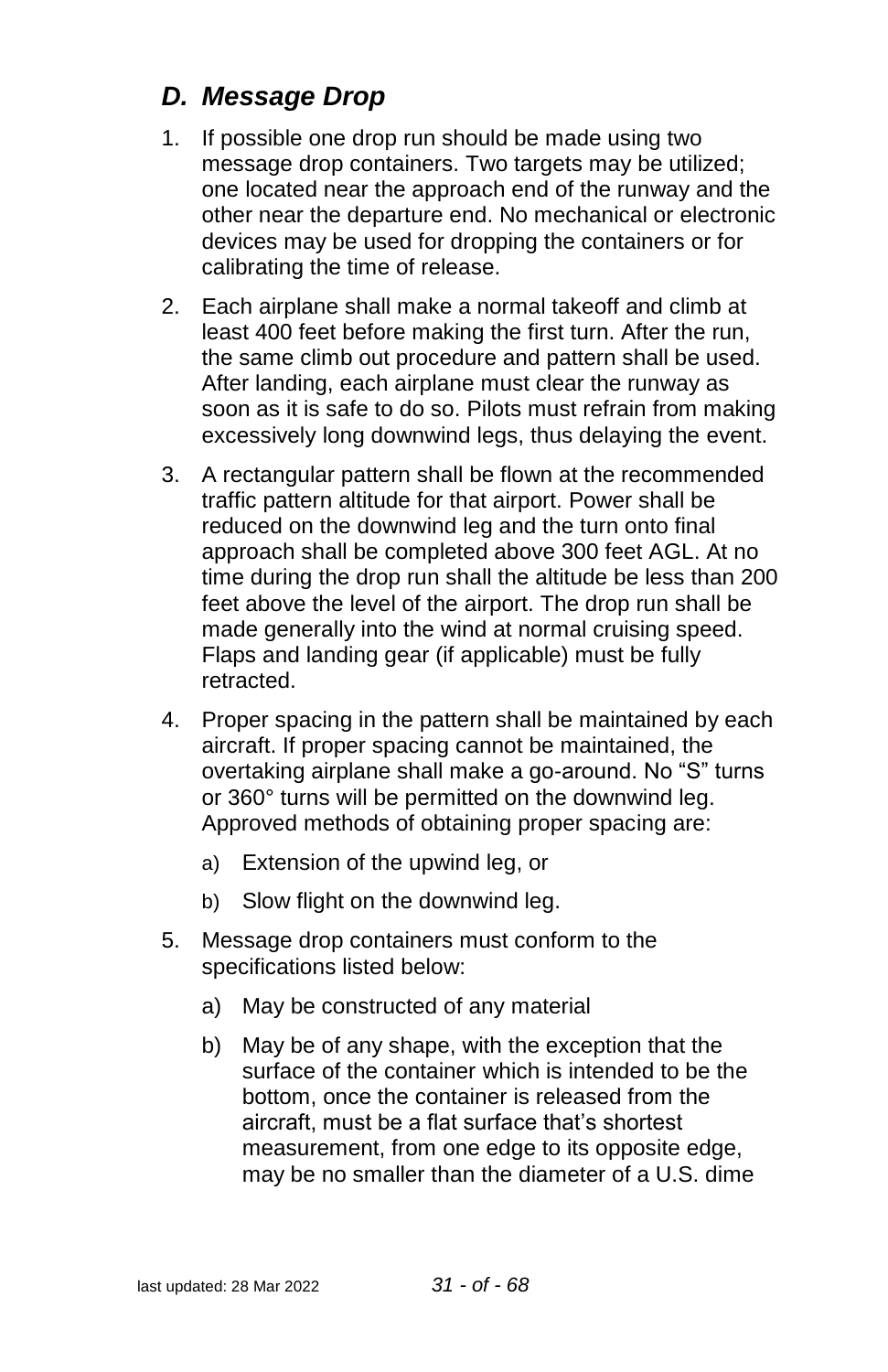- c) Outermost dimensions of the container, not including the streamer, must be no larger than that which would fit within a rectangular prism that measures 6.125" x 1.875" x 1.875", and no smaller than that which would fit within a rectangular prism that measures 5.875" x 1.625" x 1.625"
- d) Must be able to contain a 3" x 5" message card or similar score sheet
- e) Must include a closable compartment, which is readily opened without the aid of an instrument after the container is dropped, that will contain the message card
- f) Overall weight of the container, including the streamer, streamer attachment mechanism and message card must not exceed 2.5 ounces
- g) May be finished in colors, however, the container must be readily identifiable as belonging to a particular team.
- h) If the message drop container compartment is closed with a plug, that plug shall be included in the maximum weight of the message drop container as specified above.
- i) The message drop container must have attached to it a streamer, which must conform to the following specifications:
	- (1) Streamer must measure  $30" \pm 2" L x 2" \pm 0.5" W$ , not including the part of the streamer that may be used to attach it to the message drop container
	- (2) Shall be made of Dacron or other, similar material
	- (3) Edge of the streamer may be pinked, cut on bias, or sealed, to prevent fraying
	- (4) Method of attachment may vary, but in every case shall meet the following requirements:
		- i. If the streamer is not attached directly to the message drop container, the distance from the end of the container to the end of the streamer shall not exceed six (6) inches.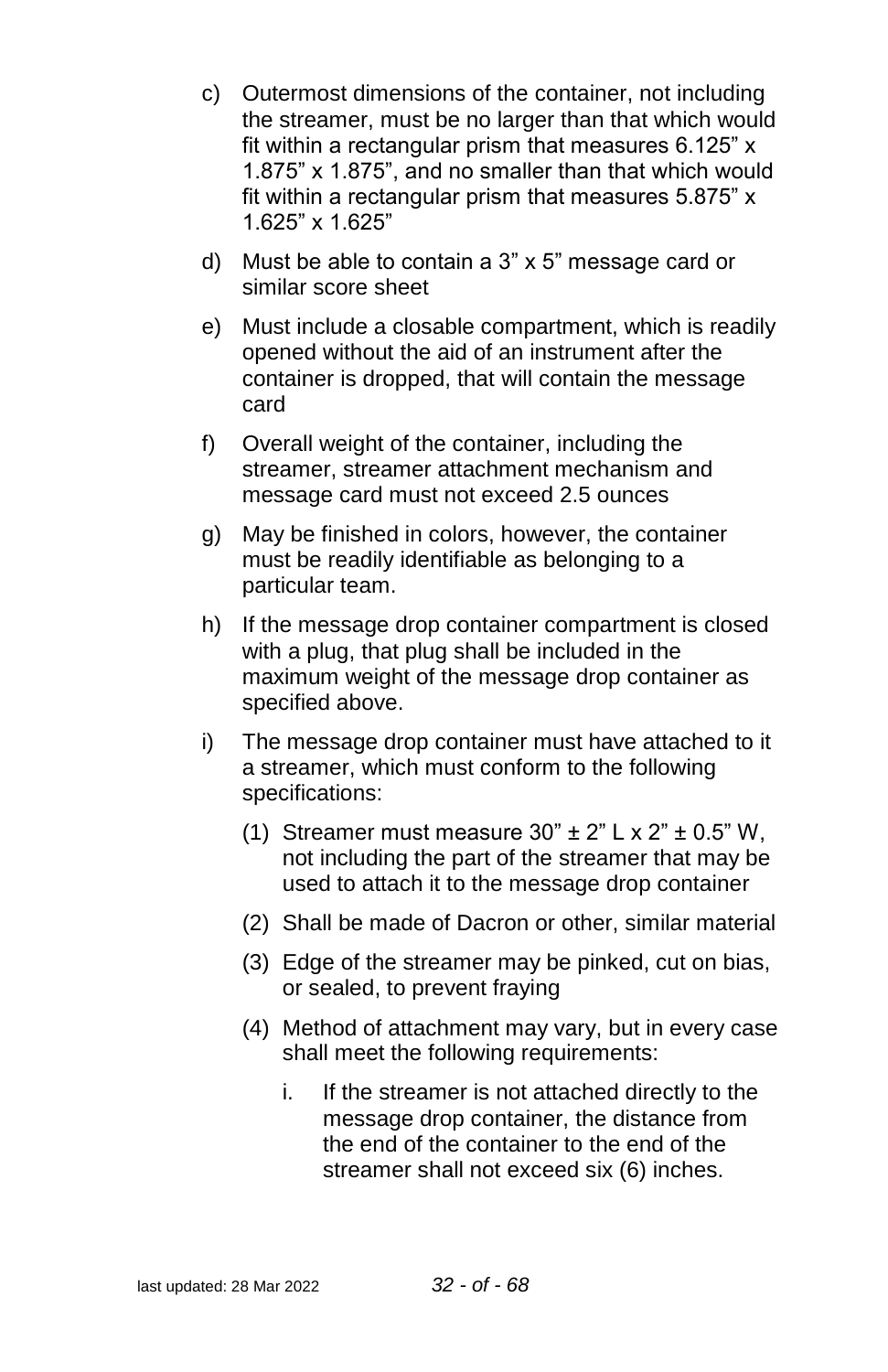ii. If the streamer is not attached directly to the message drop container, the distance from the end of the streamer closest to the container and the attachment mechanism shall not exceed one (1) inch.



- j) The container must be designed to remain intact upon impact with the ground. Failure to remain intact may result in a penalty assessed in accordance with NIFA rules.
- k) Neither the message drop container, nor the streamer, shall have any moving parts meant to stabilize the message drop container once it has been released from the aircraft.
- l) Mechanisms that allow for external control of the message drop container, once it has been released from the aircraft, are prohibited.
- 6. Scoring:
	- a) Drop run over each target shall be counted whether the container is dropped or not.
	- b) Total distance from the drop container to the target will be measured in feet. The lowest total combined distance for the two containers will determine the winner.
	- c) Following items will result in the penalty shown: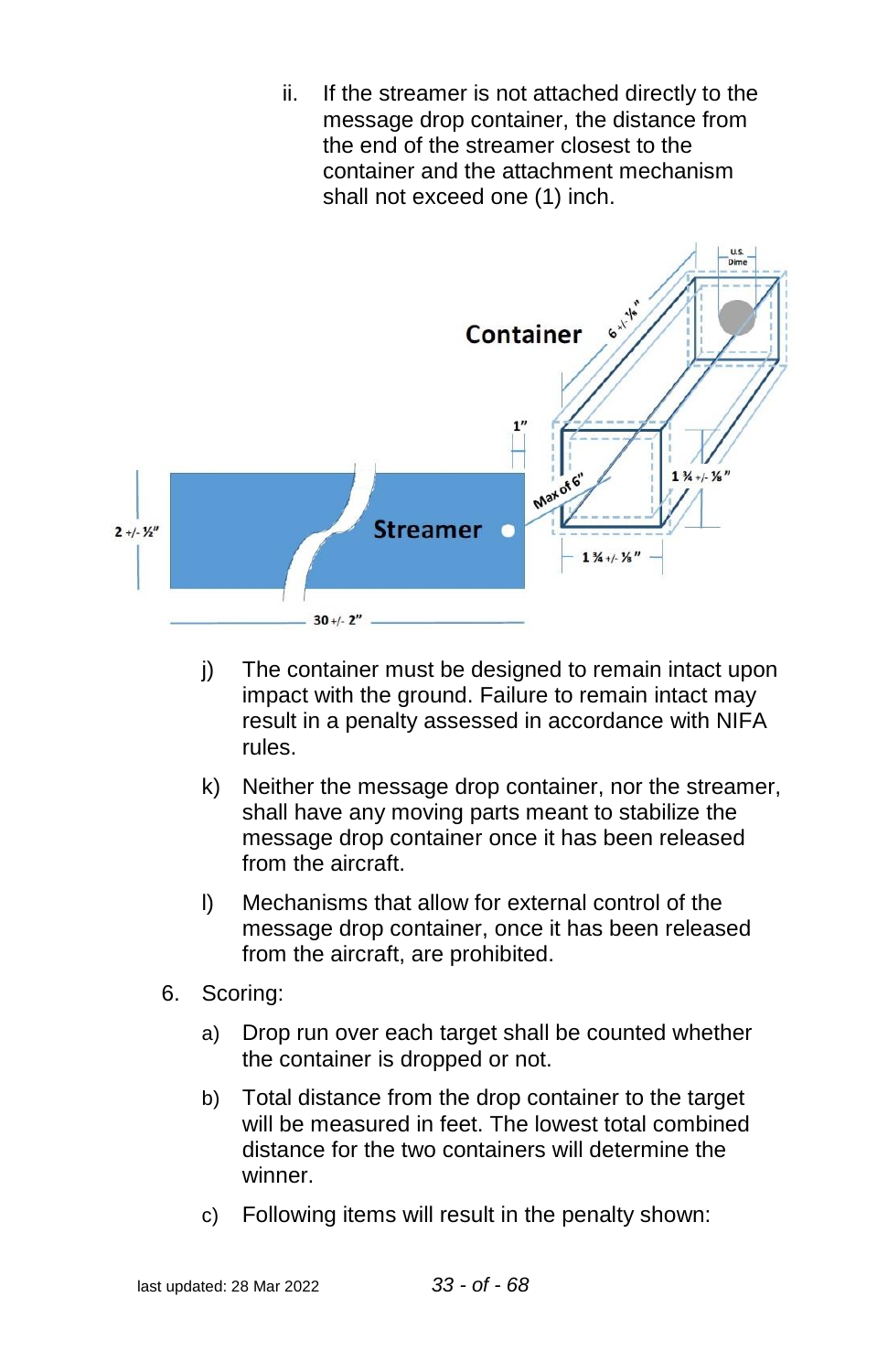- (1) Streamer fails to deploy. (300 points)
- (2) Streamer separates from the message container prior to contact with the ground. (300 points)
- d) Following maneuvers will result in disqualification:
	- (1) Failure to drop two containers on drop run.
	- (2) Low or high airspeed or unusual attitude on drop run.
	- (3) Altitude less than 200 feet AGL during the drop run.
	- (4) Irregular pattern, "S" turns, slow flight, or diving during a run.
	- (5) Any action deemed by the judges to be careless or reckless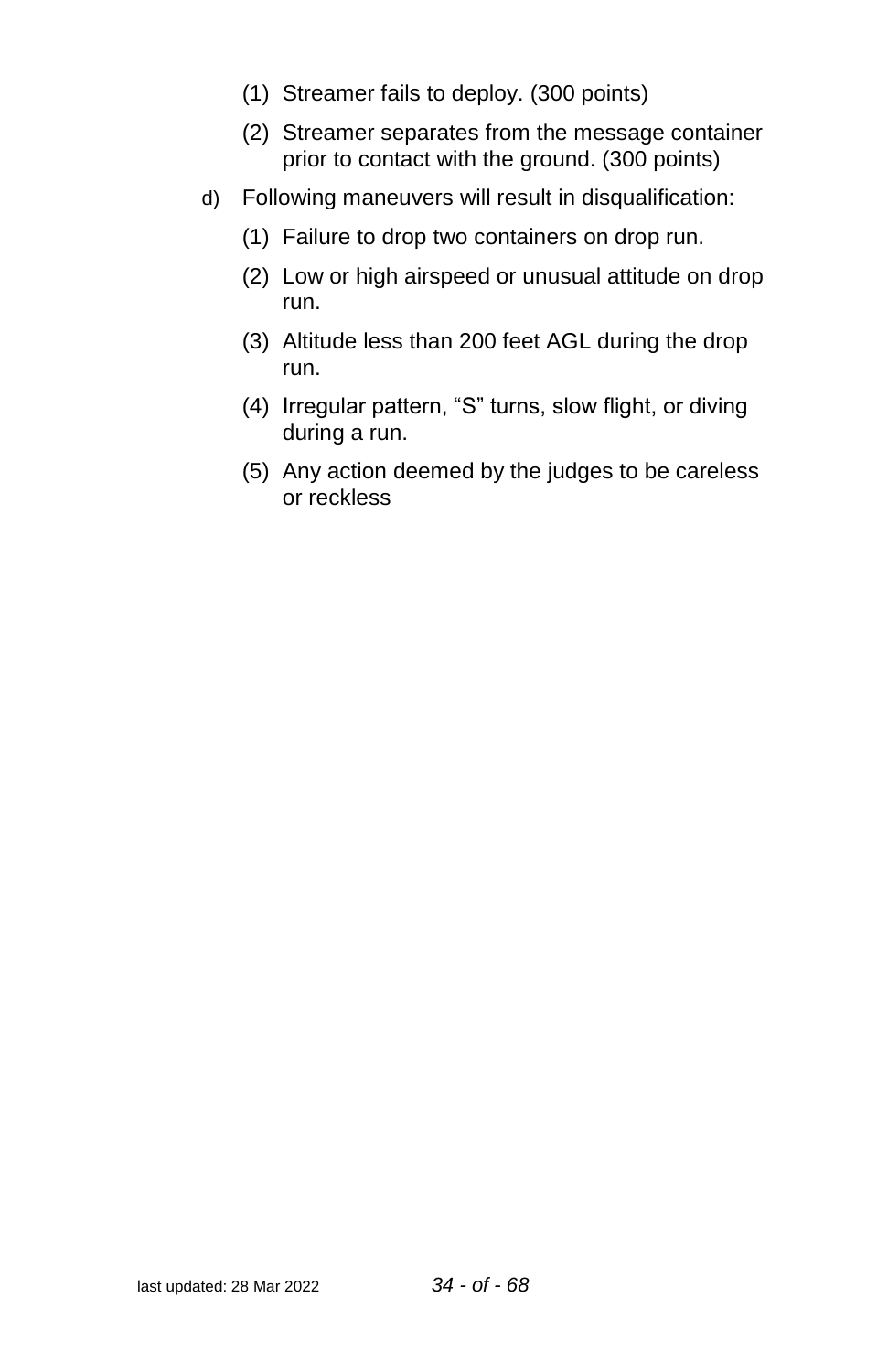# <span id="page-34-0"></span>*E. Navigation*

- 1. The Navigation event may consist of two categories: Traditional and Unlimited. Should both categories be contested at a SAFECON, scoring metrics shall be identical for both.
- 2. In order to be eligible to compete in the Traditional category, an aircraft must meet the requirements of General Rule I. B. (5). Should the aircraft not meet those requirements, the aircraft and contestant will be moved into the Unlimited category. Intent to compete in the Traditional or Unlimited category must be declared by the deadline specified by the Chief Judge. A list showing entrants in each category shall be maintained and posted by the Chief Judge on the NIFA website.
- 3. A choice of true airspeeds may be offered by the Chief Judge prior to the event (e.g. 85 knots, 95 knots, 100 knots, 120 knots). This is to ensure proper spacing is maintained along the routes. The contestant must plan the flight using their selected choice of true airspeed offered by the Chief Judge. This choice must be made by the deadline specified by the Chief Judge and may not be changed once the heat sheet is published.
- 4. This event shall consist of a cross-country flight over a multiple leg course between 70 NM and 120 NM in length. The 70-120 NM distance requirement shall be calculated from the start point of the course to the final checkpoint. The same routes shall be used for both the Traditional and Unlimited categories.
	- a) In the event multiple routes are used, all routes shall share the same characteristics such as overall length (no more than 10% variance), number of legs, general length of legs, specified distances from checkpoints, and any other pertinent metrics.
- 5. The contestant shall conduct the NIFA planning and shall be the PIC of the aircraft for the event. Each contestant shall be accompanied by a Safety Observer. Safety Observers must meet the following responsibility and requirements:
	- a) The Safety Observer's responsibility is to aid in separation from traffic and obstructions.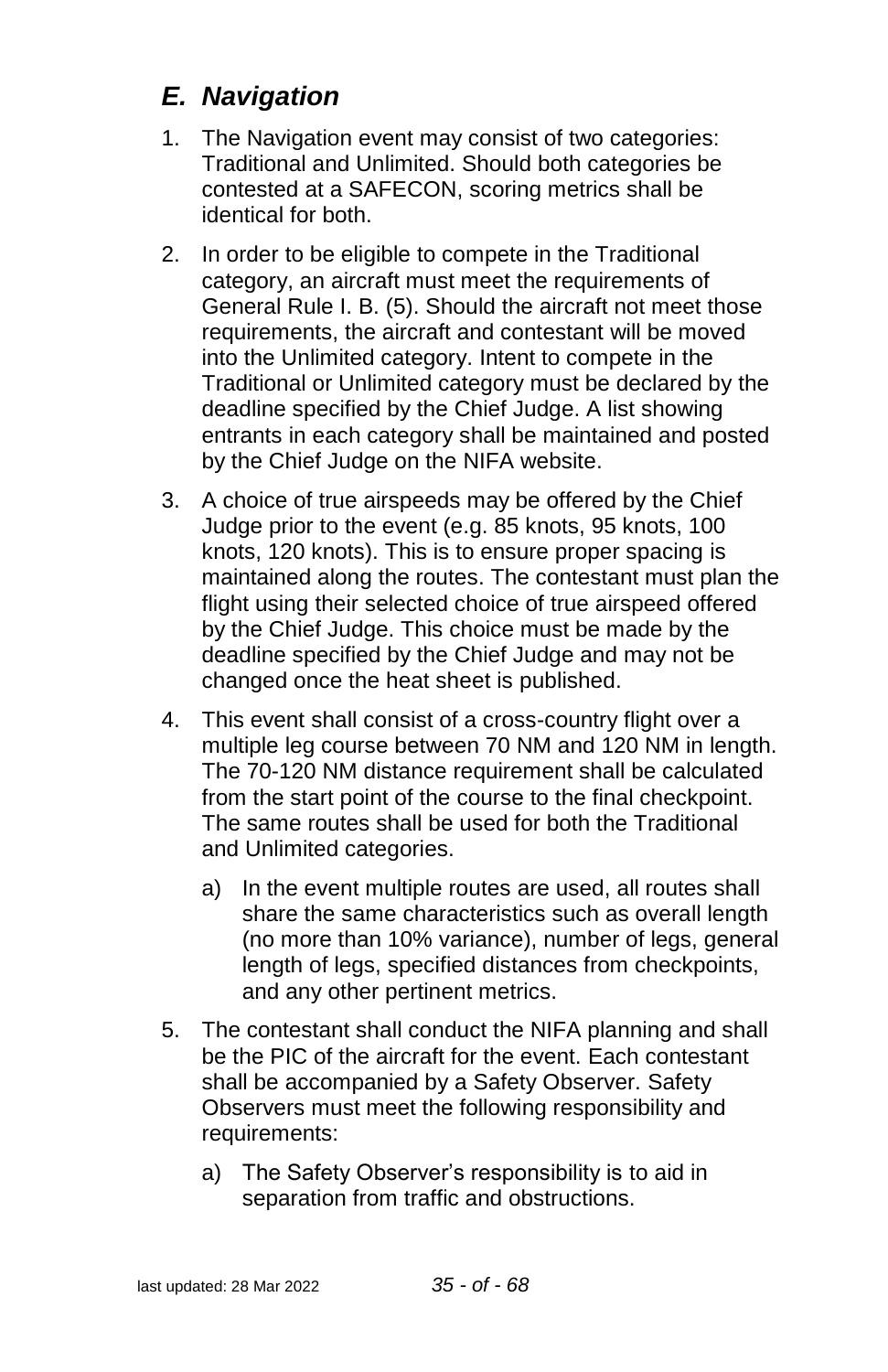- b) Contestants and Safety Observers must be registered members of the same team. If a team cannot meet this requirement, the Chief Judge may appoint a Safety Observer.
- c) Contestants and Safety Observers must meet the eligibility requirements of rule I.D.
- d) No Contestant or Safety Observer may fly more than one (1) navigation route.
- 6. The altitude for the flight may be assigned by the Navigation Judge. Current Federal Aviation Regulations must be observed at all times.
- 7. The aircraft will be flown in a clean cruise configuration.
- 8. The airplane must pass directly over each checkpoint in straight and level flight on a track consistent with a direct course from the previous checkpoint or point of departure. After passing the checkpoint, the aircraft must make a turn to be established on a direct course from that checkpoint to the next checkpoint or point of destination, if passing over the final checkpoint. Turns shall be made in the shortest direction to establish on the outbound track.
- 9. Airplanes must be fueled prior to the beginning of the Navigation Event, preferably the night before the competition.
- 10. Within the allotted time as determined by the Navigation Judge, each contestant must submit information required on the approved NIFA Navigation Event Flight Planning Form. This information includes, but is not limited to, the estimated time enroute for each leg, estimated total time enroute from the start point of the course to the last checkpoint, and estimated fuel consumption from engine start until engine shutdown.
	- a) In the Traditional category, the flight planning must be completed using only a current NOAA sectional chart. Multiple charts may be taped or stapled together, but it is the contestant's responsibility to prove chart currency. Flight computers and calculators may also be used in planning. Use of any automated flight planning software is prohibited.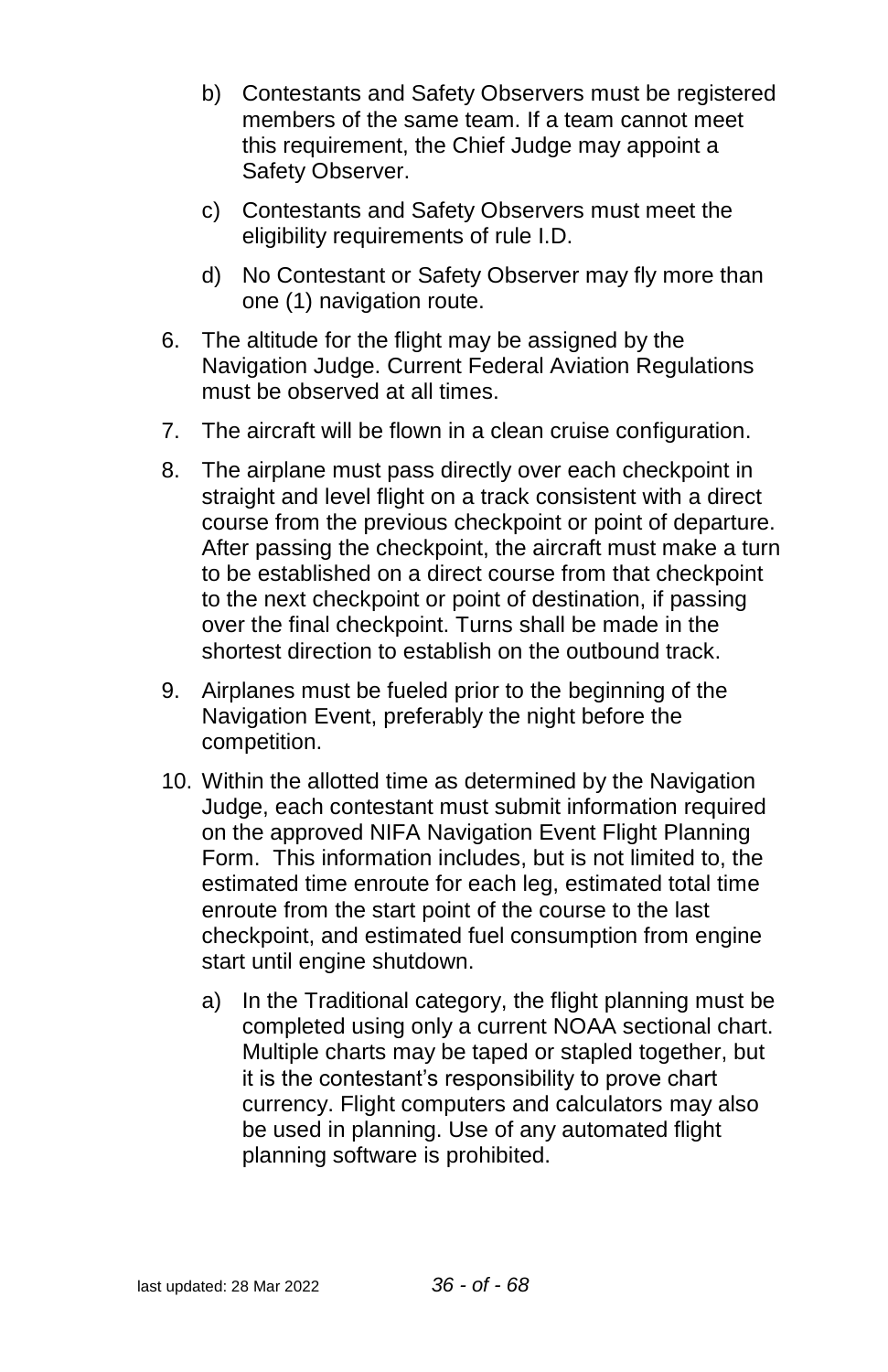- b) In the Unlimited category, the flight planning may be completed using any equipment that meets FAA standards for primary use in flight planning and enroute VFR navigation. The contestant may be required to prove aeronautical data currency on the device to be used. The student is responsible for ensuring any electronic equipment to be used in flight planning and enroute has adequate electrical charge to complete the event. NIFA will not be responsible or obligated to provide outlets, battery packs, or other sources of electricity at any point in the Navigation Event.
- 11. Scoring:
	- a) The Traditional and Unlimited categories will be scored and ranked independently of each other.
	- b) Fuel penalty points will be assigned based on the accuracy of the fuel consumption estimation for the entire flight. (engine start to engine shutdown)
	- c) Penalty points will be assigned based on the difference in seconds for the following:
		- (1) Estimated vs. actual total elapsed time from the start point of the course to the time over the last checkpoint.
		- (2) Estimated vs. actual time enroute for each leg of the course.
	- d) Scoring parameters may include penalty points for the following metrics:
		- (1) Accurate identification of symbols, geographic references, pictures, or other markers on the ground at each checkpoint or at intermediate point(s) along the route. Penalty points will be assessed for failure to identify, or incorrectly identifying, the symbol, geographic reference, picture, or other marker. The symbol must be accurately marked on the paperwork provided in planning.
		- (2) Failure to fly within a specified distance of a checkpoint on an appropriate heading. This distance shall be published and may vary for each checkpoint. This distance shall not exceed the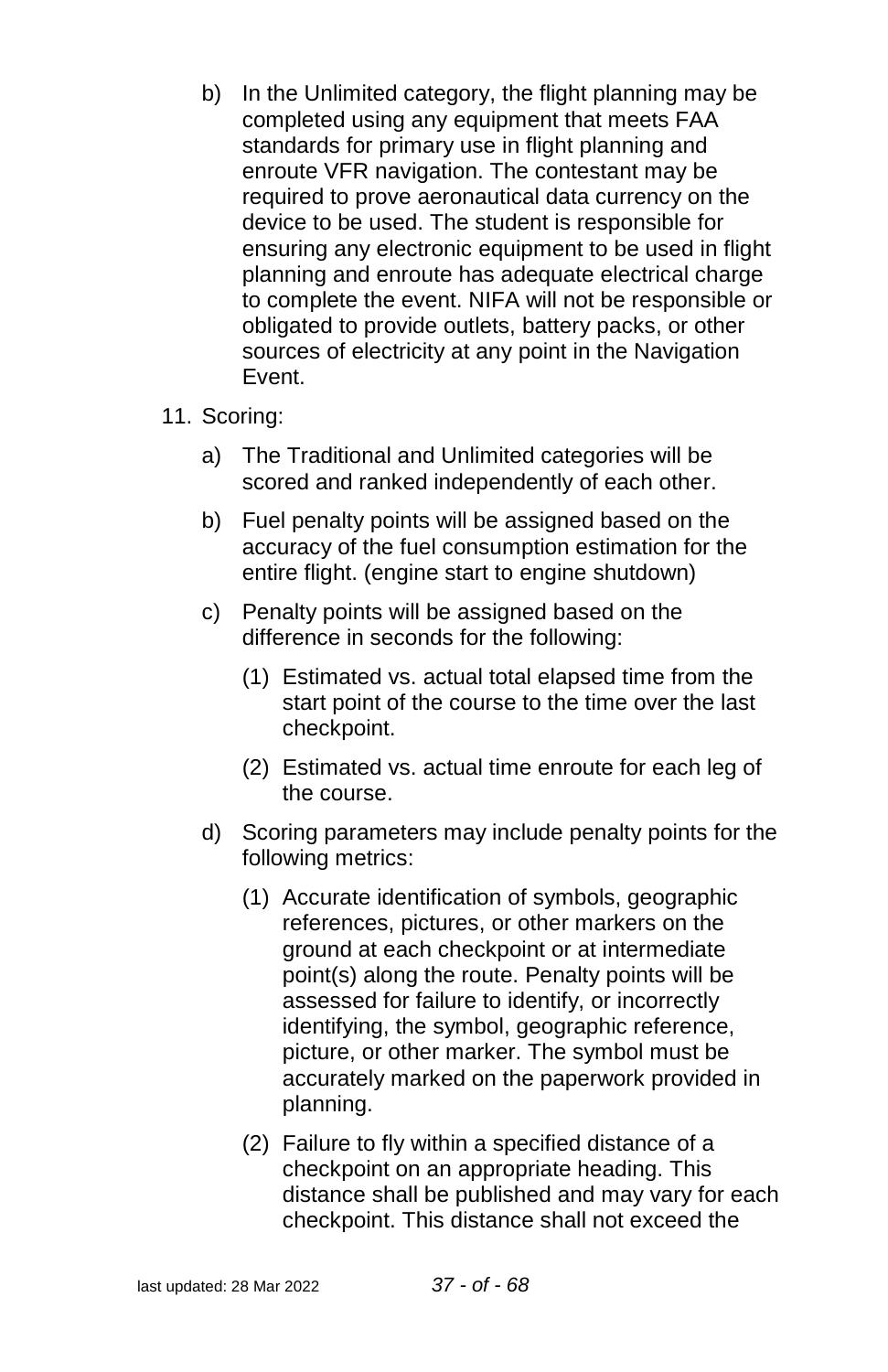radius of a cone centered over the checkpoint projecting vertically with a 2° angle off a vertical line centered over the checkpoint.

- (3) Deviation from average groundspeed on each leg (not calculated within 2 NM of a checkpoint)
- (4) Deviation from altitude on each leg (not calculated if the leg involves a change in altitude)
- (5) Course cross-track deviation on each leg (not calculated within 2 NM of a checkpoint)
- (6) Excessive bank angles
- (7) Failure to complete section A of the NIFA Navigation Event Planning Form
- e) Lowest total score will determine the winner in each category
- f) The following will result in disqualification:
	- (1) Altitude deviation of more than 500 feet, except in the interest of flight safety
	- (2) Circling and heading deviations in excess of 60°, except as needed to initially establish track on each leg or in the interest of flight safety
	- (3) Deviation from estimated flight time on any leg by plus or minus 5 minutes
	- (4) Operating in an unsafe or hazardous manner, including exceeding a 45° bank angle
	- (5) Operating in other than a clean configuration. This includes slow flight or flight at minimum controllable airspeed
	- (6) Tampering with GPS recording devices placed in aircraft by judges
	- (7) Use of a mobile device, except in case of an emergency
	- (8) Incorrect plotting of checkpoint on sectional chart or electronic means by more than 2 NM
	- (9) Failure to plan at the chosen true airspeed

(10)Incorrect plotting of course (backwards)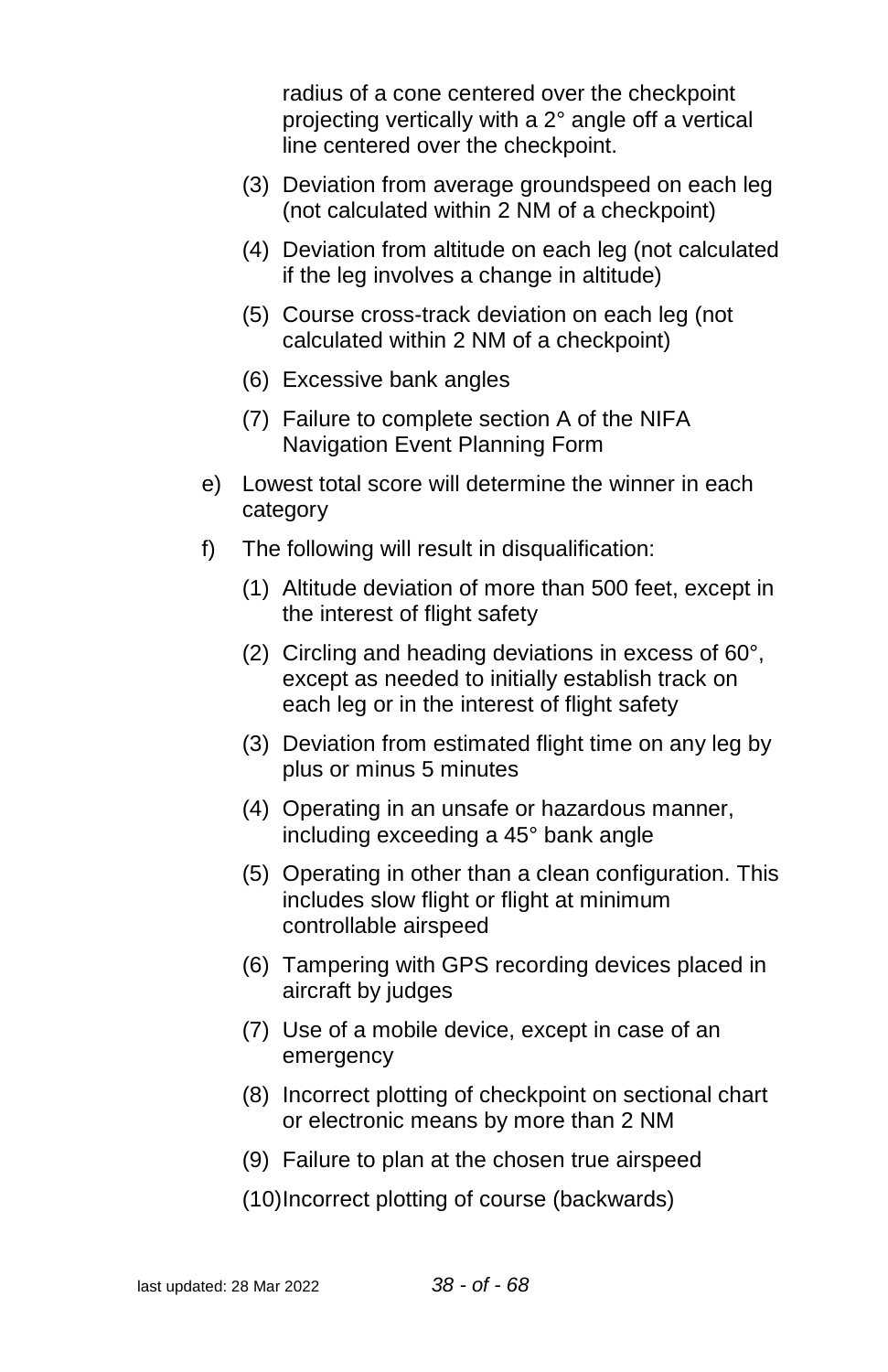- (11)Incomplete chart or incomplete filling out of section B of the NIFA Navigation Event Planning Form
- (12)Use of fuel dipsticks when refueling for scoring purposes
- (13)Unauthorized communication with other team members or contestants
- (14)Use of any area navigation equipment, automated or electronic flight planning systems, or the like when competing in the Traditional category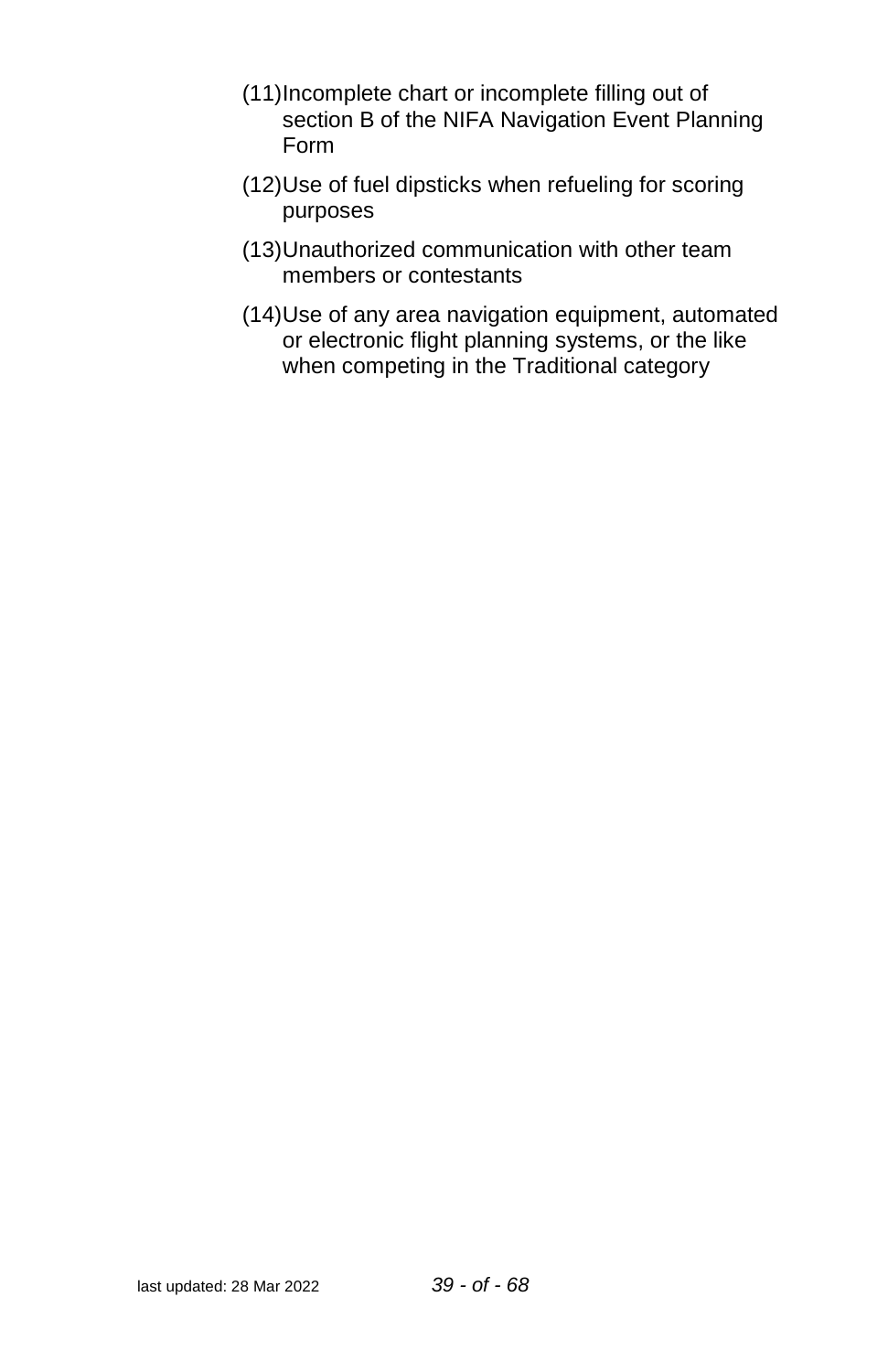# <span id="page-39-0"></span>*F. Power-Off Approach and Landing*

- 1. Each contestant will make three landings, provided sufficient time is available. This will be determined by the Chief Judge prior to starting the event; otherwise, only two landings will be made.
- 2. Each airplane will make a normal take-off and climb at least 400 feet AGL before turning crosswind. The first turn should be delayed until proper spacing between airplanes can be obtained in the pattern. The second and third takeoffs, if safety permits, will be a touch-and-go.
- 3. A rectangular pattern shall be flown with the downwind leg parallel to the active runway and as close as practical. Power shall be reduced to idle opposite the spot of intended landing, at an altitude not less than 800 feet AGL. From this point on, a rectangular pattern shall be flown at normal gliding speed for the airplane in use. The engine may be "cleared" in a normal manner once, while on base leg. At completion of the final turn, the contestant must be at an altitude of not less than 200 feet AGL.
- 4. Proper spacing in the pattern shall be maintained by each contestant. If proper spacing cannot be maintained, the overtaking airplane shall make a go-around. The contestant may be penalized if the reduced spacing leads to an unsafe, careless, or hazardous operation. No 360° turns or "S" turns shall be permitted on any leg of the pattern unless directed by ATC. Approved methods of attaining proper spacing are:
	- a) Extension of the upwind leg, or
	- b) Reduced speed on the downwind leg.
- 5. Flaps may be used in a normal manner on an airplane so equipped. They may be extended until the aircraft is 100 feet AGL on final approach and not retracted until after landing.
- 6. The landing event will not be conducted when the crosswind component exceeds 10 knots.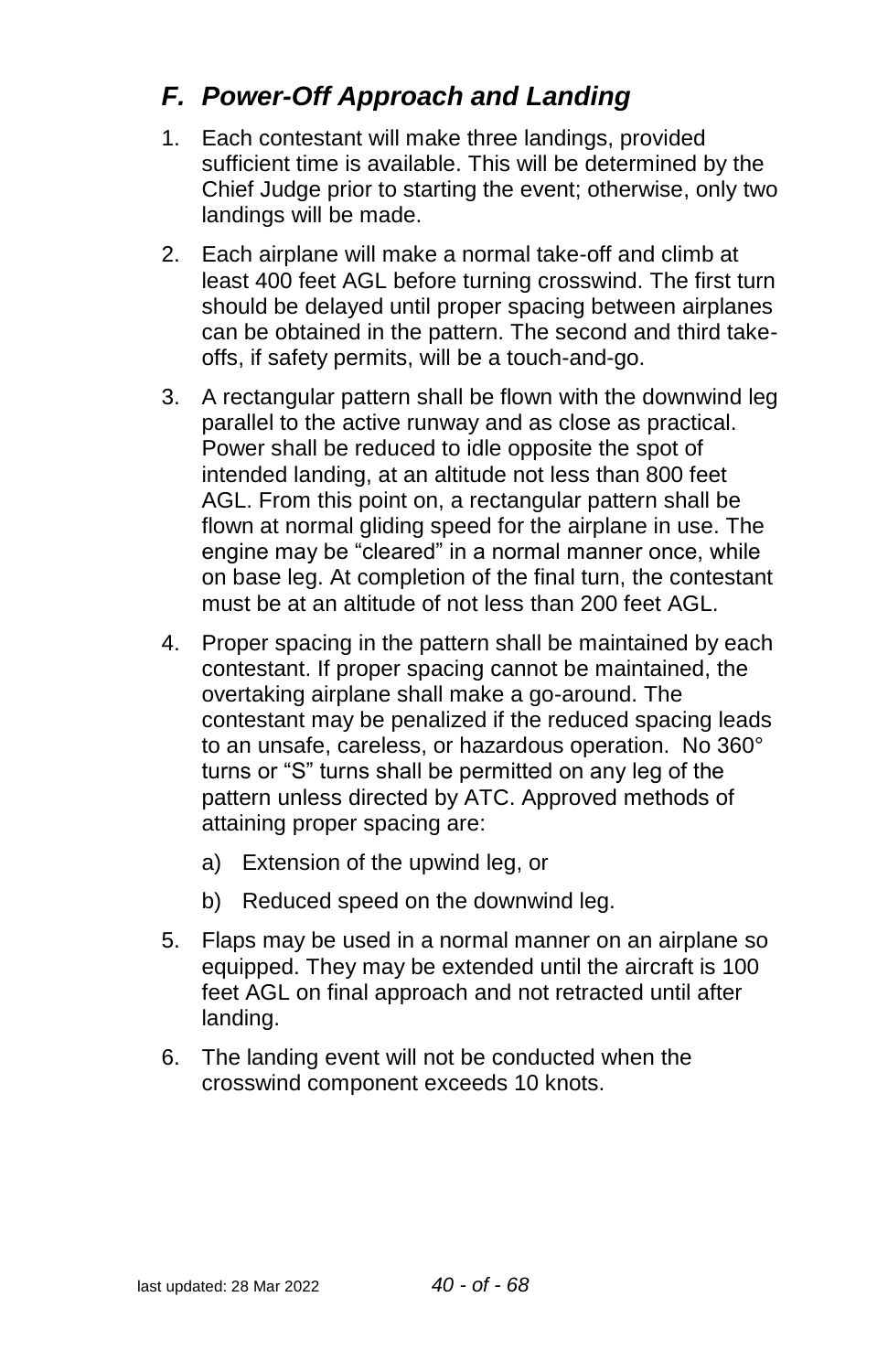- 7. Scoring:
	- a) All aircraft shall be judged on the basis of a constant angle of approach, that is, one in which no rapid or radical change in attitude of the aircraft is made.
	- b) A target line will be marked on the runway, a safe distance from the approach end. A foul line will be placed 100 feet short of the target line and another foul line 200 feet beyond the target line.
	- c) All landings within the foul lines will be scored at their actual distance in feet from the target line where both main landing gear touch down and remain firmly on the ground, except for a crosswind landing which shall be scored where the upwind wheel first touches down and remains firmly on the ground. The downwind wheel need NOT remain firmly on the ground and will NOT be scored.
	- d) Touching short of the first foul line or landing beyond the second foul line shall result in a penalty of 400 points for that landing. The actual distance shall not be measured.
	- e) If an airplane bounces short of the target line and touches down and stays at a point closer to the target line, the measurement will be made to the point of touchdown farthest from the target line. Likewise, if an airplane touches down beyond the target line and bounces, the measurement shall be made to the final point of touchdown farthest from the target line.
	- f) Tailwheel airplanes may touchdown using either the three-point or wheel landing technique, as appropriate. Tricycle gear airplanes must touchdown in a normal attitude, on the main wheels.
	- g) Improper traffic pattern, approach, flare or touchdown shall result in a penalty. The exact amount shall be determined by the judges.
	- h) Use of high power settings on final approach and touchdown in extremely tail-low attitudes shall result in disqualification.
	- i) Touchdown shall be scored where the main gear remains firmly on the ground.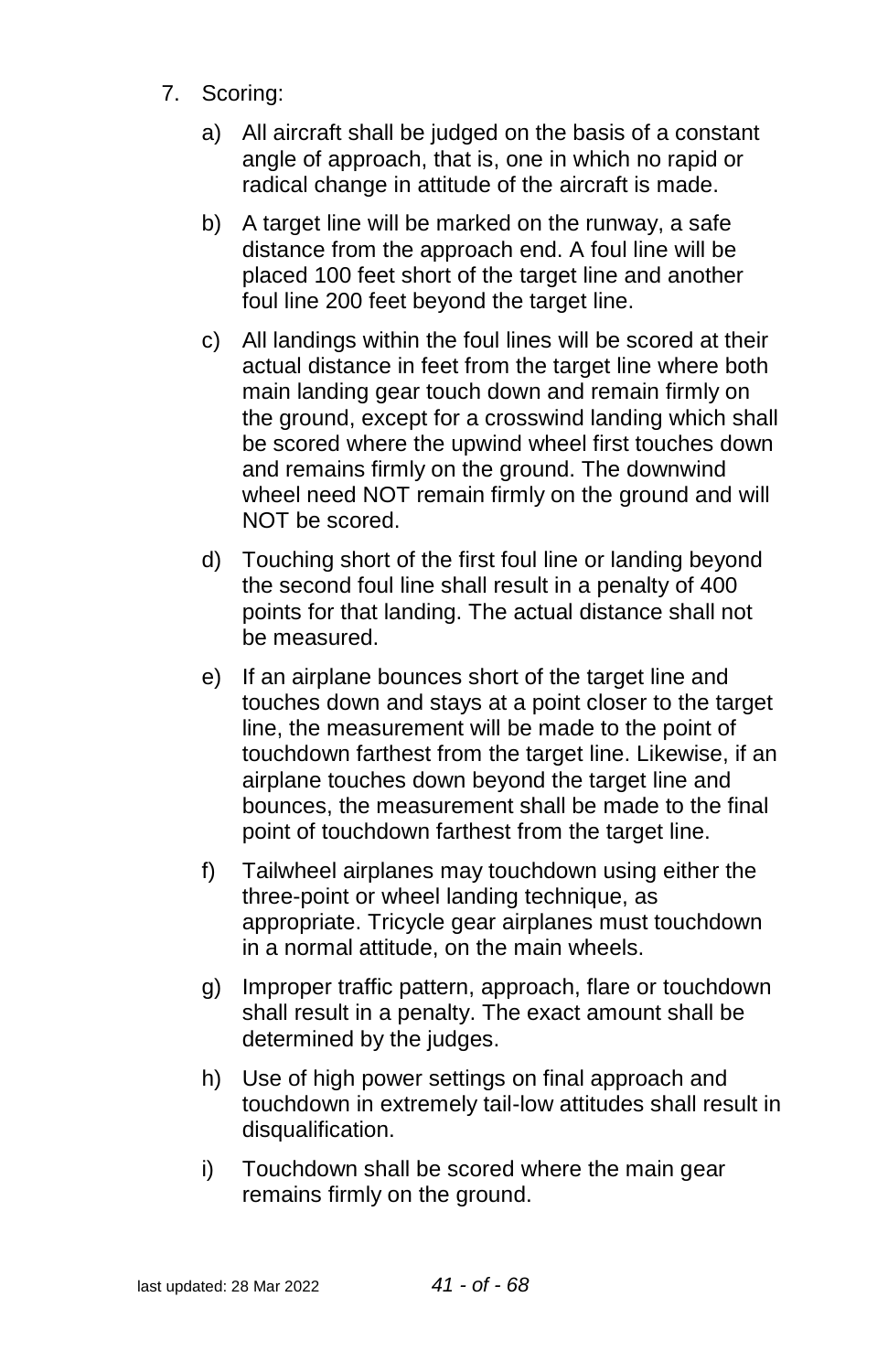- j) In the event that sufficient time is available for three landings, the best flying technique and lowest total distance, in feet, for the best two landings shall determine the winner.
- k) Addition of power after reduction to idle opposite the landing point (other than a clearing burst on base leg) shall result in a penalty of 200 points. Failure to add power when obviously necessary to execute a safe landing will result in disqualification.
- l) The following maneuvers may result in disqualification or a penalty of up to 400 points:
	- (1) Use of slips other than necessary for crosswind correction.
	- (2) Irregular pattern, "S" turns, fishtailing, etc.
	- (3) Excessively slow, fast, or long approach.
	- (4) Go-around due to poor planning or spacing by the contestant.
	- (5) Completion of final turn below 200 feet AGL.
	- (6) Floating in excess of five (5) seconds from the point at which the airplane is no longer in a descending flight path on final approach until touch down.
	- (7) Any action deemed by the judges to be careless or reckless, including excessive "jamming" of the airplane onto the ground or allowing the airplane to become dangerously low while on base leg or final approach.
	- (8) A disqualification should be given to an airplane that starts an excessively wide pattern that forces other airplanes to follow; causing the pattern to become elongated from abeam the point of touchdown to final.
	- (9) A following airplane that closes to a potentially unsafe interval with the preceding airplane and does not properly go-around.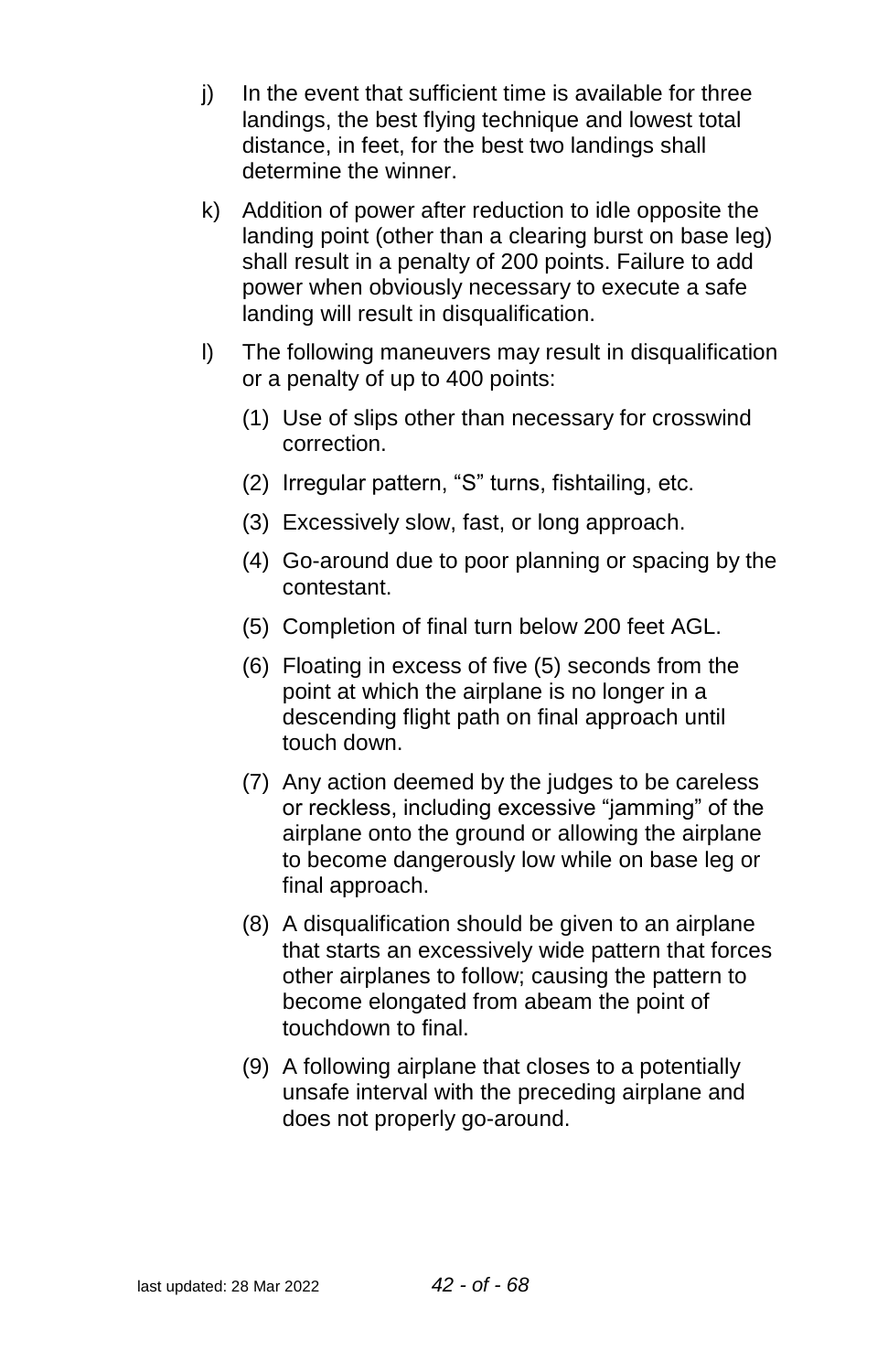# <span id="page-42-0"></span>*G. Short-Field Approach and Landing*

- 1. Each contestant will make three landings, provided sufficient time is available. This will be determined by the judges prior to the start of the event, otherwise only two landings will be made.
- 2. Each airplane will make a normal takeoff and climb at least 400 feet AGL before turning crosswind. The first turn should be delayed until proper spacing between airplanes can be obtained in the pattern. The second and third takeoffs, if safety permits, will be a touch-and-go.
- 3. A rectangular pattern shall be flown with the downwind leg parallel to the active runway and as close as practical. Power must be reduced opposite the spot of intended landing, at an altitude of not less than 800 feet AGL. From this point on, performance will be judged on the basis of an approach without having to reapply power to correct for obvious errors, planning a proper approach path, and the ability to attain and hold proper approach speeds in accordance with accepted short field technique. The contestant shall fly a rectangular pattern with the final turn completed at an altitude of not less than 200 feet AGL. Extremely elongated patterns and excessively long, low final approaches shall result in disqualification.
- 4. Proper spacing in the pattern shall be maintained by each contestant. If proper spacing cannot be maintained, the overtaking airplane shall make a go-around. The contestant may be penalized if the reduced spacing leads to an unsafe, careless, or hazardous operation. No 360° turns or "S" turns shall be permitted on any leg of the pattern unless directed by ATC. Approved methods of attaining proper spacing are:
	- a) Extension of the upwind leg, or
	- b) Reduced speed on the downwind leg
- 5. Maximum flaps will be used, consistent with existing wind conditions, on an airplane so equipped. They may be extended until the airplane is 100 feet AGL on final approach and not retracted until after landing.
- 6. The landing event will not be conducted when the crosswind component exceeds 10 knots.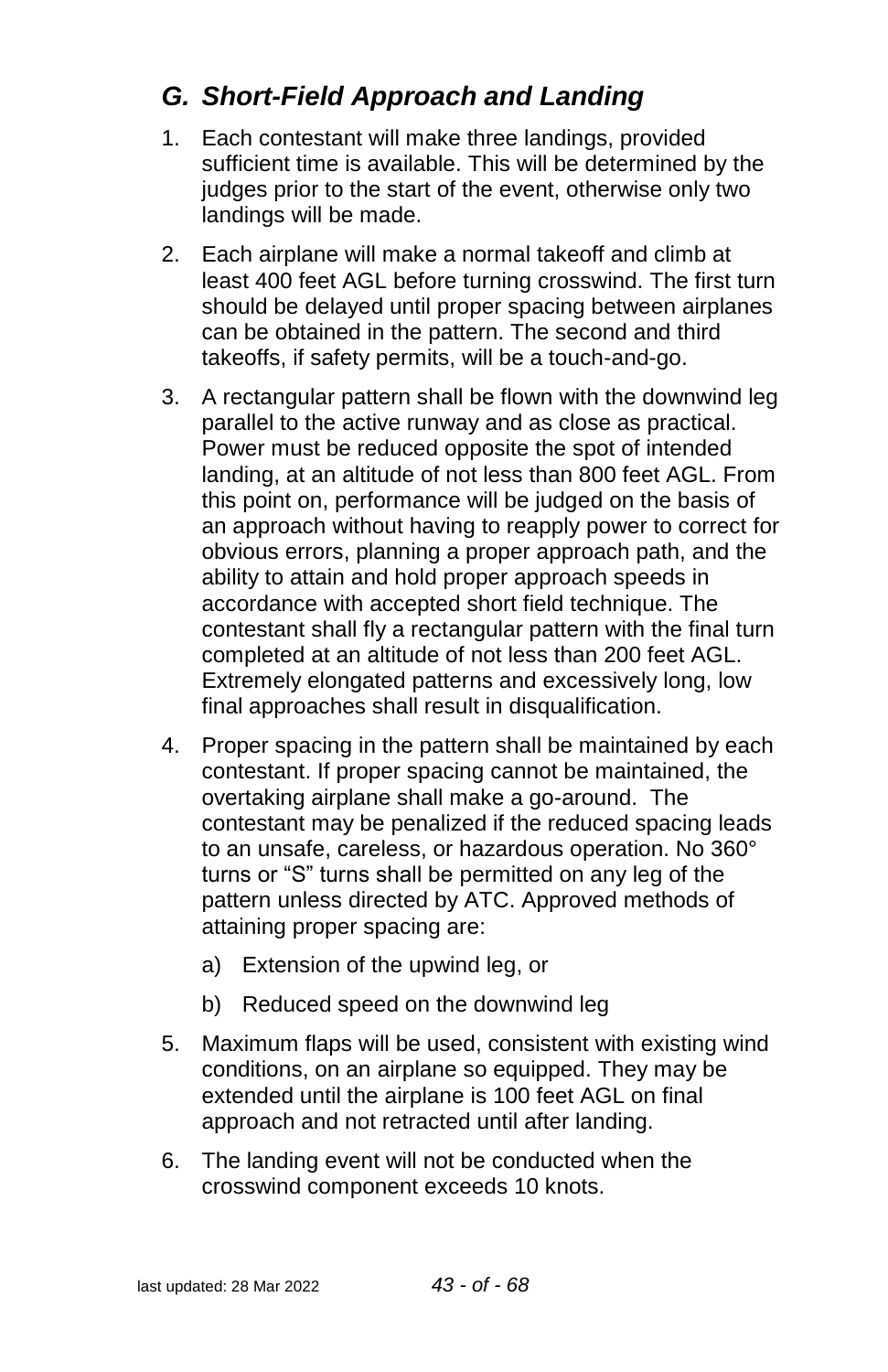- 7. Scoring:
	- a) All aircraft shall be judged on the basis of a constant angle of approach, that is, one in which no rapid or radical change in attitude of the aircraft is made.
	- b) A target line will be marked on the runway, a safe distance from the approach end. A foul line will be placed 100 feet short of the target line and another foul line 200 feet beyond the target line.
	- c) All landings within the foul lines will be scored at their actual distance in feet from the target line where both main landing gear touch down and remain firmly on the ground, except for a crosswind landing which shall be scored where the upwind wheel first touches down and remains firmly on the ground. The downwind wheel need NOT remain firmly on the ground and will NOT be scored.
	- d) Touching short of the first foul line or landing beyond the second foul line shall result in a penalty of 400 points for that landing. The actual distance shall not be measured.
	- e) If an airplane bounces short of the target line and touches down and stays at a point closer to the target line, the measurement will be made to the point of touchdown farthest from the target line. Likewise, if an airplane touches down beyond the target line and bounces, the measurement shall be made to the final point of touchdown farthest from the target line.
	- f) Tail wheel equipped airplanes must touch down in a three- point attitude. Tricycle gear airplanes must touch down in a full stall attitude at minimum control airspeed.
	- g) Improper traffic pattern, approach, flare, and touchdown shall result in a penalty. The exact amount shall be determined by the judges.
	- h) Use of high power settings on final approach and touchdown in extremely tail-low attitudes shall result in disqualification.
	- i) Touchdown shall be scored where the main gear remains firmly on the ground.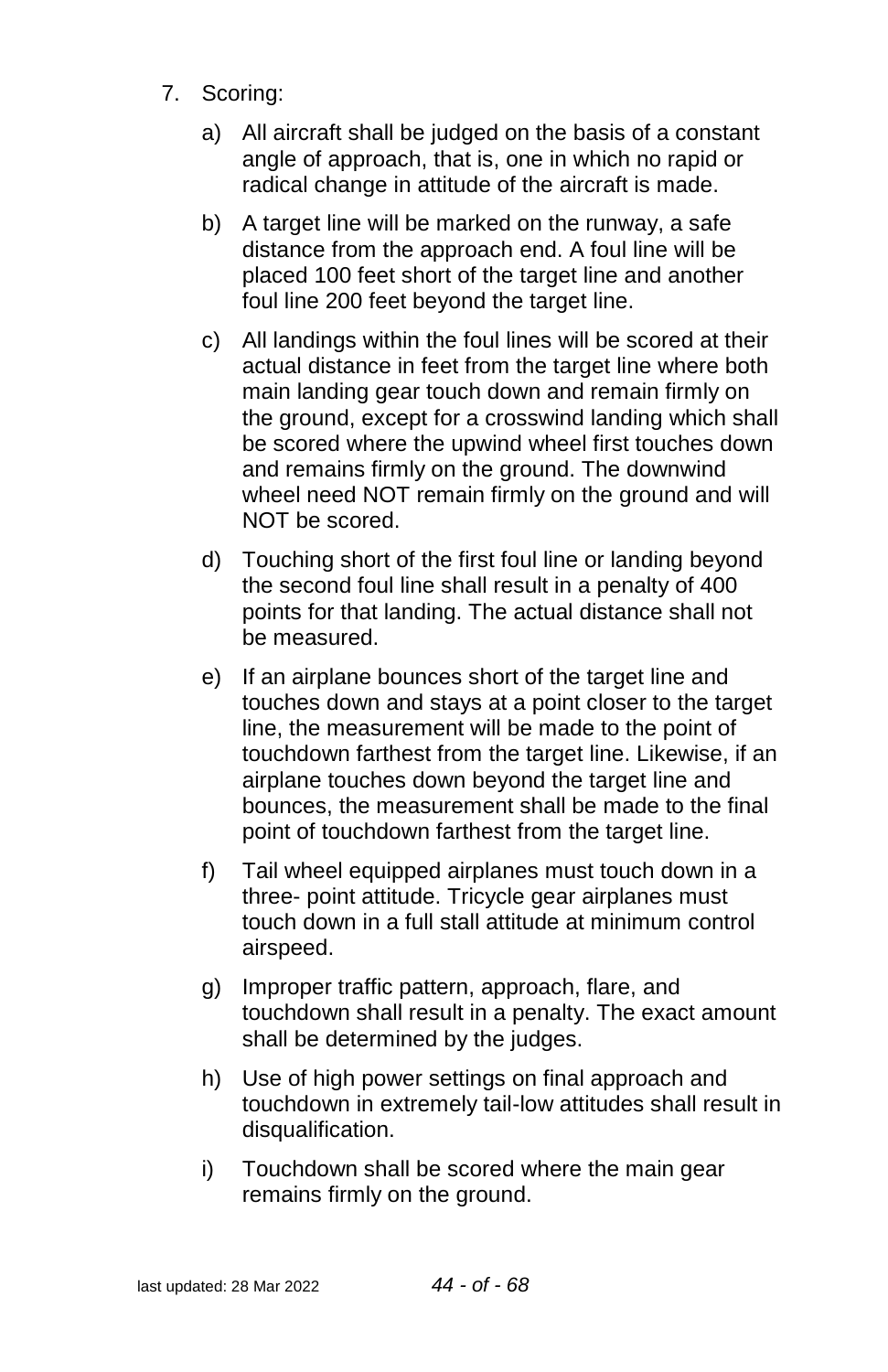- j) In the event that sufficient time is available for three landings, the best flying technique and lowest total distance, in feet, for the best two landings shall determine the winner.
- k) Addition of power after reduction opposite the landing point shall result in a penalty of 200 points. Failure to add power when obviously necessary to execute a safe landing will result in disqualification.
- l) The following maneuvers may result in disqualification or a penalty of up to 400 points:
	- (1) Use of slips other than necessary for crosswind correction.
	- (2) Irregular pattern, "S" turns, fishtailing, etc.
	- (3) Excessively slow, fast, or long approach.
	- (4) Go-around due to poor planning or spacing by the contestant.
	- (5) Completion of final turn below 200 feet AGL.
	- (6) Floating in excess of five (5) seconds from the point at which the airplane is no longer in a descending flight path on final approach until touch down.
	- (7) Any action deemed by the judges to be careless or reckless, including excessive "jamming" of the airplane onto the ground or allowing the airplane to become dangerously low while on base leg or final approach.
	- (8) A disqualification should be given to an airplane that starts an excessively wide pattern that forces other airplanes to follow; causing the pattern to become elongated from abeam the point of touchdown to final.
	- (9) A following airplane that closes to a potentially unsafe interval with the preceding airplane and does not properly go-around.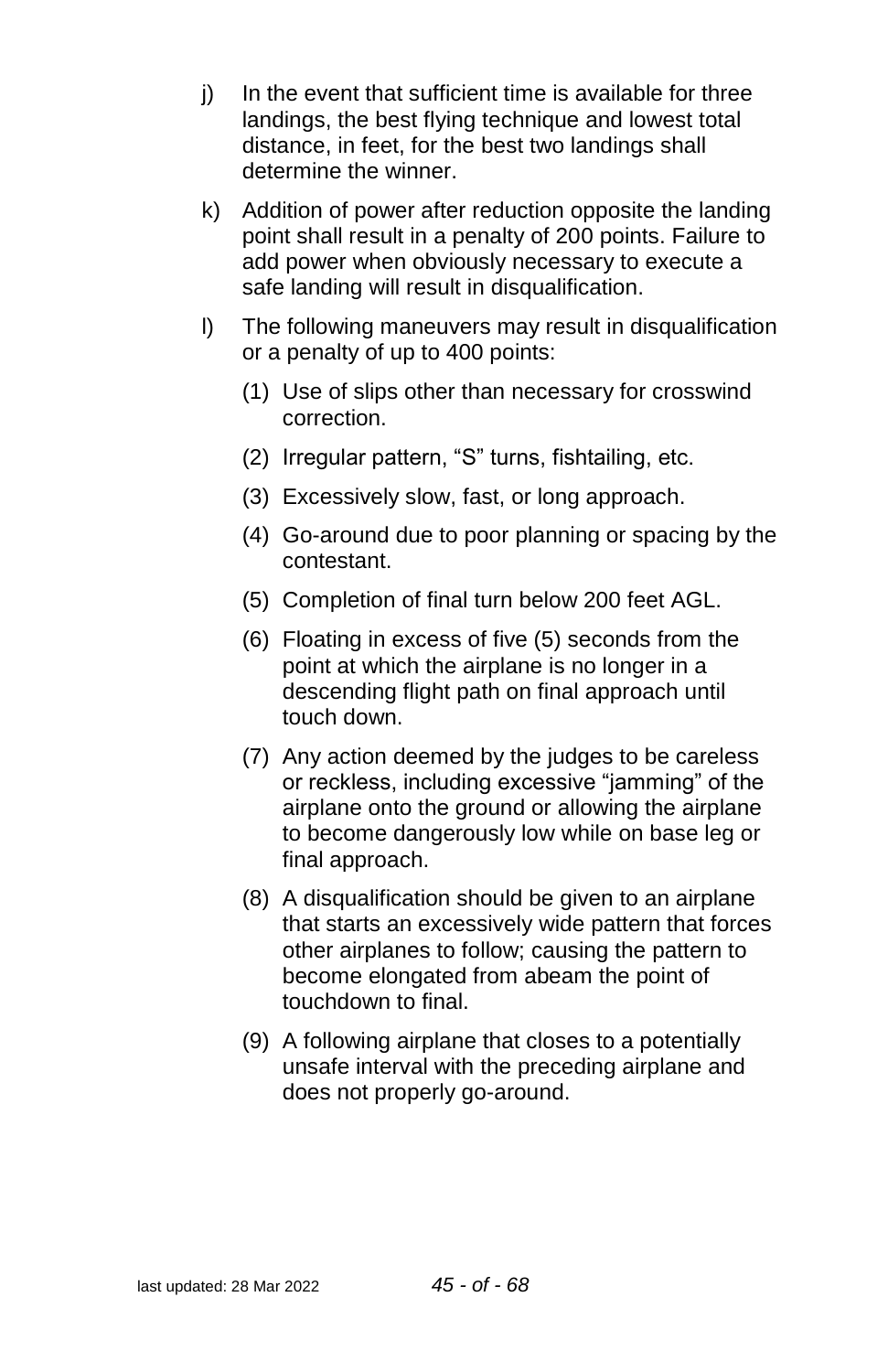# <span id="page-45-1"></span><span id="page-45-0"></span>**IV. Ground Event Judging Rules**

### *A. Aircraft Preflight Inspection*

- 1. A light, single engine general aviation airplane shall be "bugged" with at least 30 discrepancies. Discrepancies must be of such a nature that it is reasonable to expect them to be detected by a competent Private Pilot during the course of a normal preflight inspection. The discrepancy list will be reviewed by both the Preflight Judge and Chief Judge prior to the start of the event.
- 2. If two airplanes are used, they must be identical.
- 3. The airplane must be hidden from view of spectators and other contestants.
- 4. Contestants from the same team must immediately follow one another in the contest.
- 5. Contestants shall be given not more than 15 minutes to perform the inspection.
- 6. Scoring:
	- a) Each contestant will earn one point for each discrepancy detected from the discrepancy list.
	- b) An additional point can be awarded for each existing discrepancy discovered by the contestant that is not listed on the discrepancy list. One point will be subtracted for each call made that is not an existing discrepancy. The Preflight Judge will, before the scores are officially submitted, review with the Chief Judge all such point adjustments for calls made on discrepancies not on the original list.
	- c) Preflight technique will be scored in categories of Method and Thoroughness as poor, average, or excellent in the point range of 1-5, (5 being the most points in each category with a maximum of 10 points possible). [Example: "Did not drain fuel", "Did not check fuel quantity", "Failed to follow logical inspection sequence", etc.] Running, rough handling of the control surfaces, or erratic and abnormal patterns of flow shall result in a loss of points from the total 10 technique points available.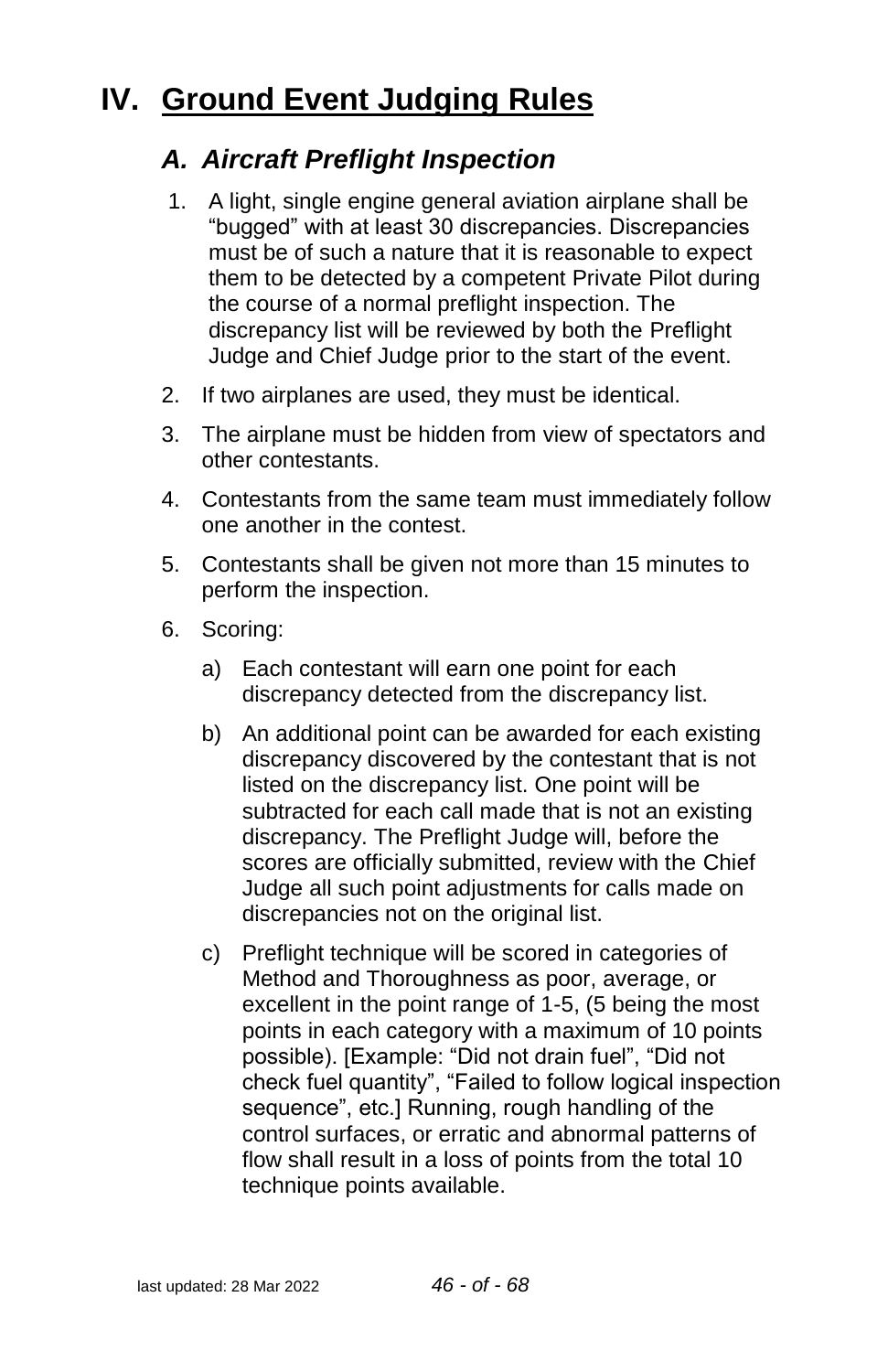- d) In the event of a tie, the contestant taking the least amount of time to complete the inspection shall be declared the winner.
- e) Each contestant immediately after completing their individual preflight inspection shall have an additional two (2) minutes to express comments and/or concerns to the Preflight Judge.
- f) High score wins.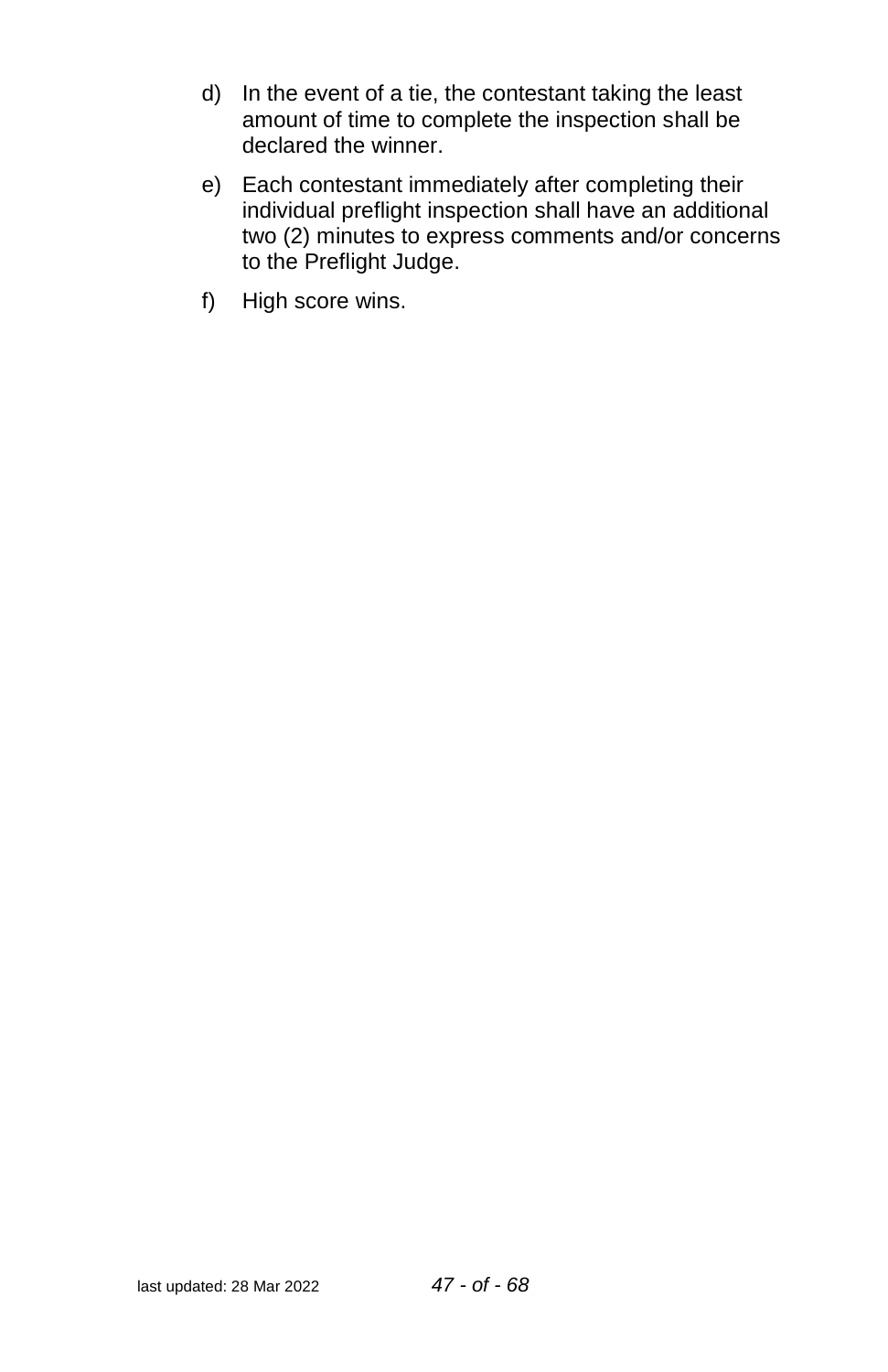# <span id="page-47-0"></span>*B. Aircraft Recognition*

- 1. This contest shall consist of not less than thirty (30) images of aircraft.
- 2. Each image shall be shown for approximately three (3) seconds. An additional fifteen (15) seconds will be allowed for selecting the manufacturer, number designation, and official name on the answer sheet. Thirty (30) seconds will be allowed if the answers are to be handwritten.
- 3. This contest should be held at one time. If it is held more than once, all contestants from a particular team must participate during the same testing session.
- 4. Scoring:
	- a) One point will be awarded for each correct manufacturer, number designation, and official name noted. Some aircraft have no number designation or official name; in this case, the only proper answer would be either selected as "None" from the multiple choices, or on the write-in portion of the test, the student must write "None" – an answer left blank on the write-in portion, where "None" is the correct response, will not be scored as correct.
	- b) High score wins.
	- c) In the event of tie scores, the contestant with the highest number of correct answers on the write-in section of the test, shall be given the higher fractional score. If a tie remains after comparing the write-in section scores, the judge has the option to (on a sudden death scoring basis):
		- (1) Either re-score only the write-in answer portion of the test, or,
		- (2) Show additional slides to each contestant (individually) until each tie is broken.
	- d) "Janes, All the World's Aircraft" shall be used as final authority for identifying aircraft.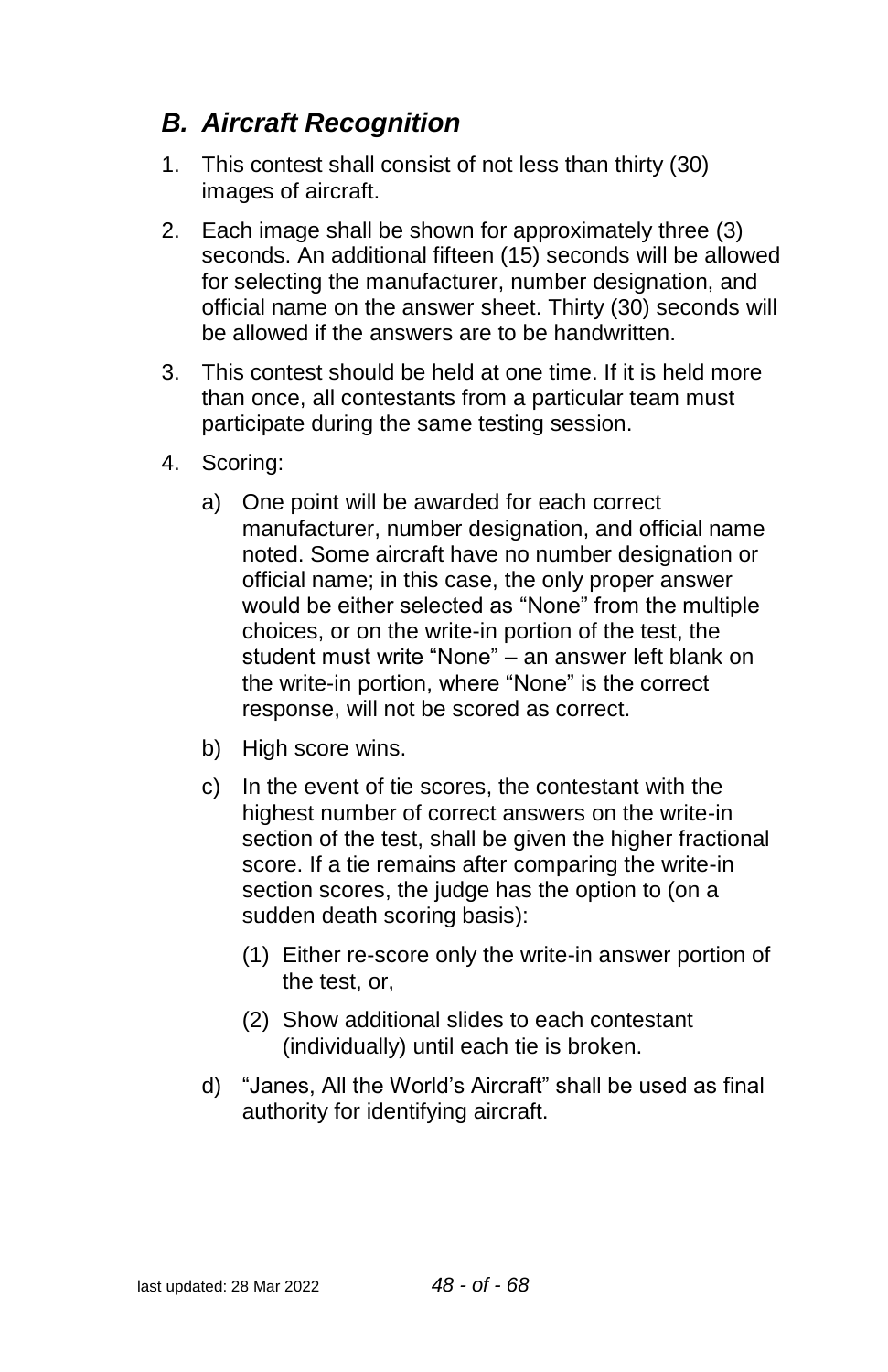# <span id="page-48-0"></span>*C. Computer Accuracy*

- 1. Each contestant will solve problems involving the use of a manually operated flight computer. A list of approved manual flight computers can be found in the NIFA Judges Manual and on the NIFA website.
- 2. The examination shall consist of multiple choice, truefalse, or fill-in type problems. Complex problems should be broken down into several simpler problems. The answer sheet will include instructions and time allotted.
- 3. Only unaltered, approved, manually operated flight computers will be used.
- 4. This will be a timed event.
- 5. Scoring:
	- a) Contestants may solve the problems in any numerical sequence.
	- b) Answers will be equally weighted.
	- c) Final score shall be based on the total number of correct answers. High score wins.
	- d) If a tie exists, the tie will be broken by the contestant with the shortest completion time.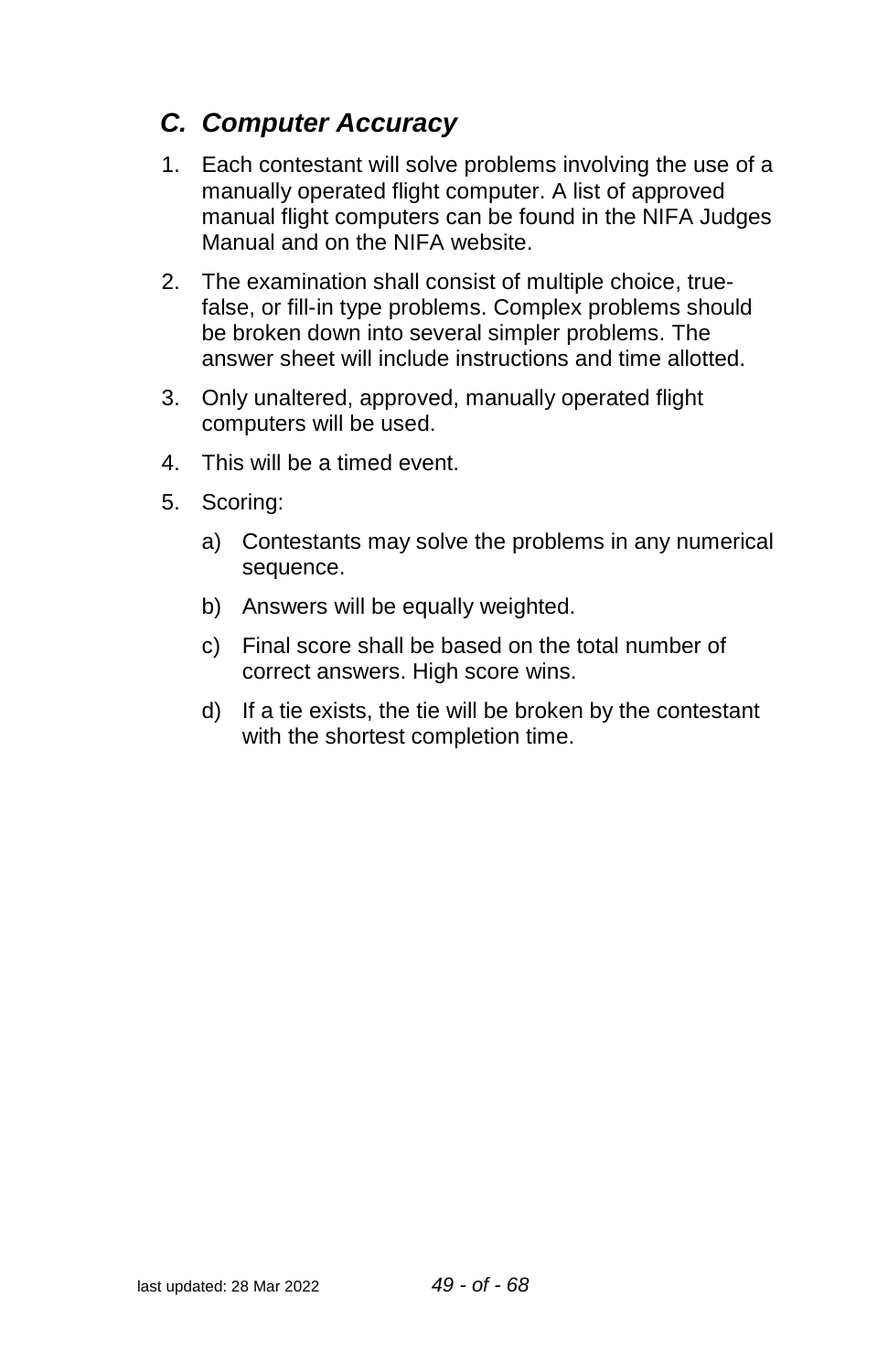# <span id="page-49-0"></span>*D. Ground Trainer*

- 1. This event is designed to test the competency and skill of the contestant's ability to fly under instrument flight rules (IFR) in a flight-training device. Flying a predetermined pattern, the contestant must show proficiency in maintaining altitude, heading and airspeed.
- 2. The pattern to be flown at SAFECON shall be distributed to all team captains at the General Contestant Briefing. A copy of the pattern furnished by the judge will be the only copy allowed in the trainer during the event. The contestants, at their own discretion, will be allowed to add individual markings or notations to the copy provided by the judge for use in the trainer during the event.
- 3. This will be a timed event.
- 4. Scoring:
	- a) A computerized scoring system will use the following default parameter weights:

| <b>Turn Rate</b>                                                     | 25 points per degree (°)/second |  |
|----------------------------------------------------------------------|---------------------------------|--|
| Climb/Descent Rate                                                   | 2 points per 100 FPM            |  |
| Heading                                                              | 1 point per degree (°)          |  |
| Altitude                                                             | 1 point per 10 feet             |  |
| Airspeed                                                             | 1 point per knot                |  |
| Note - Standard leg transition time of 2 seconds (no penalty points) |                                 |  |

Lowest total wins. If a device or scoring system is not able to use these defaults, the value that will be scored must be posted for all schools to see prior to scheduled practice.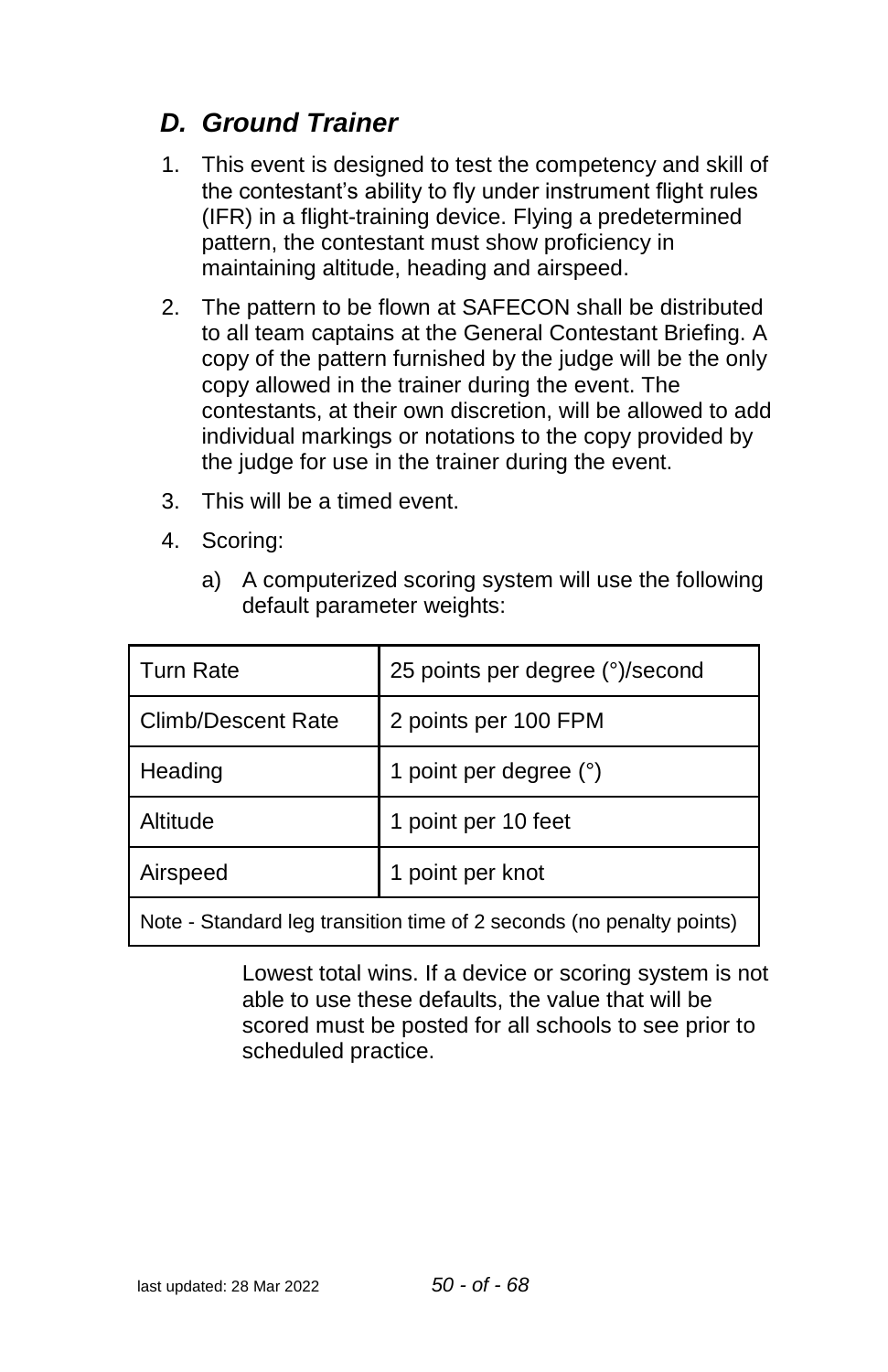- b) If manual scoring is required, it will be based on a total of 600 points. Points will be deducted as follows:
	- (1) One point for each second of error in excess of three (3) seconds per leg. If the contestant does not deviate by more than 3 seconds, no points will be deducted. Therefore, an error of 7 seconds results in a deduction of 7 points while an error of 3 seconds causes no deduction.
	- (2) One point for each 10 feet of total altitude error on each leg if the contestant deviates from their assigned altitude by more than 30 feet. If the contestant does not deviate by more than 30 feet, no points will be deducted. Therefore, an error of 100 feet results in a deduction of 10 points while an error of 30 feet causes no deduction.
	- (3) Errors in airspeed in excess of three (3) miles per hour or three (3) nautical miles per hour (knots), depending on the device configuration, will be scored on the basis of one point deducted for each mile per hour or knot of total error. If the contestant does not deviate by more than 3 miles per hour or knots, no points will be deducted. Therefore, an error of 8 miles per hour or knots results in a deduction of 8 points while an error of 3 miles per hour or knots causes no deduction.
	- (4) Failure to turn in the proper direction will result in a 50 point penalty.
	- (5) Poor bank control will result in a 15 point penalty.
	- (6) Points will be deducted for poor coordination on the basis of 25 points for each ball width of the ball beyond the cage.
- c) Stalling or deviating from the assigned altitude by more than 500 feet will result in disqualification.
- d) Rough handling causing any control to hit limit stops - will result in a disqualification.
- e) In the event of a tie, the judge shall designate a pattern to be flown in a run-off contest.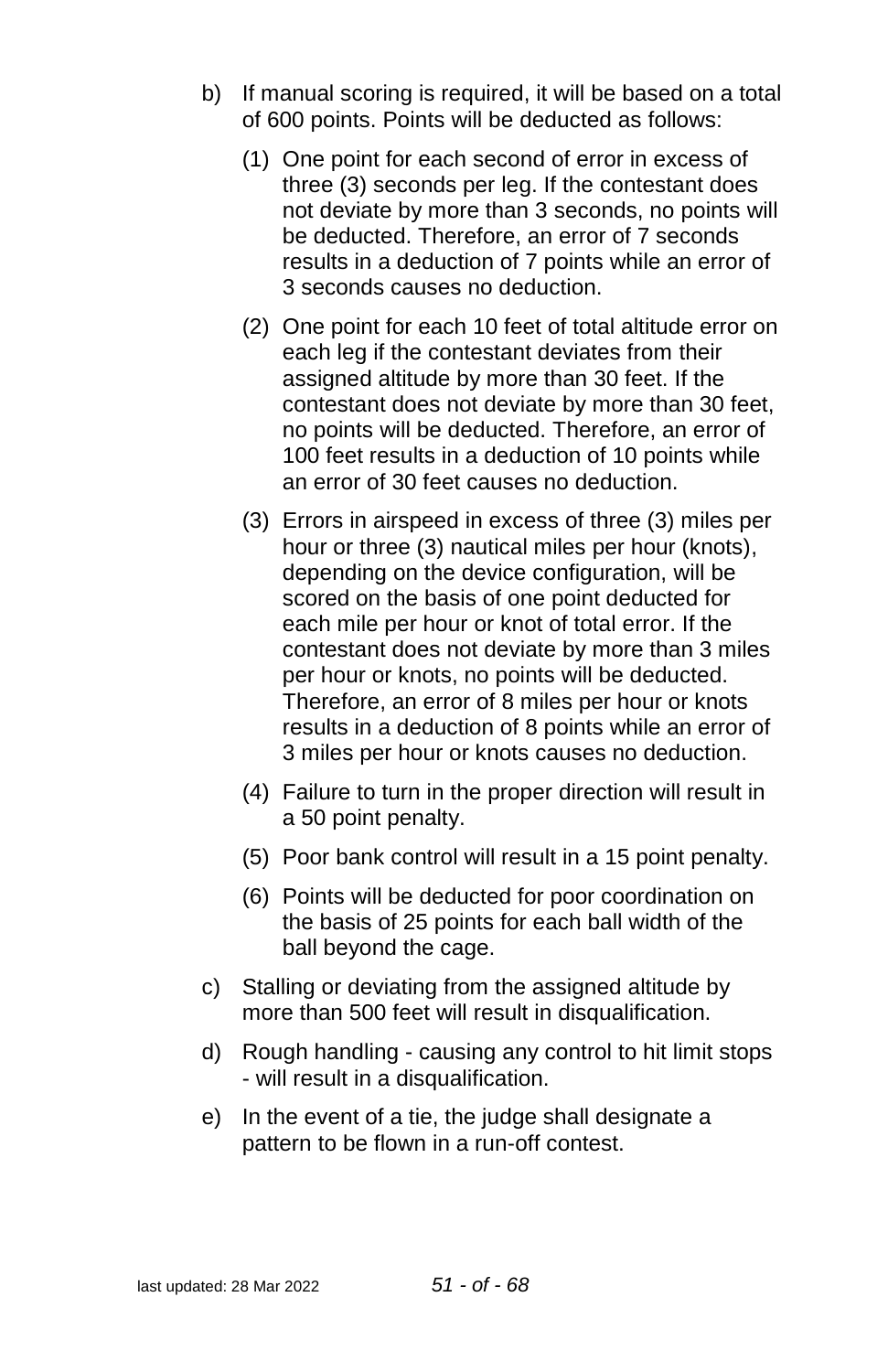# <span id="page-51-0"></span>*E. Simulated Comprehensive Aircraft Navigation (SCAN)*

- 1. Each contestant will be given identical packets which will include:
	- a) A list of approximately forty (40) questions; all of which are concerning one particular hypothetical flight from a given point of departure to one or more points of destination, and return to point of departure. These questions are multiple choice, true-false, or fill-in and are divided into two parts, which are:
		- (1) Preflight planning which should include questions concerning: FARs, weight and balance, fuel consumption, route planning, weather, and all information required for filing flight plans.
		- (2) Enroute which should include questions related to chart interpretation, FARs, weather, fuel consumption, airspeed, groundspeed, and other items of concern which could be encountered on an actual flight.
	- b) Navigational charts to cover route of flight. (Note: a section, to cover flight, may be cut from a chart and copied to reduce the expense of supplying a chart to each contestant.)
	- c) Information, or copies of graphic displays, should be supplied to provide information concerning airspace areas, etc., which would be encountered on a proposed flight.
	- d) Necessary information about the aircraft to be used for the flight which could include:
		- (1) Weight and balance information
		- (2) Operational data of aircraft
		- (3) Other information from POH (Pilot's Operating Handbook) which would be needed.
	- e) Data page This should include all information a pilot would need to solve problems given in the questions such as route information, conditions of flight, airplane performance, and flight altitudes.
	- f) Answer sheet Includes instructions and time allotted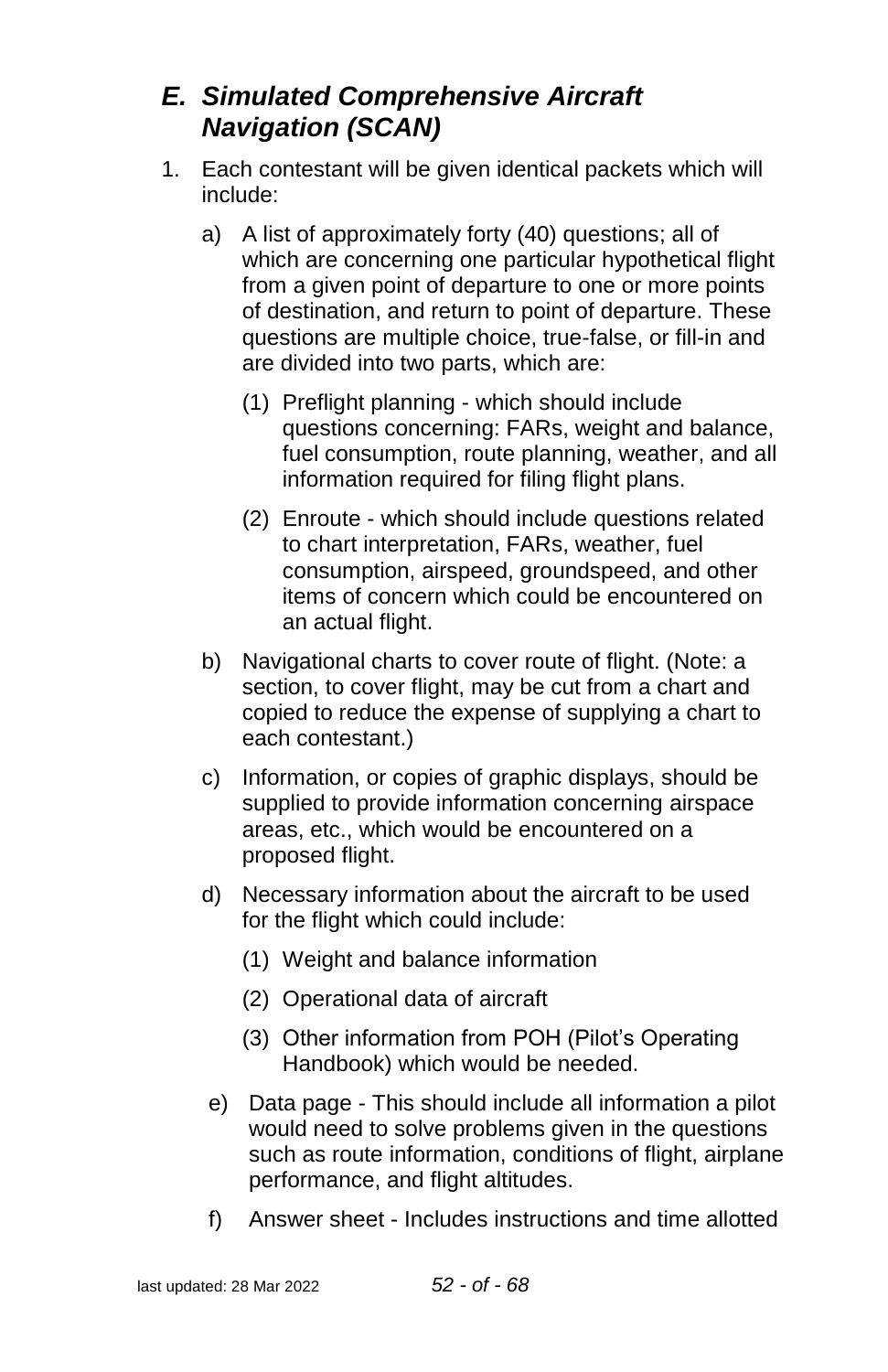- 2. Equipment which should be brought by the contestants may include any of the following: non-programmable flight computer, plotter, pen, and pencil. Basic, fourmathematical-function (addition, subtractions, multiplication, and division), non-programmable calculators will also be allowed. Electronic devices capable of storing and retrieving user inputted or commercially prepared text will not be allowed.
- 3. This will be a timed event.
- 4. Scoring:
	- a) Contestants may solve the problems in any numerical sequence.
	- b) Answers will be equally weighted.
	- c) Final score shall be based on the total number of correct answers. High score wins.
	- d) If a tie exists, the tie will be broken by the contestant with the shortest completion time.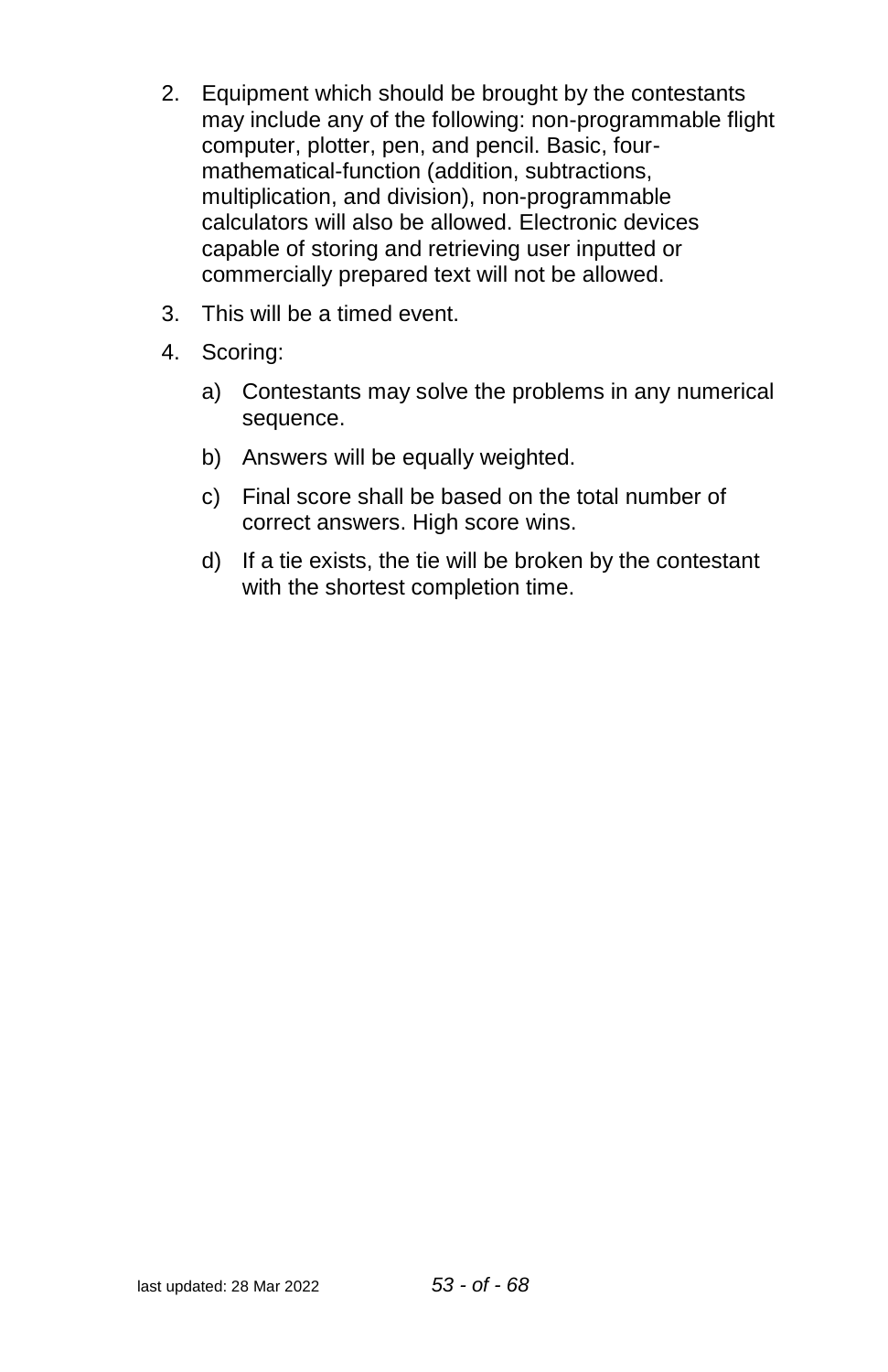# <span id="page-53-0"></span>**V. Event Scoring Tables**

Depending on the event, points may be awarded or penalties assessed. The values listed in the following tables are found in various NIFA documents. They have been listed here in order to provide a single source reference for coaches, contestants, and judges

# <span id="page-53-1"></span>*A. Aircraft Preflight Inspection*

| <b>POINTS AWARDED</b>                                                                                                                                                                                                                                                                                                                                                                                                                                                                                                                          |          |
|------------------------------------------------------------------------------------------------------------------------------------------------------------------------------------------------------------------------------------------------------------------------------------------------------------------------------------------------------------------------------------------------------------------------------------------------------------------------------------------------------------------------------------------------|----------|
| An additional point can be awarded for each<br>existing discrepancy discovered by the contestant<br>that is not listed on the judge's discrepancy list.<br>One point will be subtracted for each call made that<br>is not an existing discrepancy. The preflight judge<br>will, before the scores are officially submitted,<br>review with the chief judge all such point<br>adjustments for calls made on discrepancies not on<br>the original list.                                                                                          | Variable |
| Each contestant will earn one point for each<br>discrepancy detected from the discrepancy list.                                                                                                                                                                                                                                                                                                                                                                                                                                                | Variable |
| Preflight technique will be scored in categories of<br>Method and Thoroughness as poor, average, or<br>excellent in the point range of 1-5, (5 being the<br>most points in each category with a maximum of 10<br>points possible). [Example: "Did not drain fuel", "Did<br>not check fuel quantity", "Failed to follow logical<br>inspection sequence", etc.] Running, rough<br>handling of the control surfaces, or erratic and<br>abnormal patterns of flow shall result in a loss of<br>points from the total 10 technique points available | up to 10 |
| <b>DISQUALIFICATIONS</b>                                                                                                                                                                                                                                                                                                                                                                                                                                                                                                                       |          |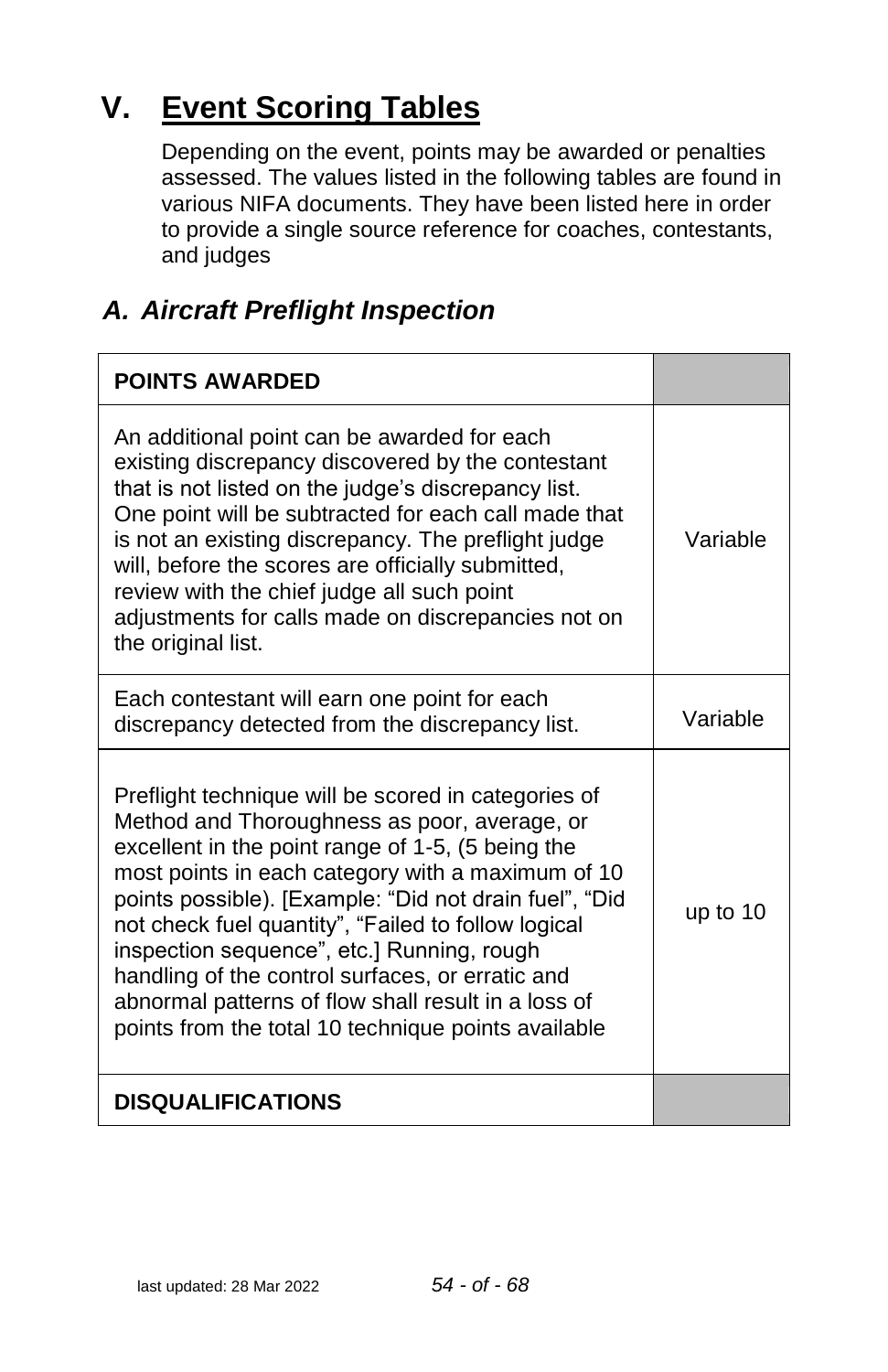<span id="page-54-0"></span>

| <b>POINTS AWARDED</b>                                                                                                                                                     |  |
|---------------------------------------------------------------------------------------------------------------------------------------------------------------------------|--|
| One point will be awarded for each correct<br>manufacturer, number designation, and official<br>name noted. Some aircraft have no number<br>designation or official name. |  |
| <b>DISQUALIFICATIONS</b>                                                                                                                                                  |  |

# <span id="page-54-1"></span>*C. Computer Accuracy*

| <b>POINTS AWARDED</b>            |  |
|----------------------------------|--|
| Answers will be equally weighted |  |
| <b>DISQUALIFICATIONS</b>         |  |

# <span id="page-54-2"></span>*D. CRM/LOFT*

| <b>PENALTY ASSESSMENT</b>                            |          |
|------------------------------------------------------|----------|
| Points will be deducted on the severity of the error | Variable |
| <b>DISQUALIFICATIONS</b>                             |          |
| Request by contestant to terminate flight            | DQ       |
| Rough and abusive mishandling of the equipment       | DО       |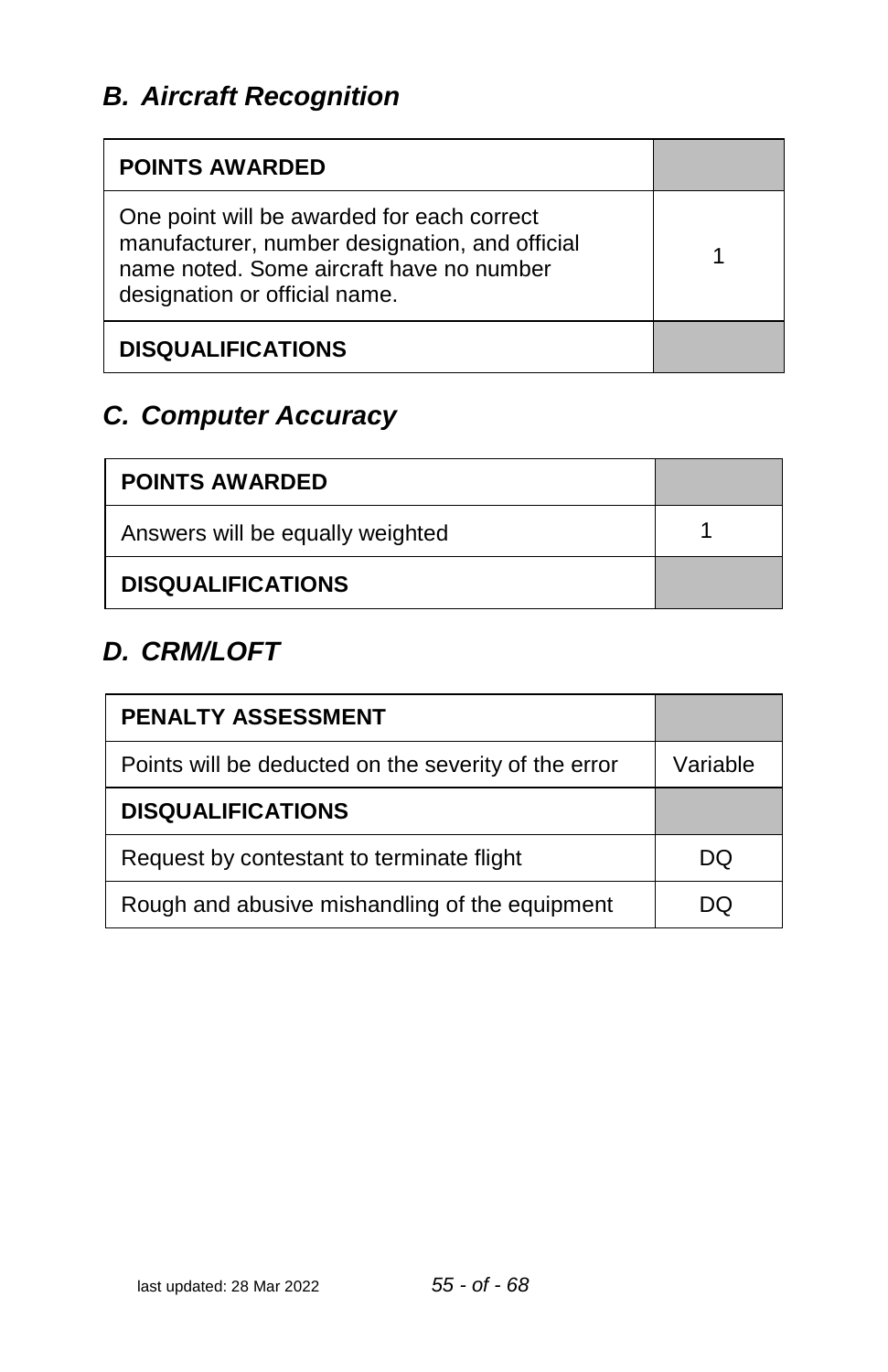<span id="page-55-0"></span>

| <b>PENALTY ASSESSMENT</b>                                                                                                                                                                                                                                                                                                                                                                                                                      |                         |
|------------------------------------------------------------------------------------------------------------------------------------------------------------------------------------------------------------------------------------------------------------------------------------------------------------------------------------------------------------------------------------------------------------------------------------------------|-------------------------|
| Errors in airspeed in excess of three (3) miles per<br>hour or three (3) knots will be scored on the basis<br>of one point deducted for each mile per hour or<br>knot of total error. If the contestant does not<br>deviate by more than 3 miles per hour or knots, no<br>points will be deducted. Therefore, an error of 8<br>miles per hour results in a deduction of 8 points<br>while an error of 3 miles per hour causes no<br>deduction. | 1/mph<br>or<br>1 / knot |
| Errors in heading in excess of three $(3)^\circ$ will be<br>scored on the basis of one point deducted for each<br>degree (°) of total error. If the contestant does not<br>deviate by more than 3°, no points will be<br>deducted. Therefore, an error of 9° results in a<br>deduction of 9 points while an error of 3° causes<br>no deduction.                                                                                                | $1^\circ$               |
| Failure to turn in the proper direction                                                                                                                                                                                                                                                                                                                                                                                                        | 50                      |
| One point for each 10 feet of total altitude error on<br>each leg if the contestant deviates from their<br>assigned altitude by more than 30 feet. If the<br>contestant does not deviate by more than 30 feet,<br>no points will be deducted. Therefore, an error of<br>100 feet results in a deduction of 10 points while<br>an error of 30 feet causes no deduction.                                                                         | 1/10'                   |
| One point for each second of error in excess of<br>three (3) seconds per leg. If the contestant does<br>not deviate by more than 3 seconds, no points will<br>be deducted. Therefore, an error of 7 seconds<br>results in a deduction of 7 points while an error of 3<br>seconds causes no deduction.                                                                                                                                          | $1/$ sec                |
| Points will be deducted for poor coordination on<br>the basis of 25 points for each ball width of the ball<br>beyond the cage                                                                                                                                                                                                                                                                                                                  | $25/$ ball<br>deviation |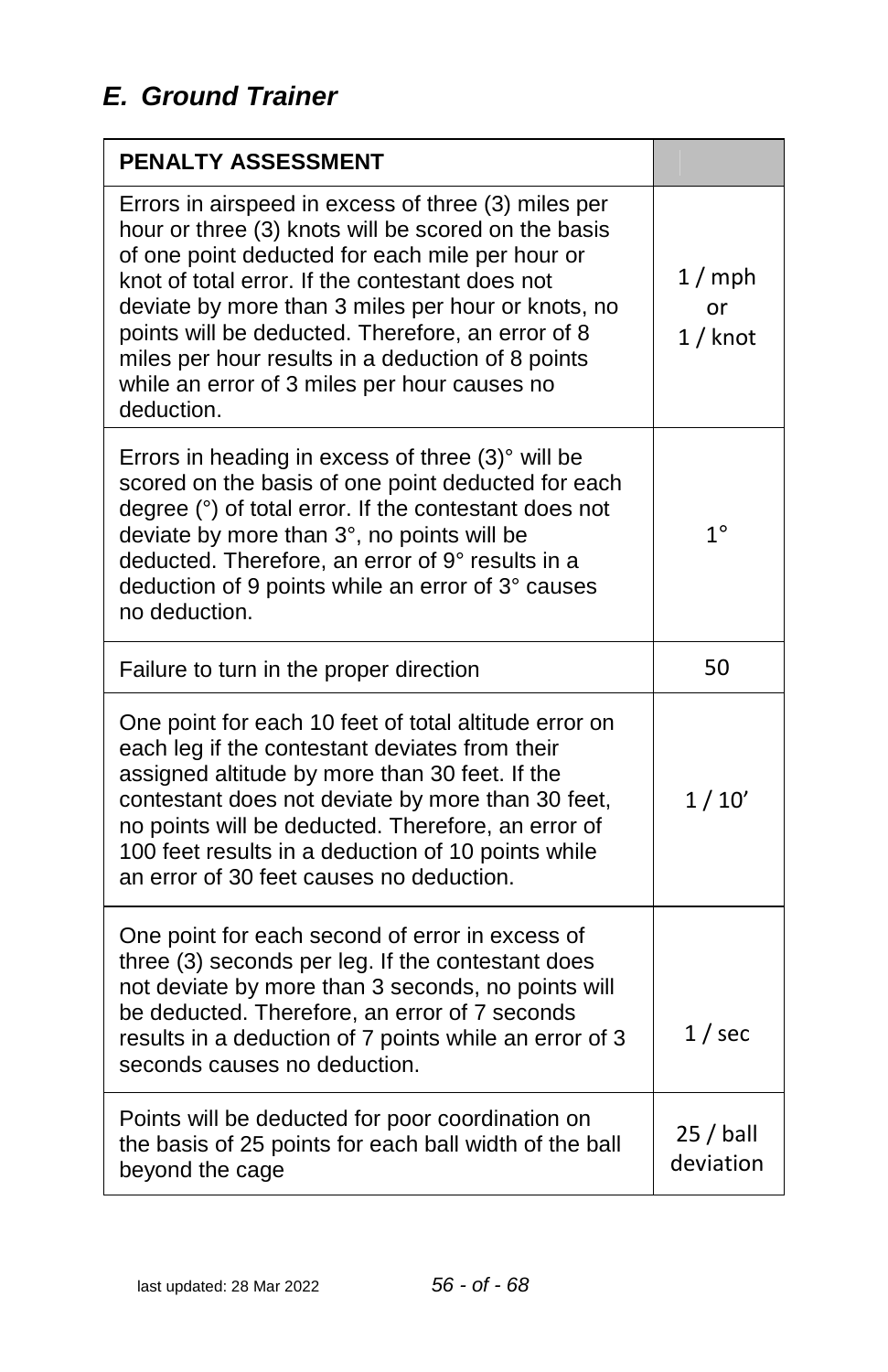| Poor bank control                                                         | 15 |
|---------------------------------------------------------------------------|----|
| <b>DISQUALIFICATIONS</b>                                                  |    |
| Rough handling - causing any control to hit limit<br>stops                | DO |
| Stalling or deviating from the assigned altitude by<br>more than 500 feet |    |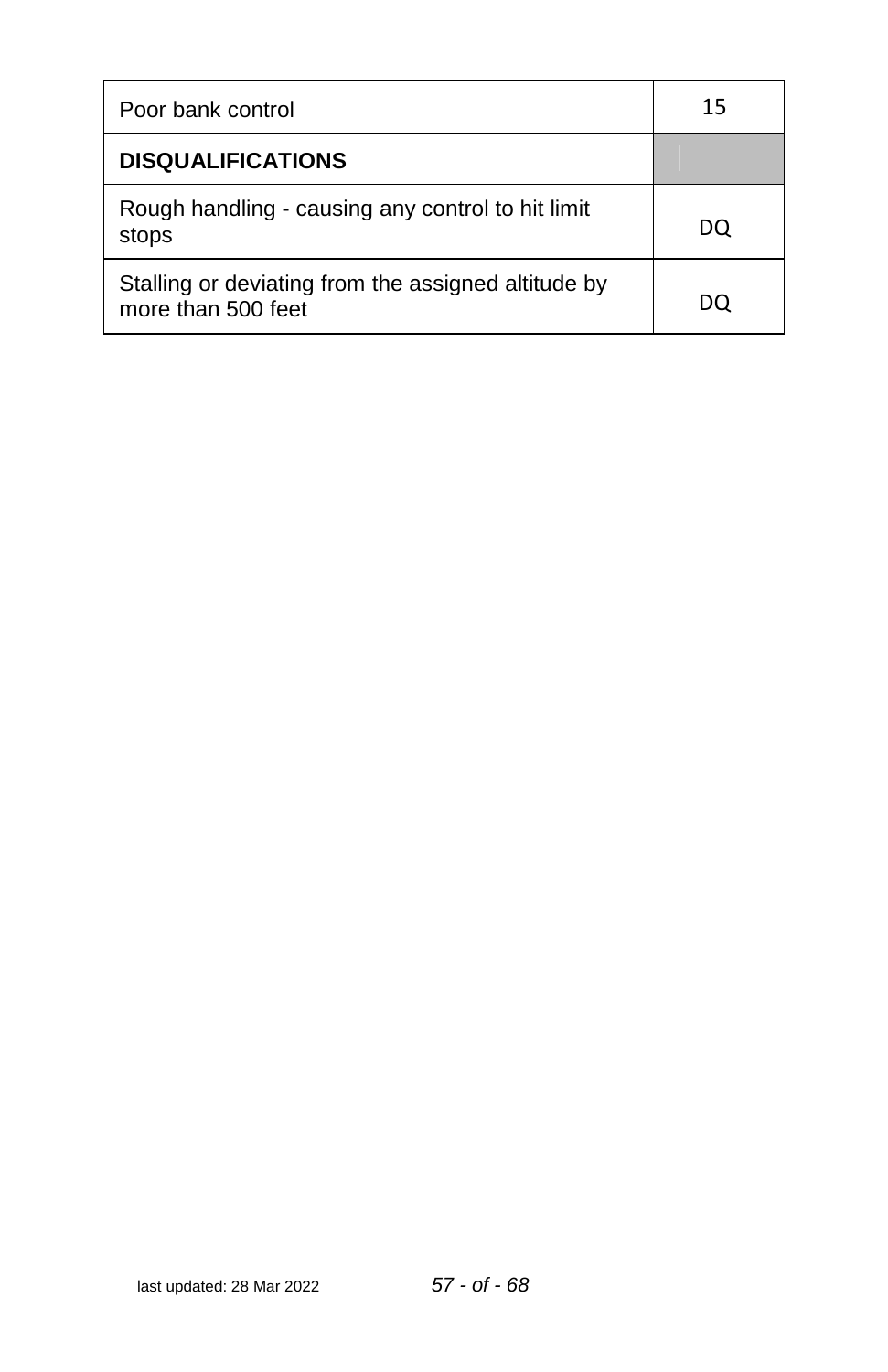<span id="page-57-0"></span>

| PENALTY ASSESSMENT                                                                                                                                                                                                                                                                                                                                 |           |
|----------------------------------------------------------------------------------------------------------------------------------------------------------------------------------------------------------------------------------------------------------------------------------------------------------------------------------------------------|-----------|
| Up to 200 points maximum penalty based on the<br>percentage error for incorrectly reading back an<br>IFR clearance; i.e., 3 elements missed out of a 10<br>element clearance message, 30 percent error $= 60$<br>points penalty, and an additional penalty (50<br>points) each time the clearance is repeated at the<br>request of the contestant. | Up to 200 |
| Deviations of greater than $+100$ feet from assigned<br>or published altitude (20 points per 100 feet) for<br>more than 5 seconds                                                                                                                                                                                                                  | 20        |
| Failure to begin or end legs on time (20 points per<br>10 seconds) for more than 5 seconds All of the<br>above penalty values double after passing the<br>station outbound on approach                                                                                                                                                             | 20        |
| Failure to capture on track (except during<br>approach) a prescribed radial of a VOR within $+5^{\circ}$<br>of a prescribed bearing                                                                                                                                                                                                                | 50        |
| Failure to execute turns at standard rate within a<br>tolerance of $\pm$ 5 seconds for each 90 $^{\circ}$ of turn for<br>more than 5 seconds                                                                                                                                                                                                       | 20        |
| Failure to maintain heading (when appropriate)<br>within + $10^{\circ}$ (20 points per $10^{\circ}$ ) for more than 5<br>seconds                                                                                                                                                                                                                   | 20        |
| Failure to maintain specified airspeed in climb,<br>descent, or on approach (20 points per knot) for<br>more than 5 seconds                                                                                                                                                                                                                        | 20        |
| Failure to make any required position reports<br>during the check flight. This includes position<br>reports required by FARs as well as those required<br>by the judge. Required reporting points will be<br>reviewed in the briefing                                                                                                              | 50        |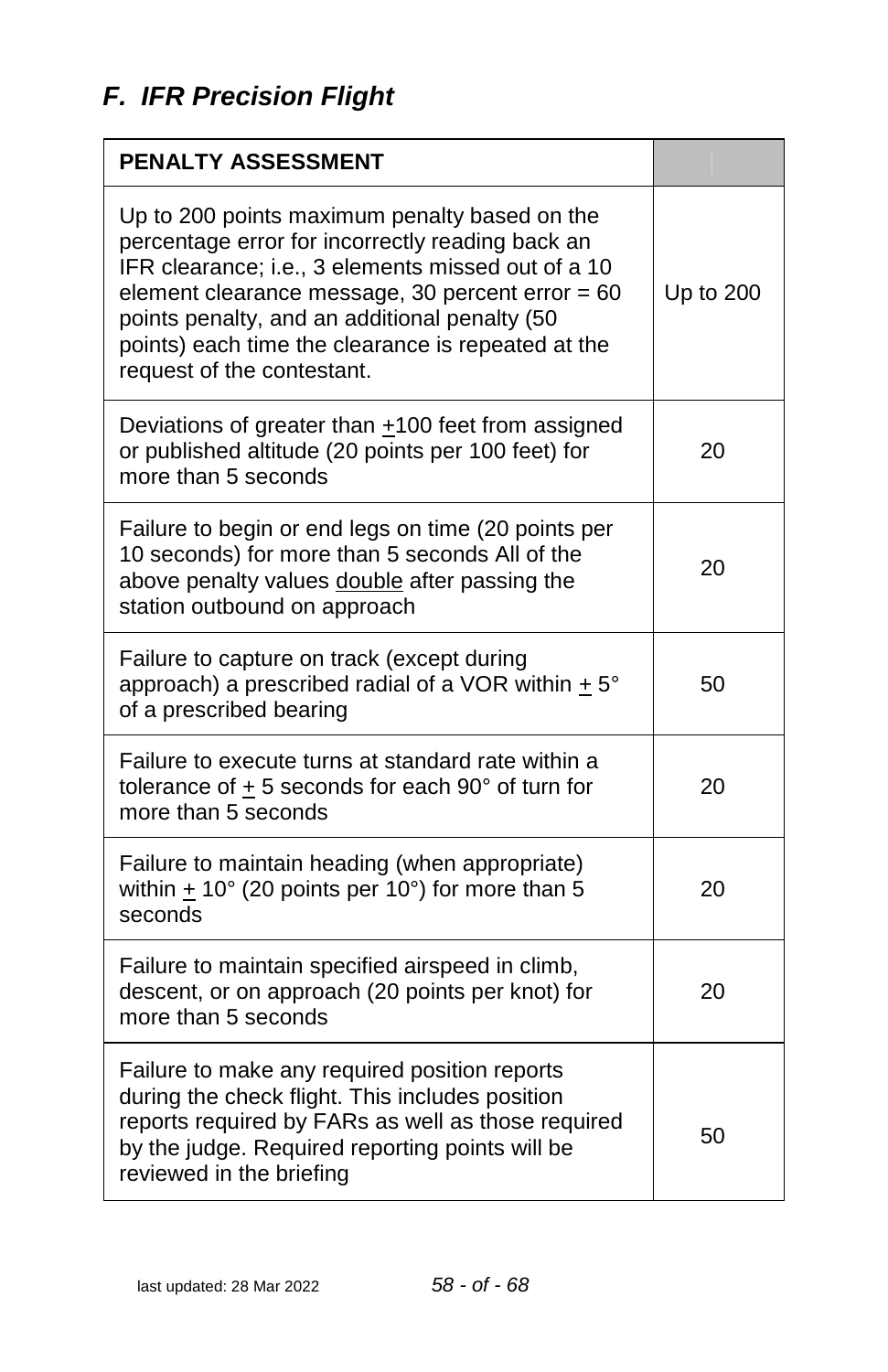| Failure to operate avionics equipment properly                                                                                                                                                               | 50 |
|--------------------------------------------------------------------------------------------------------------------------------------------------------------------------------------------------------------|----|
| <b>DISQUALIFICATIONS</b>                                                                                                                                                                                     |    |
| Exceeding any clearance limit                                                                                                                                                                                | DQ |
| Going below Minimum Descent Altitude (MDA), or<br>failing to execute a missed approach at the defined<br>missed approach point (MAP)                                                                         | DO |
| Operating more than 100 feet below any published<br>Minimum Enroute Altitude (MEA), Minimum Sector<br>Altitude (MSA), or approach segment altitude as<br>appropriate to the leg being flown                  | DO |
| Reckless, hazardous, or unsafe flying, including<br>loss of positive airplane control or any other<br>maneuver that causes the airplane to enter an<br>unusual attitude.                                     | DQ |
| Significant deviation from, or failure to execute, any<br>portion of the assigned IFR flight pattern or ATC<br>clearance (for example, incorrect frequency or<br>OBS selection not caught within 30 seconds) | DO |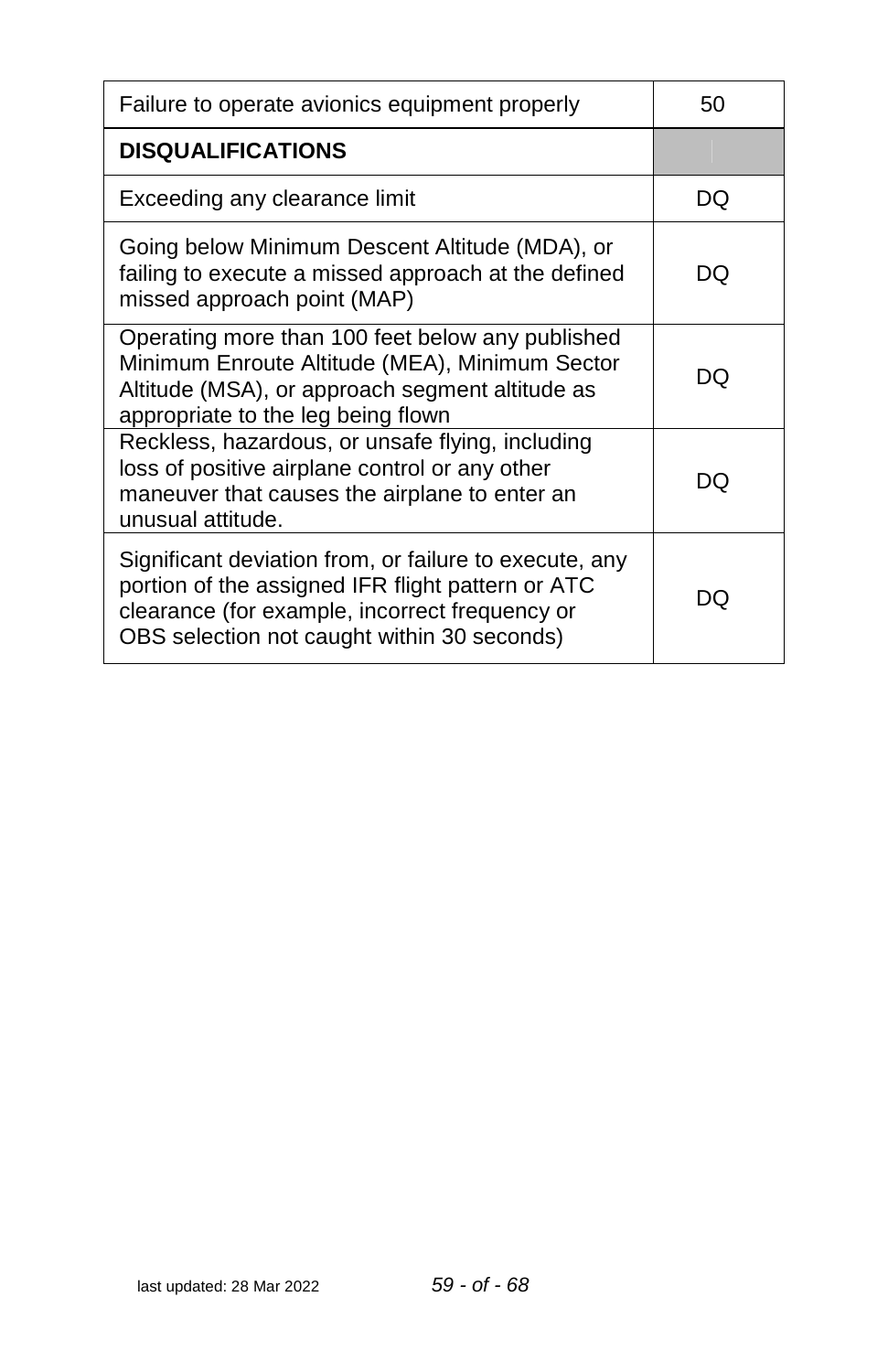# <span id="page-59-0"></span>*G. IFR Simulated Flight*

| PENALTY ASSESSMENT                                                                                                                                        |          |
|-----------------------------------------------------------------------------------------------------------------------------------------------------------|----------|
| 50% or less deviation from tolerances                                                                                                                     | None     |
| 51% to 100% deviation from tolerances                                                                                                                     | Minor    |
| Additional penalties based on flight scenario                                                                                                             | Variable |
| Failure to identify a navigation aid prior to use                                                                                                         | Variable |
| Failure to make a requested radio report                                                                                                                  | Variable |
| Failure to make a required position report                                                                                                                | Variable |
| Greater than 100% deviation from tolerances                                                                                                               | Major    |
| Significant departure from flight plan such as wrong<br>turns, violating protected airspace, more than 500<br>ft. altitude error, descent below MDA or DA | Gross    |
| <b>DISQUALIFICATIONS</b>                                                                                                                                  |          |
| Request by contestant to terminate flight                                                                                                                 | DQ       |
| Rough and abusive mishandling of the equipment                                                                                                            | I )( .)  |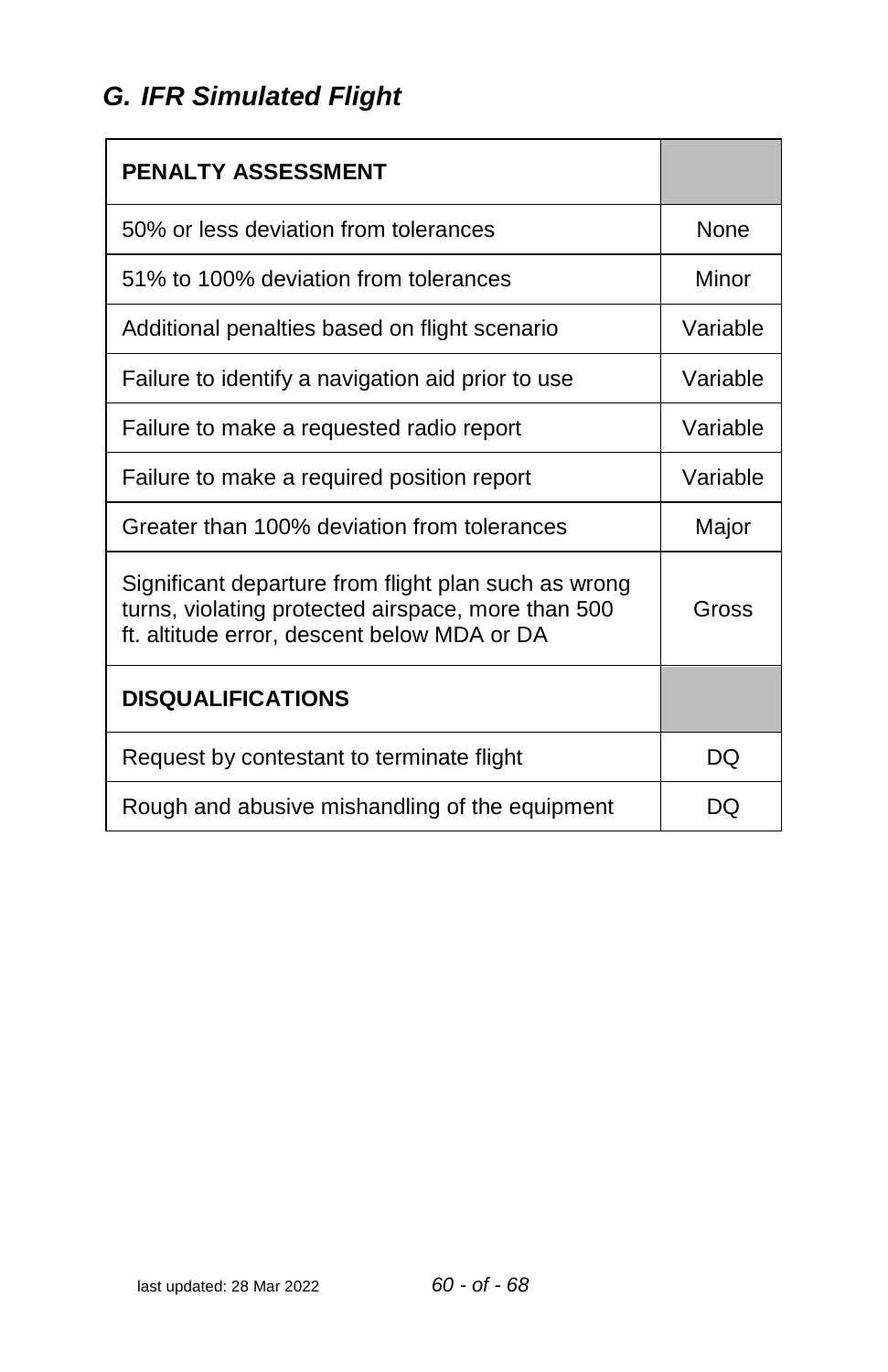# <span id="page-60-0"></span>*H. Message Drop*

| <b>PENALTY ASSESSMENT</b>                                                                            |     |
|------------------------------------------------------------------------------------------------------|-----|
| Streamer fails to deploy or separates from the<br>message container prior to contact with the ground | 300 |
| <b>DISQUALIFICATIONS</b>                                                                             |     |
| Altitude less than 200 feet AGL during the drop run                                                  | DQ  |
| Any action deemed by the judges to be careless or<br>reckless                                        | DQ  |
| Failure to meet container / streamer specifications as<br>listed in the rule book                    | DO  |
| Failure to drop two containers on drop run                                                           | DO  |
| Irregular pattern, "S" turns, slow flight, or diving<br>during a run                                 | DO  |
| Low or high airspeed or unusual attitude on drop run                                                 |     |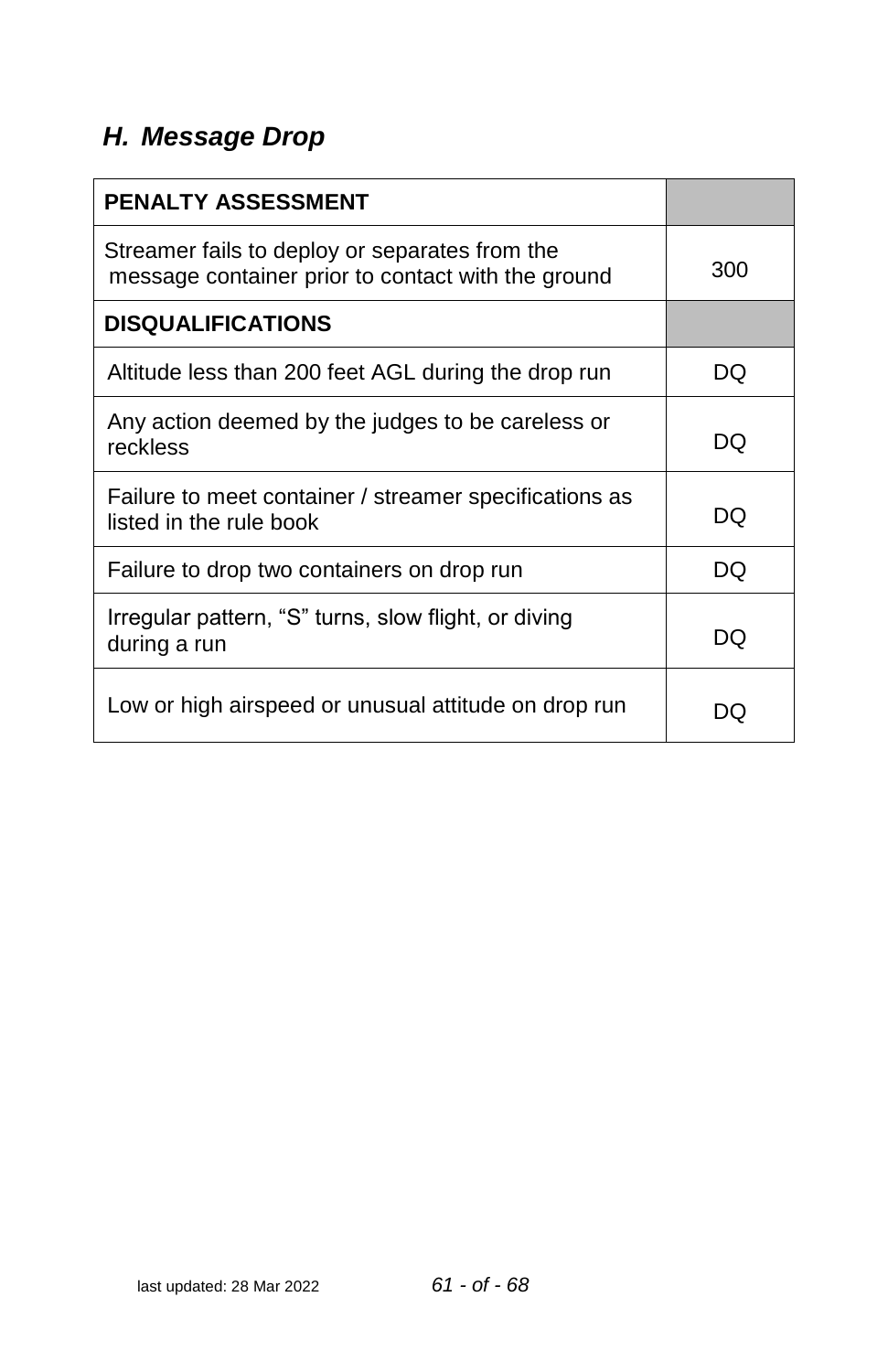# <span id="page-61-0"></span>*I. Navigation*

|  | *Error = (estimated fuel - actual fuel)/estimated fuel |  |
|--|--------------------------------------------------------|--|
|--|--------------------------------------------------------|--|

| <b>PENALTY ASSESSMENT</b>                                                                                                                                                                                                                                               |                                          |
|-------------------------------------------------------------------------------------------------------------------------------------------------------------------------------------------------------------------------------------------------------------------------|------------------------------------------|
| Failure to completely fill out section A of<br>"Contestant Planning Form" as instructed by<br>the judging staff, either verbally or in writing                                                                                                                          | 200                                      |
| Deviation from altitude along each leg                                                                                                                                                                                                                                  | Inactive                                 |
| Deviation from average groundspeed along<br>each leg                                                                                                                                                                                                                    | Variable                                 |
| Deviation from course along each leg                                                                                                                                                                                                                                    | Inactive                                 |
| Estimated vs actual time enroute to each<br>checkpoint                                                                                                                                                                                                                  | 1 / sec                                  |
| Estimated vs actual elapsed time from takeoff<br>to time over last checkpoint                                                                                                                                                                                           | $1/$ sec                                 |
| Excessive bank angles                                                                                                                                                                                                                                                   | Inactive                                 |
| Failure to identify a symbol or geographic<br>reference at checkpoints                                                                                                                                                                                                  | 20                                       |
| Failure to fly directly over the checkpoint on<br>appropriate heading. Between .76 NM and 5<br>NM inclusive, off course. In the event that a<br>value other than a radius of .75 NM is used,<br>that new specified distance plus .01 will be<br>used in place of .76 NM | 100 to 600 on<br>a linear scale          |
| Failure to identify a symbol or geographic<br>reference between checkpoints                                                                                                                                                                                             | 10                                       |
| Incorrectly identify a symbol or geographic<br>reference at or between checkpoints                                                                                                                                                                                      | 200                                      |
| Overestimated fuel used by more than 10<br>percent*                                                                                                                                                                                                                     | Penalty = $250x$<br>$(exp( error ) - 1)$ |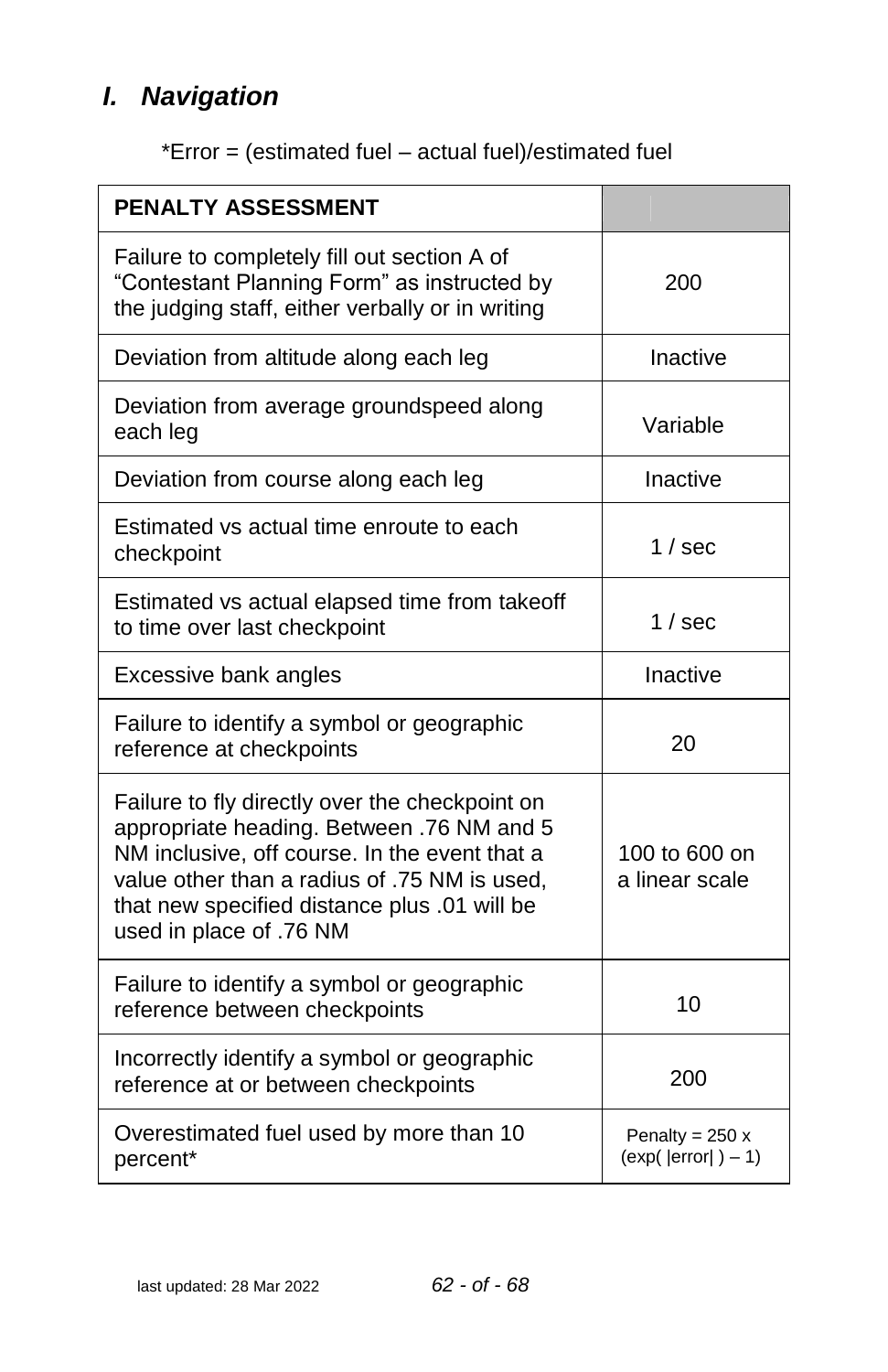| Under estimated fuel*                                                                                                                                   | Penalty = $500x$<br>$\left(\exp\left(\left.\right \text{error}\right )-1\right)$ |
|---------------------------------------------------------------------------------------------------------------------------------------------------------|----------------------------------------------------------------------------------|
| <b>DISQUALIFICATIONS</b>                                                                                                                                |                                                                                  |
| Altitude deviation of more than 500 feet except<br>in the interest of flight safety                                                                     | DQ                                                                               |
| Circling or heading deviations in excess of 60°<br>except as necessary to initially establish track<br>on each leg and in the interest of flight safety | DQ                                                                               |
| Exceeding estimated flight time on any leg by<br>more than 5 minutes                                                                                    | DQ                                                                               |
| Failure to plan at the chosen true airspeed                                                                                                             | DQ                                                                               |
| Incomplete chart or incomplete filling out of<br>section B of "Contestant Planning Form" within<br>the allotted time                                    | DQ                                                                               |
| Operating during cruise in other than a clean<br>configuration; this includes slow flight or flight<br>at minimum controllable airspeed                 | DQ                                                                               |
| Operating the aircraft in an unsafe or<br>hazardous manner, including exceeding a 45°<br>bank angle                                                     | DQ                                                                               |
| Tampering with GPS recording devices placed<br>on the aircraft by judges                                                                                | DQ                                                                               |
| The use of a cell phone or texting device in<br>the aircraft except in the case of an<br>emergency                                                      | DQ                                                                               |
| Incorrect plotting of course                                                                                                                            | DQ                                                                               |
| Plotting checkpoint on sectional more than 2<br>NM from actual location                                                                                 | DQ                                                                               |
| Use of a fuel dipsticks when refueling for<br>scoring purposes                                                                                          | DQ                                                                               |
| Unauthorized communications with other team<br>members or contestants                                                                                   | DQ                                                                               |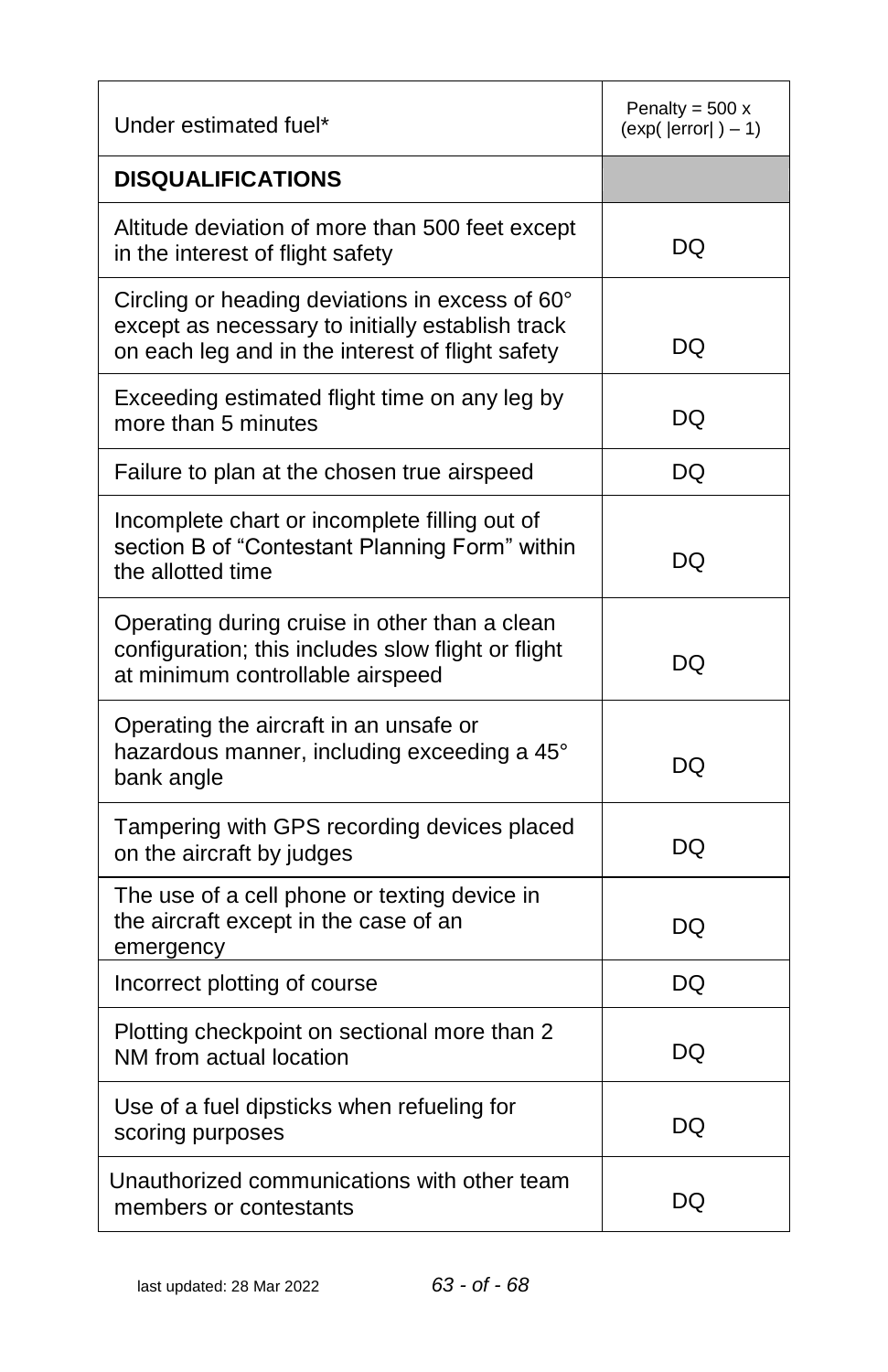# <span id="page-63-0"></span>*J. Power-Off & Short-Field Approach and Landing*

| <b>PENALTY ASSESSMENT</b>      |     |
|--------------------------------|-----|
| <b>LANDING ROLL</b>            |     |
| Centerline deviation           | 25  |
| <b>TAKEOFF ROLL</b>            |     |
| Improper flap setting          | 25  |
| Poor crosswind technique       | 50  |
| Poor spacing                   | 50  |
| Unnecessary delay              | 25  |
| <b>ROTATION AND LIFTOFF</b>    |     |
| <b>Erratic takeoff</b>         | 25  |
| <b>CLIMBOUT</b>                |     |
| Erratic pitch changes          | 25  |
| Poor tracking                  | 25  |
| <b>TURN TO CROSSWIND</b>       |     |
| Erratic & uncoordinated flight | 25  |
| Excessive bank                 | 25  |
| Low turn to crosswind          | 400 |
| Poor spacing (too close)       | 50  |
| <b>CROSSWIND</b>               |     |
| Fishtailing                    | 400 |
| Irregular pattern              | 25  |
| "S" turns                      | 400 |
| <b>TURN TO DOWNWIND</b>        |     |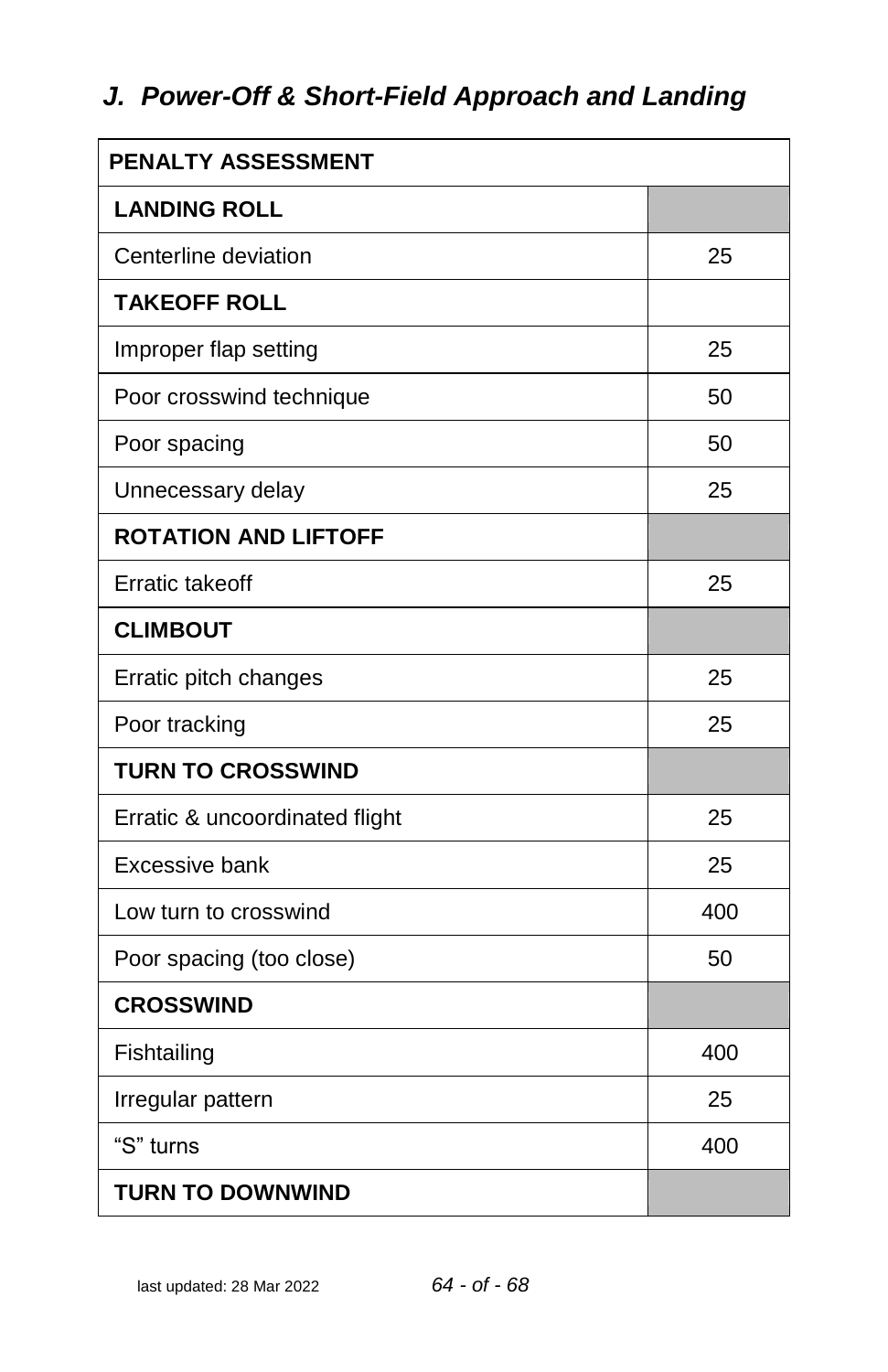| Constant turn to downwind         | 25  |
|-----------------------------------|-----|
| Erratic pitch changes             | 25  |
| Excessive bank                    | 25  |
| Late turn to downwind             | 100 |
| <b>DOWNWIND</b>                   |     |
| Poor tracking                     | 25  |
| Wide downwind                     | 200 |
| <b>POWER REDUCTION</b>            |     |
| Addition of power after reduction | 200 |
| Erratic pitch changes             | 25  |
| Fishtailing                       | 400 |
| Late                              | 100 |
| "S" turns                         | 400 |
| <b>TURN TO BASE LEG</b>           |     |
| Erratic pitch changes             | 25  |
| Excessive bank                    | 25  |
| Skidding turn                     | 25  |
| <b>BASE LEG</b>                   |     |
| Addition of power                 | 200 |
| Constant turn to final            | 25  |
| Fishtailing                       | 400 |
| Irregular pattern                 | 25  |
| Late                              | 400 |
| "S" turns                         | 400 |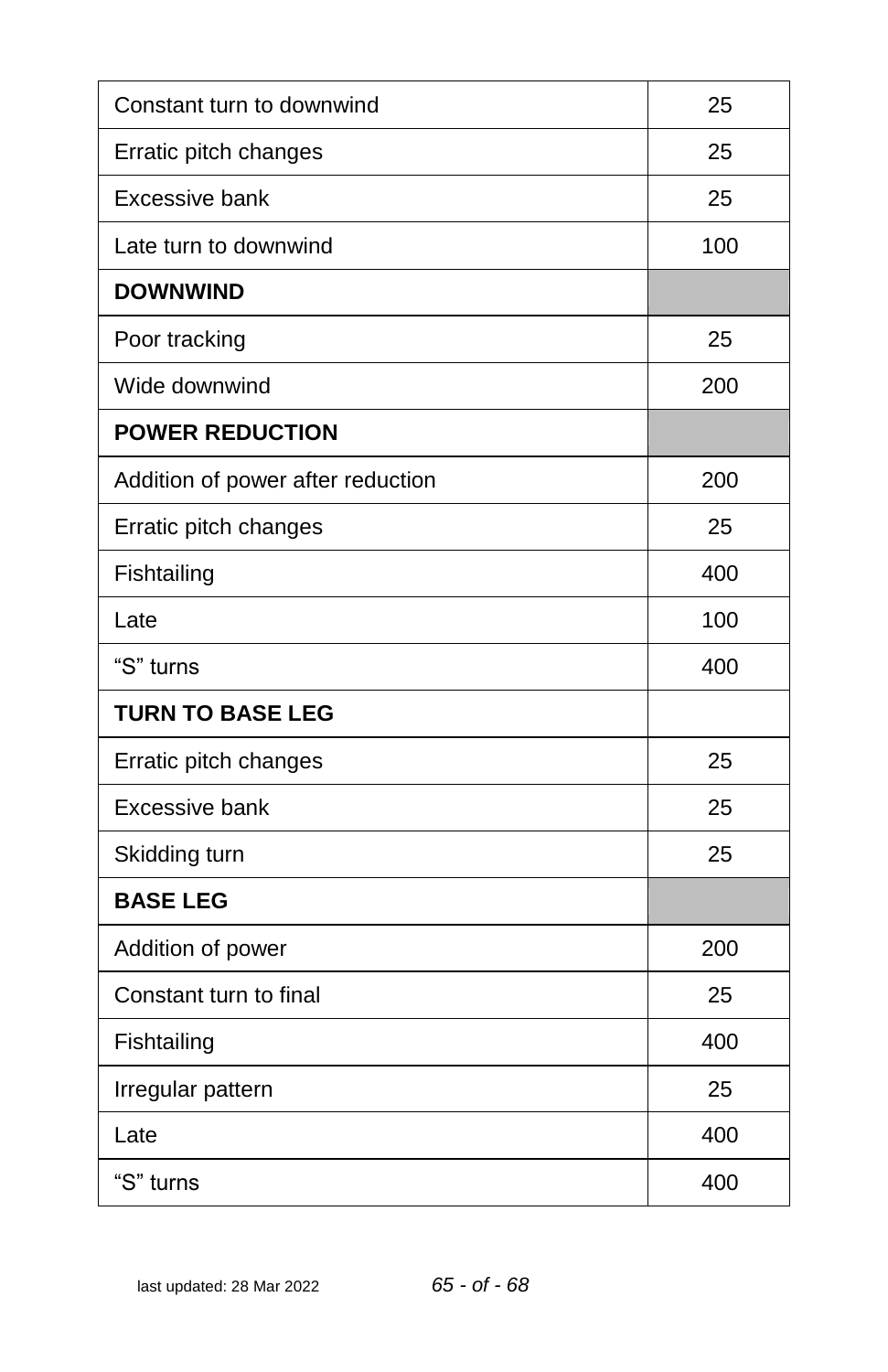| <b>FINAL TURN</b>                              |     |
|------------------------------------------------|-----|
| Diving for the line                            | 400 |
| Over / under shooting                          | 50  |
| Rapid / radical change in altitude             | 200 |
| Skidding turn                                  | 25  |
| FINAL APPROACH TO 100' AGL                     |     |
| Excessive interval                             | 50  |
| Addition of power                              | 200 |
| Drift off centerline                           | 25  |
| Fishtailing                                    | 400 |
| Insufficient flaps (Short-Field Landings ONLY) | 100 |
| Retraction of flaps                            | 200 |
| "S" turns                                      | 400 |
| FINAL APPROACH BELOW 100' AGL                  |     |
| Diving for the line                            | 400 |
| <b>TOUCHDOWN</b>                               |     |
| Adding flaps below 100' AGL                    | 400 |
|                                                |     |
| Addition of power                              | 200 |
| Ballooning                                     | 50  |
| Bouncing                                       | 100 |
| Dragging                                       | 200 |
| Erratic pitch changes                          | 400 |
| Excessive float                                | 200 |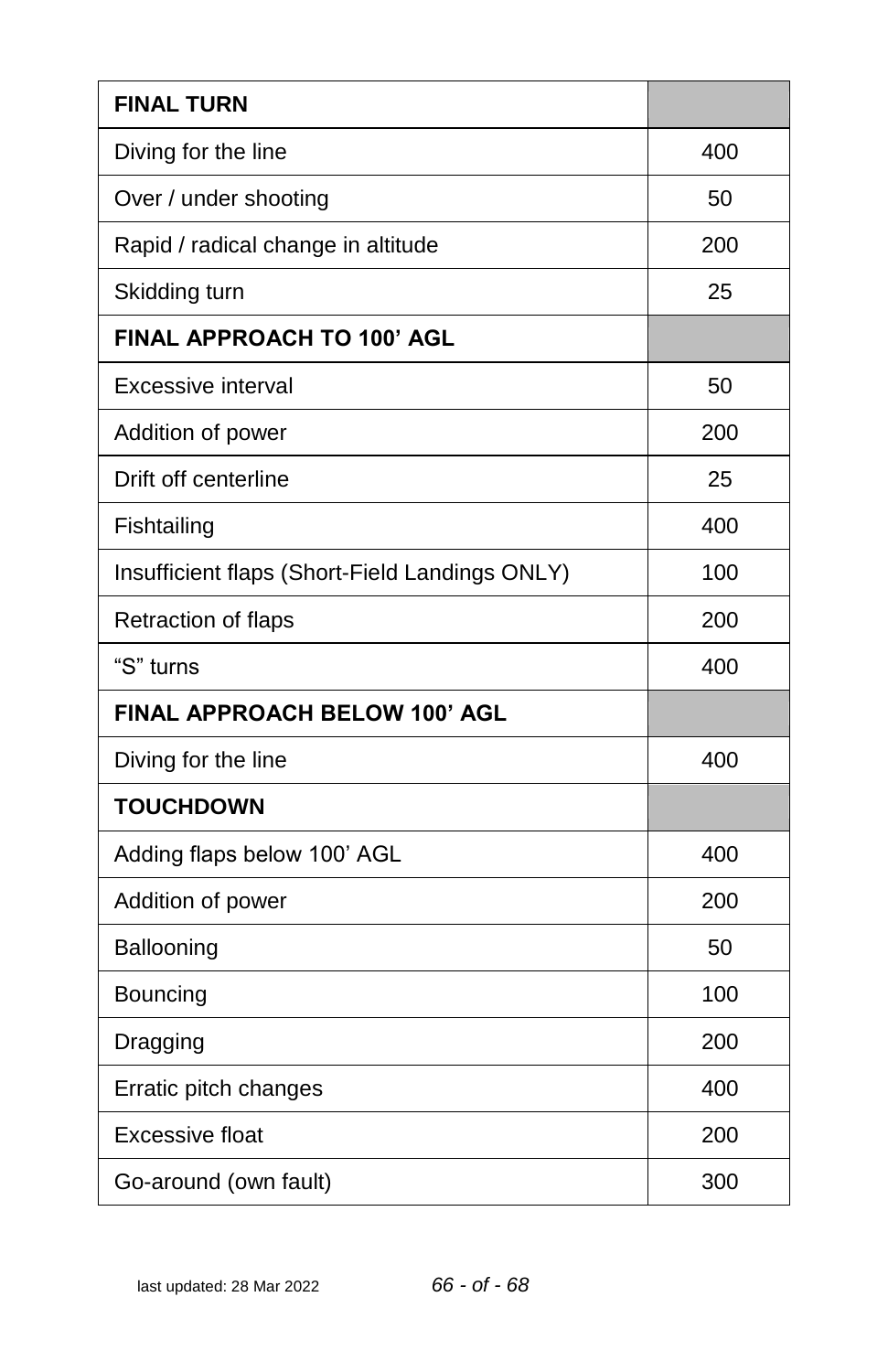| Improper crosswind technique                                 | 200       |
|--------------------------------------------------------------|-----------|
| Power left on at touchdown                                   | 200       |
| Landing off runway centerline                                | 100       |
| Jamming / hard landing                                       | 400       |
| Landing in a crab                                            | 100       |
| Not full stall landing (Short-Field Landings ONLY)           | 200       |
| Three point touchdown                                        | 400       |
| <b>DISQUALIFICATIONS</b>                                     |           |
| Aircraft too close to edge of runway on takeoff              | DQ        |
| Completion of turn below 200' AGL                            | DQ        |
| Critical spacing                                             | <b>DQ</b> |
| Dangerously low airspeed                                     | DQ        |
| Descent to a dangerously low altitude before<br>adding power | DQ        |
| <b>Excessively hard landing</b>                              | DQ        |
| Excessively slow, fast, or long approach                     | DQ        |
| Excessively wide pattern                                     | DQ        |
| Full flap takeoff                                            | DQ        |
| Hitting tail skid or tie down ring on landing                | DQ        |
| Nose wheel landing first                                     | DQ        |
| Other                                                        | DQ        |
| Retracting flaps below 100' AGL                              | DQ        |
| Slips to lose altitude                                       | DQ        |
| Turning too soon                                             | DQ        |
| Unauthorized 360° turn                                       | DQ        |